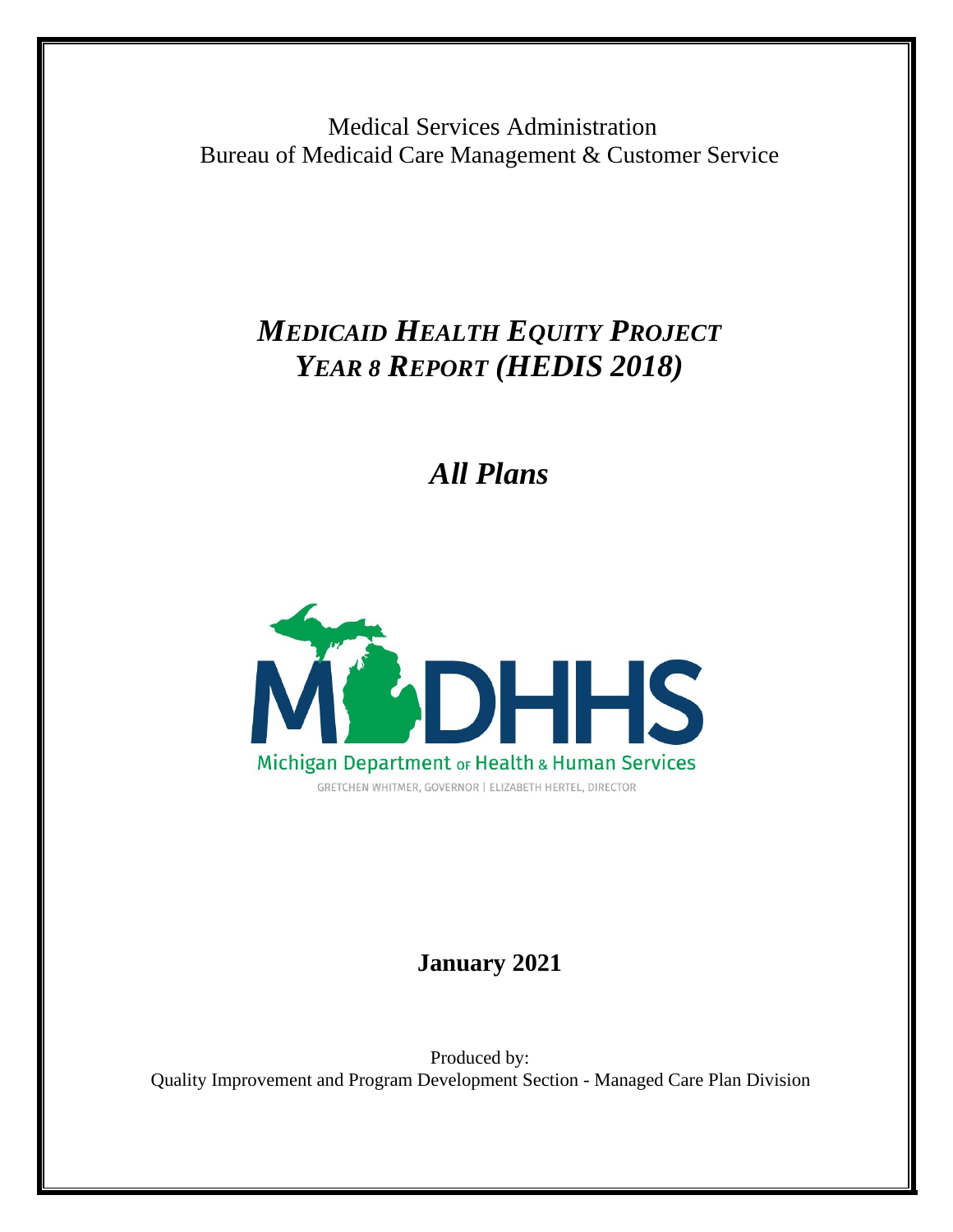## **Table of Contents**

## **Tables**

| Table 2: Racial/Ethnic Characteristics of Michigan Medicaid Managed Care Population  5 |  |
|----------------------------------------------------------------------------------------|--|
|                                                                                        |  |
| Table 4: Summary Table - Difference from 2018 HEDIS National Medicaid                  |  |
|                                                                                        |  |
|                                                                                        |  |
|                                                                                        |  |
|                                                                                        |  |
|                                                                                        |  |
|                                                                                        |  |
|                                                                                        |  |
|                                                                                        |  |
|                                                                                        |  |
|                                                                                        |  |
|                                                                                        |  |
|                                                                                        |  |
|                                                                                        |  |
|                                                                                        |  |
| Table 18: Rate Differences between White and African American, Hispanic Populations25  |  |
| Table 19: Rates 2012-2018 for the White, African American, Hispanic and                |  |
|                                                                                        |  |
| Table 20: Index of Disparity for Medicaid Managed Care All Plans 2011-201831           |  |
|                                                                                        |  |

## **Figures**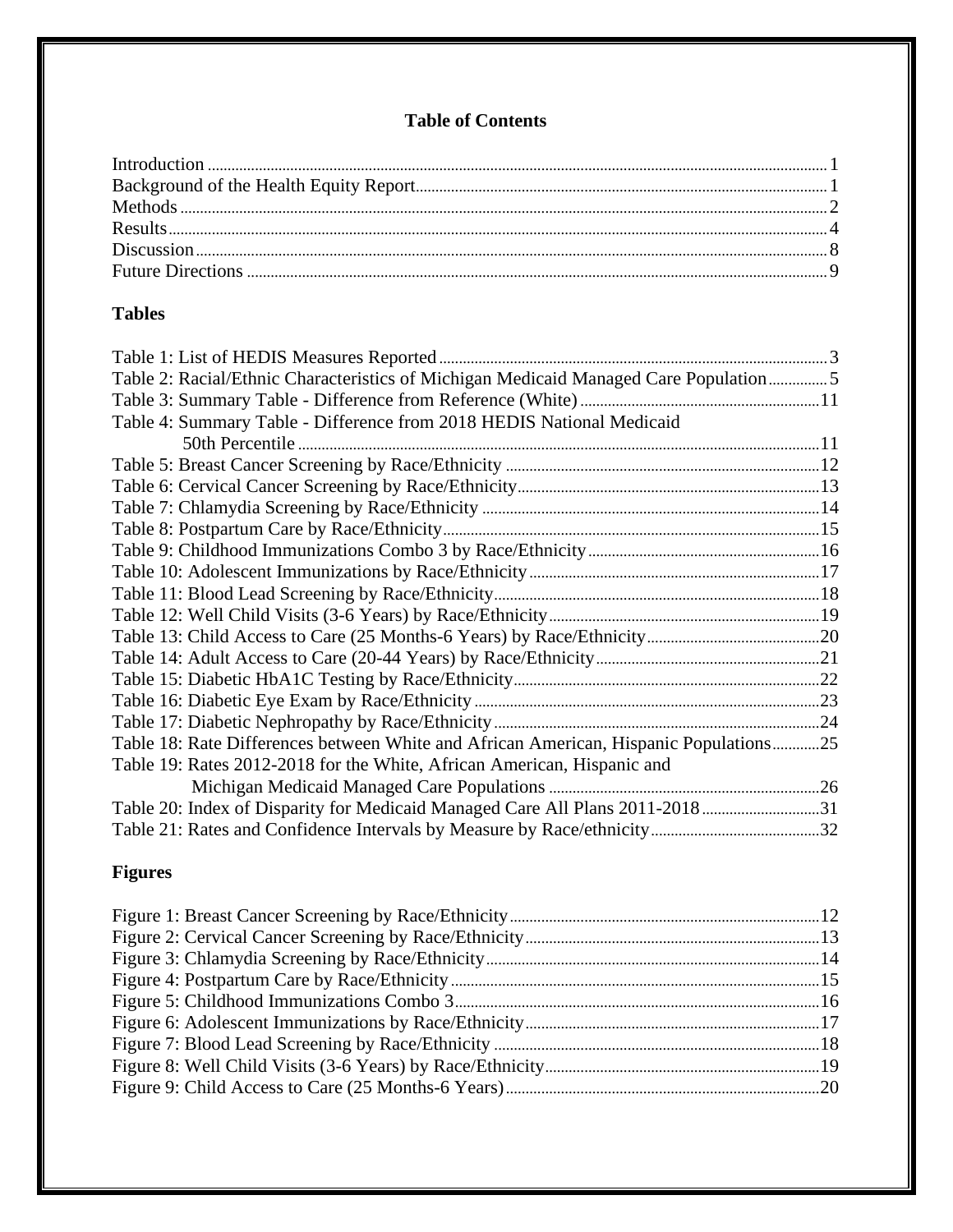|                                                                                 | .21 |
|---------------------------------------------------------------------------------|-----|
|                                                                                 |     |
|                                                                                 |     |
|                                                                                 |     |
|                                                                                 |     |
|                                                                                 |     |
|                                                                                 |     |
|                                                                                 |     |
|                                                                                 |     |
|                                                                                 |     |
|                                                                                 |     |
|                                                                                 |     |
| Figure 22: Child Access to Care (25 Months-6 Years) by Race/Ethnicity 2012-2018 |     |
|                                                                                 |     |
|                                                                                 |     |
|                                                                                 |     |
|                                                                                 |     |
| Figure 27: Index of Disparity by Measure, Medicaid Managed Care All Plans 31    |     |

## **Appendices**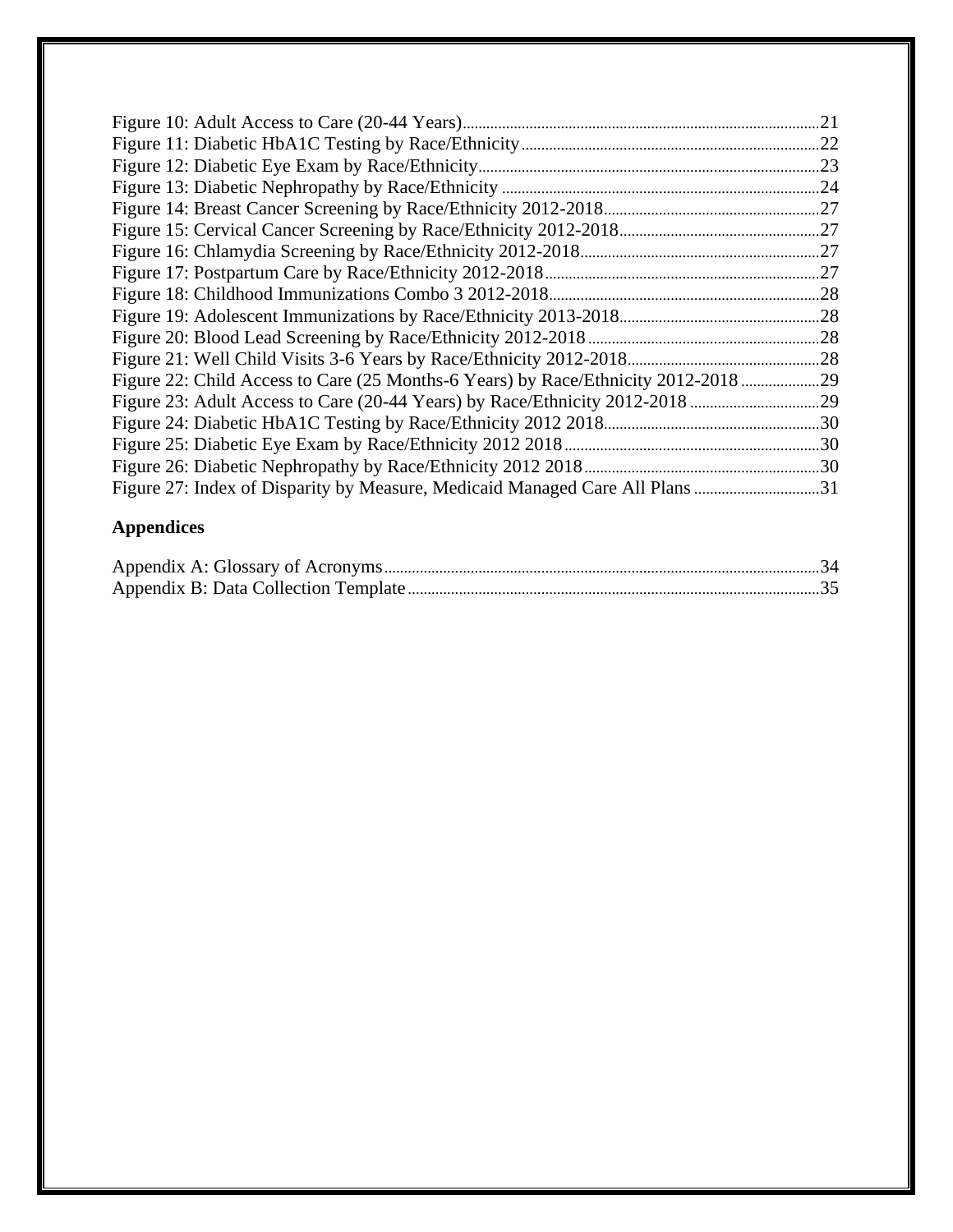#### <span id="page-3-0"></span>**Introduction**

Racial and ethnic disparities in healthcare and health outcomes exist in both publicly and privately funded health programs. Racial and ethnic minority populations experience worse outcomes than the general population for almost every health condition. The combined costs of these racial and ethnic health disparities and premature death in the United States between 2003 and 2006 were estimated by the Joint Center for Political and Economic Studies to be \$1.24 trillion. It is projected that eliminating these health disparities would have reduced direct medical care expenditures in the US by \$229.4 billion for the same time period<sup>[1](#page-3-0)</sup>. Michigan Medicaid has both an ideological and financial interest in determining what, if any, racial/ethnic disparities exist in the health care services we provide and/or the outcomes to beneficiaries.

This commitment to reducing disparities is also codified in federal and state law. Michigan Medicaid is required to monitor the quality and appropriateness of the healthcare services delivered by the eleven participating Medicaid Health Plans (MHPs) to the [2](#page-3-0).2 million beneficiaries in their care<sup>2</sup>. Both federal and state laws address the need to reduce racial/ethnic disparities in healthcare and outcomes. Federal regulations require that MHPs provide services "in a culturally competent manner to all enrollees, including those with limited English proficiency and diverse cultural and ethnic backgrounds."[3](#page-3-0) The Affordable Care Act (ACA) includes language that prohibits discrimination under any health program or activity that is receiving federal financial assistance<sup>[4](#page-3-0)</sup>. The ACA also includes improved federal data collection efforts by ensuring that federal health care programs collect and report data on race, ethnicity, sex, primary language, and disability status<sup>[5](#page-3-0)</sup>. On a state level, Michigan Public Act 653 of 2006 directs the Michigan Department of Health and Human Services (MDHHS) to develop strategies to reduce racial and ethnic disparities, including the compilation of racial and ethnic specific data including, but not limited to, morbidity and mortality<sup>[6](#page-3-0)</sup>.

#### **Background of the Health Equity Project**

Disparities identification and reduction have been priorities for Michigan Medicaid for several years. In 2005, Michigan Medicaid participated in the Center for Health Care Strategies' Practice Size Exploratory Project where racial/ethnic disparities in a number of measures were identified by MHPs, and by provider. Results were disseminated to MHPs and to providers for their information. In 2008, Michigan Medicaid was awarded a grant by the Center for Health Care Strategies (funded by the Robert Wood Johnson Foundation) to participate in the three year, Reducing Disparities at the Practice Site Project. This project focused on six high volume Medicaid practices in Detroit/Wayne County and facilitated the introduction of the Patient Centered Medical Home into the practice. Diabetic-related Healthcare Effectiveness Data and Information Set (HEDIS) measures were tracked by race/ethnicity across time at the participating practices. Between 2008 and 2010, MHPs were required to conduct an annual Performance Improvement Project (PIP) specifically aimed at reducing an identified disparity in one of their quality measures. Since 2015, all MHPs have focused

 $1$ LaVeist RA, Gaskin DJ, Richard P. The Economic Burden of health Inequalities in the United States. Washington, DC: Joint Center for Political and Economic Studies; September 2009

<sup>2</sup> Performance Monitoring Report: Medicaid Managed Care: Composite – All Plans. Lansing, MI: Michigan Department of Health and Human Services. January 2017

 $3 \text{ B}$  Balanced Budget Act of 1997. 42 CFR 438.206(e)(2). Cultural Considerations.

<sup>&</sup>lt;sup>4</sup> Patient Protection and Affordable Care Act, PUBLIC LAW 111–148, Sec. 1557

<sup>5</sup> Patient Protection and Affordable Care Act, PUBLIC LAW 111–148, Sec. 4302

<sup>6</sup> Michigan Compiled Laws, 2006 PA 653. Signed by Gov. Jennifer M. Granholm on January 8, 2006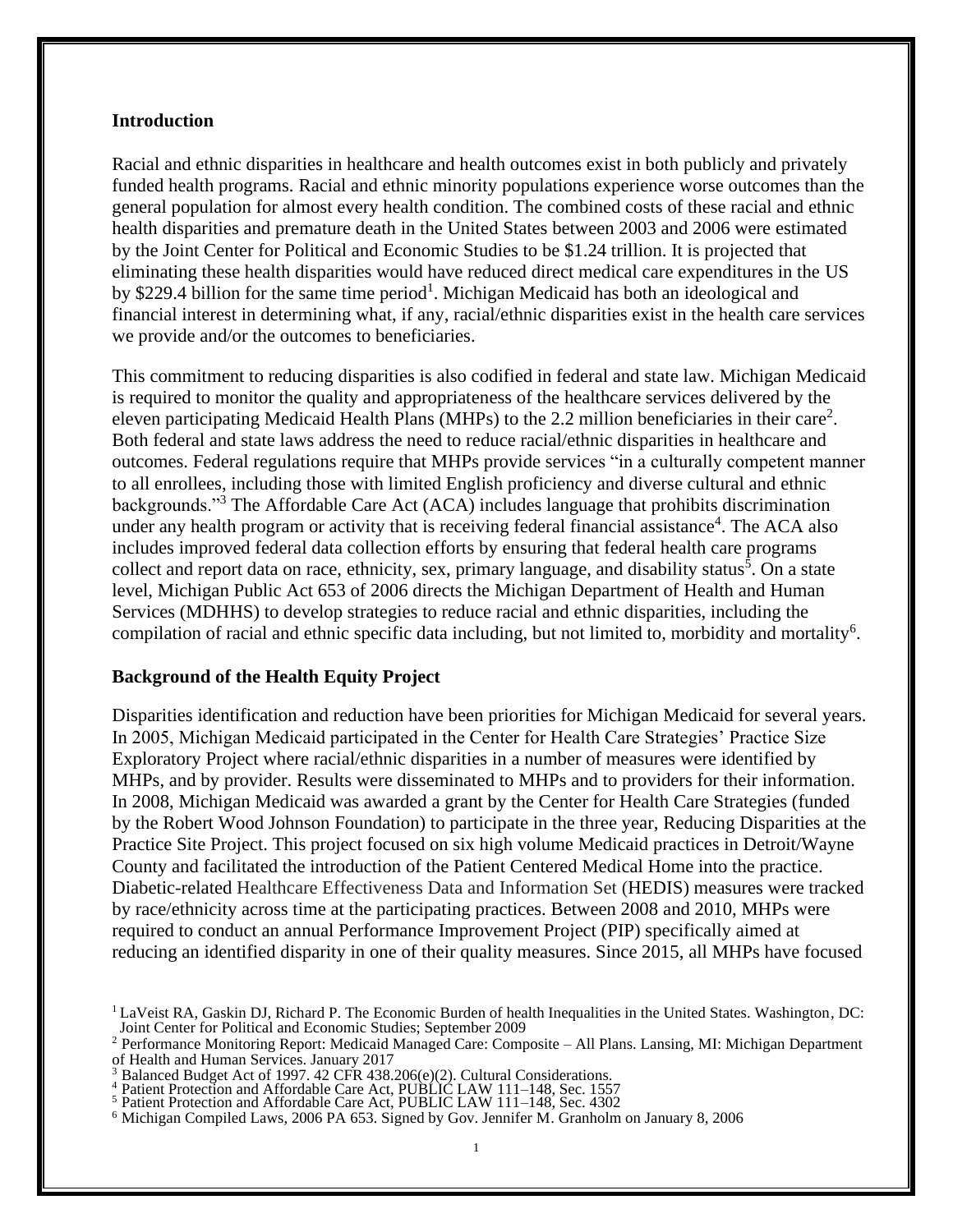their PIP efforts on reducing racial/ethnic disparities in timely prenatal care. The Medicaid Health Equity Project is the next step in the state's strategy to identify and reduce health disparities in Medicaid. Data was first collected in 2011 and has been systemically collected each year since.

In an effort to comply with federal and state law, and toward the goal of ensuring high quality healthcare for all Medicaid managed care beneficiaries, the Quality Improvement and Program Development Section of the Medicaid Managed Care Plan Division developed the Medicaid Health Equity Project. In early 2010, all MHPs were asked to participate in a series of conference calls to frame the problem of disparities in care and to plan the project. During those calls, Michigan Medicaid solicited MHPs for input and advice in the development of the methodology. A set of initial measures was agreed upon and specifications were developed. All Michigan MHPs submitted data in Year 1 (2011). These data were analyzed and reported in both plan-specific and statewide reports. In Year 2 (2012), six additional measures were added for a total of 14 measures across four health domains and data were again submitted by all MHPs. These have remained the annual project measures since then, with one measure (Appropriate Asthma Medications (Combined)) removed when it was retired in 2016. With the decision to collect and measure health disparity data came a commitment to address any gaps in care identified. A description of these efforts has also been included in the Discussion and Future Directions sections.

## **Methods**

As a means of measuring quality consistently across MHPs, and to facilitate comparison across states, MHPs submit audited HEDIS data to MDHHS for each measure that pertains to Medicaid covered benefits. MHPs also submit select HEDIS measures broken down by race/ethnicity to MDHHS. MHPs are provided a blank template to ensure consistency across all plan submissions (see Appendix B). MHPs used their audited HEDIS data to draw the initial numbers (total numerators and denominators), but the final data broken down by race/ethnicity is not audited. All template totals match totals reported in the HEDIS Interactive Data Submission System. See Table 1 for a list of the HEDIS measures by health domain included in the Year 8 (HEDIS 2018) Report.

Race/ethnicity data are taken from Medicaid enrollment forms, which use self-identification to determine race and ethnicity. This information is shared with MHPs on the monthly eligibility file that transmits the new members assigned to each plan. MHPs may also have supplementary systems in place to acquire and store this information (i.e. retrieving it from Electronic Medical Records systems in their provider network). However, the majority of these data are obtained during the Medicaid enrollment process and provided to the MHPs by MDHHS.

Measures were stratified for the following racial populations: American Indian/Alaska Native; Asian American/Native Hawaiian/Other Pacific Islander; African American; White and one ethnicity: Hispanic. Any reference to Hispanic was categorized into the Hispanic group and the numbers represented by the racial categories were assumed to be Non-Hispanic. Unknown, declined race/ethnicity, or Other/Multiracial population was categorized as race/ethnicity unknown due to the inconsistent use of this category across MHPs.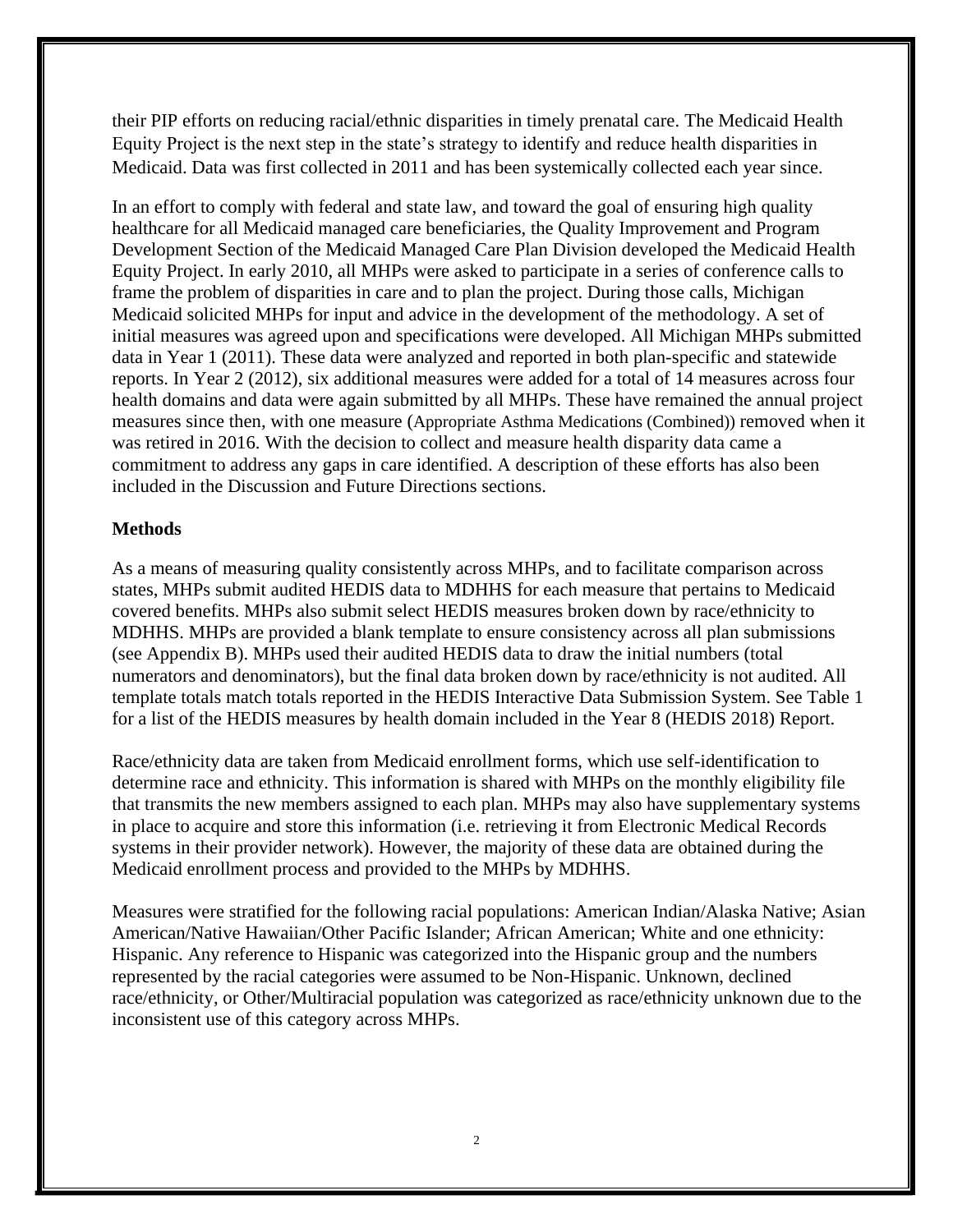| <b>Measures</b>                                                       | <b>Abbreviation</b> |  |  |  |  |  |  |  |
|-----------------------------------------------------------------------|---------------------|--|--|--|--|--|--|--|
| <b>Women – Adult Care and Pregnancy Care Domain</b>                   |                     |  |  |  |  |  |  |  |
| <b>Breast Cancer Screening</b>                                        | <b>BCS</b>          |  |  |  |  |  |  |  |
| <b>Cervical Cancer Screening</b>                                      | <b>CCS</b>          |  |  |  |  |  |  |  |
| Chlamydia Screening in Women - Total                                  | <b>CHL</b>          |  |  |  |  |  |  |  |
| Postpartum Care                                                       | <b>PPC</b>          |  |  |  |  |  |  |  |
| <b>Child and Adolescent Care Domain</b>                               |                     |  |  |  |  |  |  |  |
| Childhood Immunization Status - Combination 3                         | <b>CIS</b>          |  |  |  |  |  |  |  |
| Immunizations for Adolescents - Combination 1                         | <b>IMA</b>          |  |  |  |  |  |  |  |
| Lead Screening in Children                                            | <b>LSC</b>          |  |  |  |  |  |  |  |
| Well Child Visits (3-6 Years)                                         | W34                 |  |  |  |  |  |  |  |
| <b>Access to Care Domain</b>                                          |                     |  |  |  |  |  |  |  |
| Children and Adolescents' Access to PCP (25 Months-6 Years)           | CAP                 |  |  |  |  |  |  |  |
| Adults' Access to Preventive/Ambulatory Health Services (20-44 years) | AAP                 |  |  |  |  |  |  |  |
| <b>Living with Illness Domain</b>                                     |                     |  |  |  |  |  |  |  |
| Comprehensive Diabetes Care - HbA1c Testing                           | CDC1                |  |  |  |  |  |  |  |
| Comprehensive Diabetes Care - Eye Exams                               | CDC <sub>2</sub>    |  |  |  |  |  |  |  |
| Comprehensive Diabetes Care - Medical Attention for Nephropathy       | CDC3                |  |  |  |  |  |  |  |
| <b>Health Plan Diversity</b>                                          |                     |  |  |  |  |  |  |  |
| Race/Ethnicity Diversity of Membership                                | <b>RDM</b>          |  |  |  |  |  |  |  |

#### <span id="page-5-0"></span>**Table 1. List of HEDIS Measures Reported**

#### *Data Analysis*

All HEDIS measures were calculated in accordance with specifications provided by the National Committee for Quality Assurance (NCQA).<sup>7</sup> [D](#page-5-0)ata were considered insufficient and results were suppressed if:

- Those who received services was less than 5 (the numerator)
- Those who did not receive services was less than 5 (the remainder) and/or
- The population under consideration was less than 30 (the denominator).

#### Pairwise Disparity

Pairwise disparities were measured between the non-white population of interest and the reference population, and were calculated for each HEDIS measure on the absolute and relative scales using the following formulas:

> Absolute Disparity = Non-White Estimate – Reference Estimate Relative Disparity = Non-White Estimate / Reference Estimate

<sup>7</sup> National Committee for Quality Assurance. 2017. HEDIS 2018 Volume 2: Technical Specifications for Health Plans. Washington, DC: National Committee for Quality Assurance.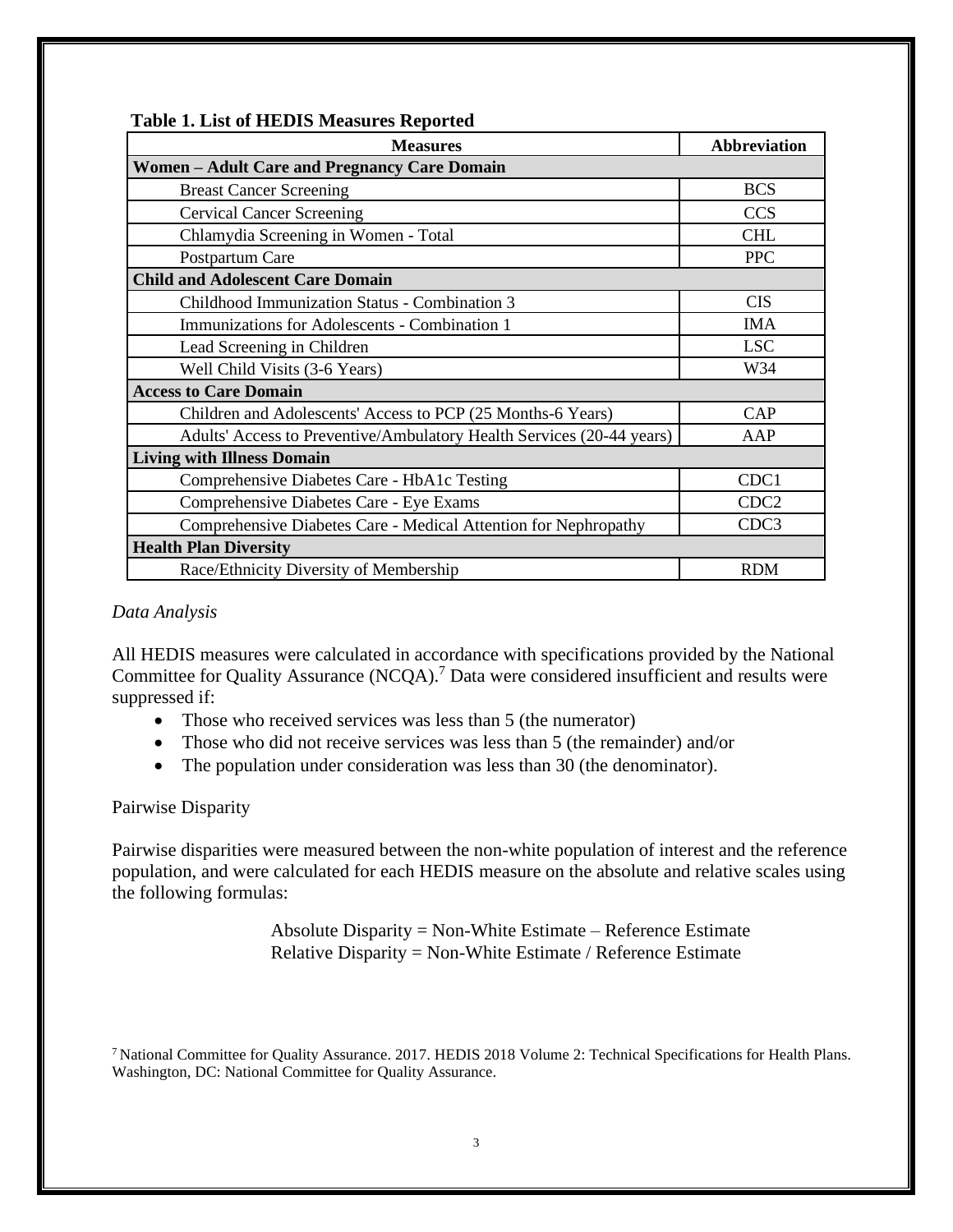<span id="page-6-0"></span>The White population served as the reference group for all pairwise comparisons. This population is not exposed to racial/ethnic discrimination; any disparities from this population rate can be an indicator of the health effects of discrimination and racism. [8](#page-6-0) Additionally, each racial/ethnic population was compared to the 2018 HEDIS national 50<sup>th</sup> percentiles.

In this report, two rates were declared significantly different if their 95% confidence intervals (CIs) did not overlap, significantly the same if their CIs overlap. A rate was declared significantly different from the 2018 HEDIS national  $50<sup>th</sup>$  percentile if the  $50<sup>th</sup>$  percentile was not contained within the 95% CI of the rate, the same if the  $50<sup>th</sup>$  percentile was contained within the 95% CI of the rate. The 95% confidence intervals were calculated using the following formula:

$$
p\pm 1.96\sqrt[k]{p(1-p)/n}
$$

where  $p =$  proportion of the eligible population (denominator) who received the service (numerator),  $n =$  number of people in the eligible population (denominator).

In Michigan, African American, Hispanic and White beneficiaries make up approximately 90% of the Medicaid Managed Care population. Rates for these three populations were trended for 2012 – 2018, and rates for the same population in two adjacent years were considered significantly different if their 95% CIs intervals did not overlap.

#### Population Disparity

Population Disparity describes how much disparity exists in the entire population for one indicator by combining the disparity experienced by all subgroups into one measure. For each indicator, population disparity was estimated with an Index of Disparity<sup>[9](#page-6-0)</sup> (ID), which describes average subpopulation variation around the total population rate.

> $ID = (\sum |r(n) - R| / n) / R * 100$  $r=$  Subpopulation rate, R=Total population rate, n=number of subpopulations

ID is expressed as a percentage, with 0% indicating no disparity and higher values indicating higher levels of disparity. An ID  $\leq$  5% is considered a low level of disparity.

#### **Results**

#### *Demographic Characteristics*

The demographic characteristics of the Michigan Medicaid Managed Care population by race/ethnicity are displayed in Table 2. Data for this table is drawn from the Race/Ethnicity Diversity of Membership and Enrollment by Product Line (Total) HEDIS measures. All individuals included were Medicaid eligible and enrolled in Medicaid Managed Care for at least 11 out of 12

<sup>8</sup> Michigan Health Equity Status Report, Focus on Maternal and Child Health: A joint report of the Practices to Reduce Infant Mortality through Equity Project and the Health Disparities Reduction and Minority Health Section. Lansing, MI: Michigan Department of Community Health 2013.

<sup>&</sup>lt;sup>9</sup> Pearcy JN, Keppel KG. A summary measure of health disparity. Public Health Reports. 2002;117:273-280.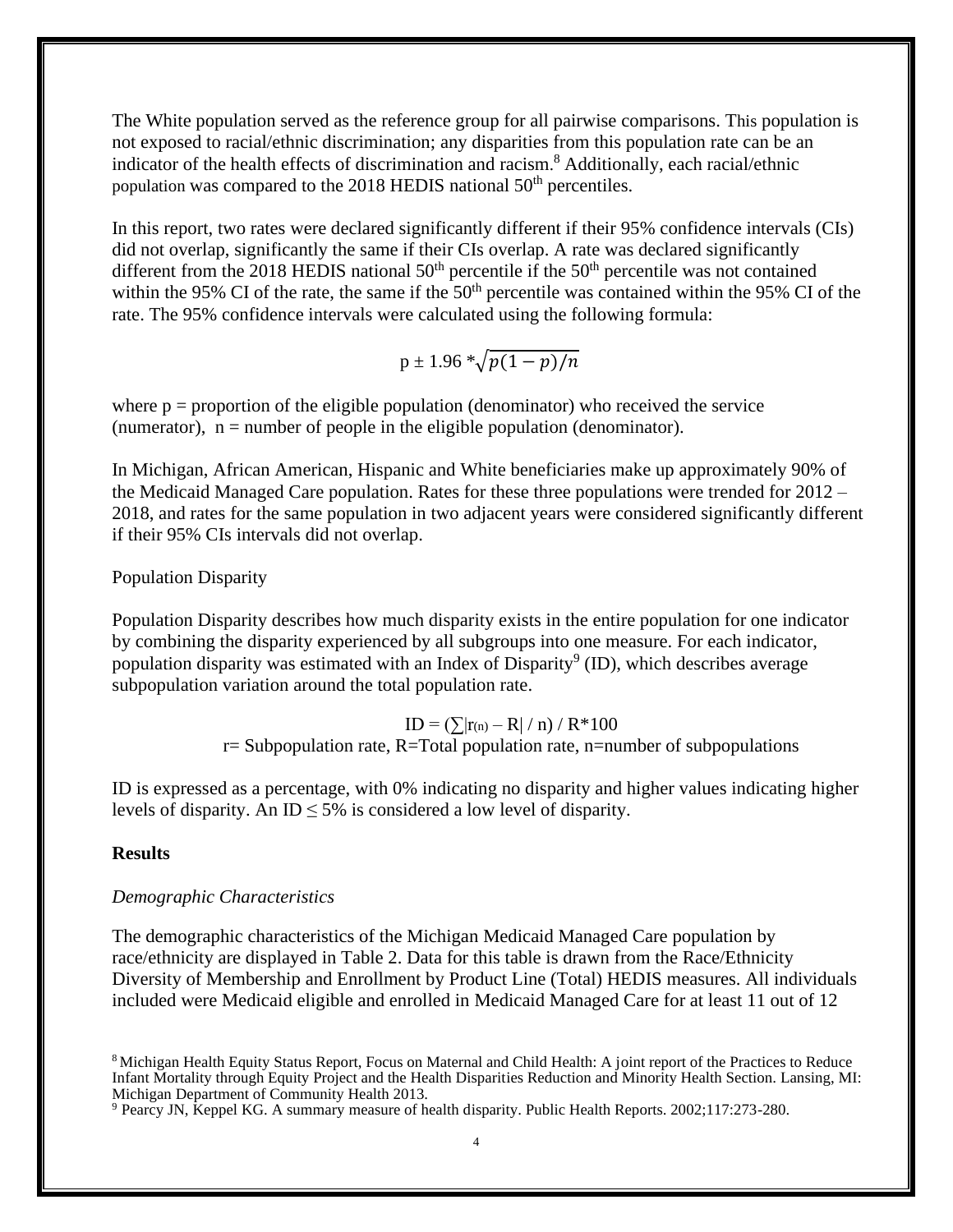months in the year data was collected. Approximately 54.36% of the population identified as White, 27.37% as African American, and 5.90% as Hispanic. All other racial/ethnic groups made up 1.41% of the population, and race/ethnicity was unknown for 16.85%.

| <b>Characteristics</b>                                  | <b>Percentage of Managed Care Population</b> |  |  |  |  |
|---------------------------------------------------------|----------------------------------------------|--|--|--|--|
| <b>Racial Group</b>                                     |                                              |  |  |  |  |
| American Indian/Alaska Native                           | 0.43%                                        |  |  |  |  |
| Asian American/Native Hawaiian & Other Pacific Islander | 0.98%                                        |  |  |  |  |
| African American                                        | 27.37%                                       |  |  |  |  |
| White                                                   | 54.36%                                       |  |  |  |  |
| Unknown/Other/Declined                                  | 16.85%                                       |  |  |  |  |
| <b>Ethnic Group</b>                                     |                                              |  |  |  |  |
| Hispanic                                                | 5.90%                                        |  |  |  |  |

**Table 2. Racial/Ethnic Characteristics of Michigan Medicaid Managed Care Population**

## *Pairwise Disparity*

Two types of comparisons were made in this analysis: one looking at the difference between each non-White racial/ethnic population and the White reference population (See Table 3) and one looking at the difference between each racial/ethnic population and the 2018 National Medicaid HEDIS 50<sup>th</sup> percentile for that measure (See Table 4). For all the 13 measures, at least one non-White racial/ethnic population showed a significant difference from the White reference population. These results are discussed in more detail below.

## Women – Adult Care and Pregnancy Care

This domain included the measures with the largest racial/ethnic disparities (See Tables 5-8 and Figures 1-4). The largest negative difference can be found in the Postpartum Care (PPC) measure, where the gap between African American and White women was 10.08 percentage points. This is also the only health domain to contain measures where African American women were significantly higher than White women, for Cervical Cancer Screening (CCS) and Chlamydia Screening in Women – Total (CHL). All significant differences for these four measures are described below:

- Breast Cancer Screening (BCS) rates were lower for the African American population by 2.35 percentage points, higher for the Hispanic population by 5.05 percentage points
- CCS rates were higher for Asian American/Native Hawaiian & Other Pacific Islander by 4.77 percentage points, for the African American by 4.06 percentage points, and for Hispanic by 3.57 percentage points populations.
- CHL rates were higher for the African American by 17.27 percentage points, for the American Indian/Alaska Native by 7.14 percentage points, for the Hispanic by 6.13 percentage points.
- PPC rates were lower for the African American population by 10.08 percentage points and for the Hispanic population by 3.15 percentage points, but higher for the Asian American/Native Hawaiian & Other Pacific Islander population by 11.34 percentage points.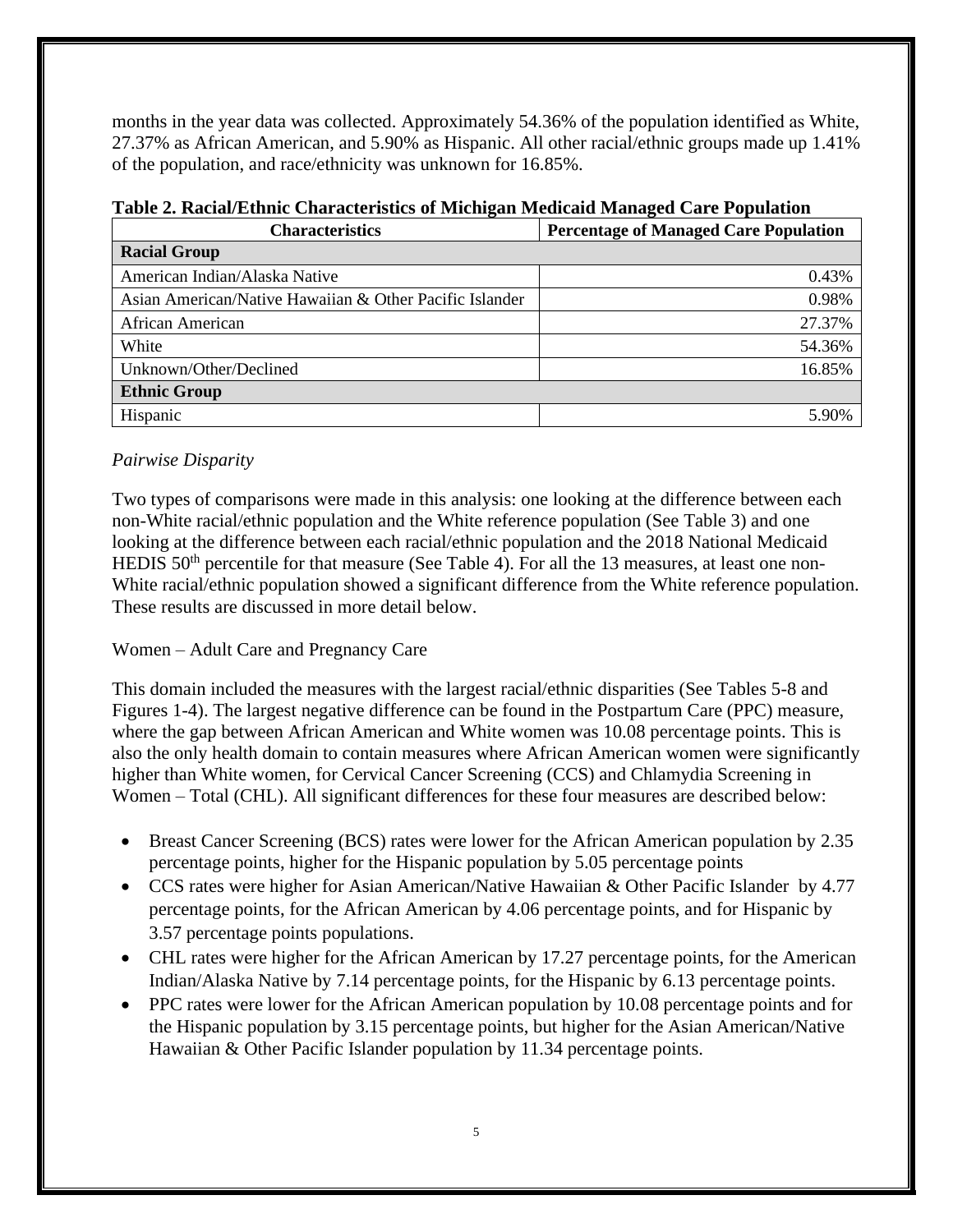## Child and Adolescent Care

While all the other non-white populations are either significantly higher than or same as the White rates in all the four measures in this domain, the African American population rates were lower in three measures: Childhood Immunizations Combination 3 (CIS), Lead Screening for Children (LSC) and Well Child Visits 3-6 years (W34) (See Tables 9-12 and Figures 5-8). All significant differences for these four measures are described below:

- CIS rates were lower for African American by 9.13 percentage points, but higher for Asian American/Native Hawaiian & Other Pacific Islander by 11.56 percentage points and Hispanic by 5.71 percentage points.
- Adolescent Immunizations Combination 1 (IMA) rate was higher for Hispanic by 4.98 percentage points.
- LSC rates were lower for African American by 1.69 percentage points, but higher for Asian American/Native Hawaiian & Other Pacific Islander by 8.80 percentage points and Hispanic by 5.40 percentage points.
- W34 rates were lower for African American by 6.41 percentage points, but higher for Asian American/Native Hawaiian & Other Pacific Islander by 5.71 percentage points.

## Access to Care

African American and Hispanic were lower in both Adult Access to Care 20-44 years (AAP) and Children and Adolescents' Access to PCP 25 Months-6 Years (CAP) (See Tables 13-14 and Figures 9-10). All significant differences for these two measures are described below:

- CAP rates were lower for African American by 9.41 percentage points and Hispanic by 1.17 percentage points, but higher for Asian American/Native Hawaiian & Other Pacific Islander by 2.57 percentage points.
- AAP rates were lower for African American by 8.37 percentage points and Hispanic by 3.98 percentage points.

## Living with Illness

The African American population had lower rate on Comprehensive Diabetes Care - HbA1c Testing (CDC1) and Comprehensive Diabetes Care – Eye Exams (CDC2) but had higher rate on Comprehensive Diabetes Care - Medical Attention for Nephropathy (CDC3). All significant differences for these measures are described below (See Tables 15-17 and Figures 11-13):

- CDC1 rates were lower for African American by 5.91 percentage points and American Indian/Alaska Native by 4.55 percentage points, but higher for Asian American/Native Hawaiian & Other Pacific Islander by 4.29 percentage points.
- CDC2 rate was lower for African American by 6.25 percentage points.
- CDC3 rate was higher for African American by 1.14 percentage points.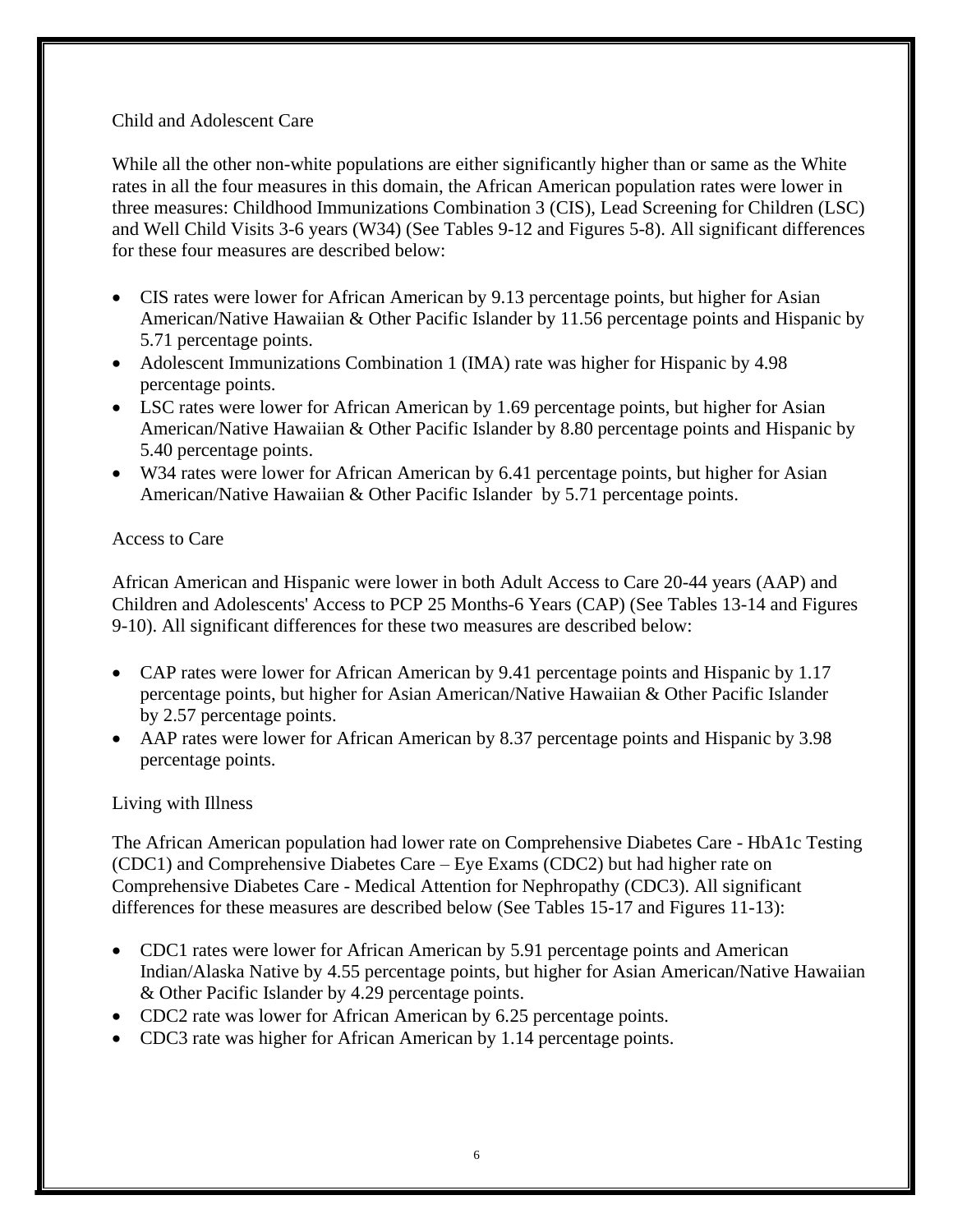#### *Measuring Inequity*

Table 18 provides an absolute measure of inequity for the African American and Hispanic populations, compared to the White population. The African American population was significantly below the White population for nine of the thirteen measures, with gaps in care ranging from 1.69 to 10.08 percentage points. However, in Cervical Cancer Screening and Chlamydia Screening in Women – Total, the African American population had higher rates, by 4.06 and 17.27 percentage points, respectively; and Comprehensive Diabetes Care - Medical Attention for Nephropathy rate was also higher by 1.14 percentage points. In Immunizations for Adolescents - Combination , there was no identified disparity for the African American population. For the Hispanic population, six of the thirteen measures were higher (BCS, CCS, CHL, CIS, IMA, and LSC), both access measures (CAP and AAP) and PPC were lower, while there was no disparity in W34 and the three Diabetes measures.

#### *Trends in Health Equity*

Rates from 2012-2018 for the White, African American, Hispanic and the total Medicaid Managed Care population for the thirteen measures are presented in Table 19. This table also indicates whether there was a significant increase or decrease from one year to the next. Figures 14-26 graph the rates over time for these populations, along with the 2018 HEDIS national  $50<sup>th</sup>$  percentiles. Most measures show a similar trend across the populations, with few measures showing a narrowing of the gaps in care.

The data collection from 2012-2018 has shown the African American population consistently below (not necessarily significantly) the White reference population for ten measures: BCS, PPC, CIS, IMA, LSC, W34, CAP, AAP, CDC1 and CDC2. Annual improvement in the African American rates is an important component of reducing health disparities in Michigan Medicaid Managed Care. Five of these measures had a significant increase for the African American population from 2012 to 2013. However, these measures did not show consistent improvement each year thereafter. Between 2016 and 2017, four of these ten measures (BCS, PPC, CIS and CDC2) and two other measures (CCS and CHL) showed significant improvement. It is important to note, no measures showed a significant decline for the African American population between 2016 and 2017, the first year that this has occurred. From 2017 to 2018, only one measure (CDC2) showed significant improvements for the African American population, the two access measures (CAP and AAP) showed small but significant declines. For the White population, two measures (CCS and CDC2) were significantly improved from 2017 to 2018, while four measures (IMA, CAP, AAP and CDC3) significantly declined. The Hispanic population showed a significant increase from 2017 to 2018 in one measure: CDC2, and significant decrease in three measures: IMA, CAP and AAP.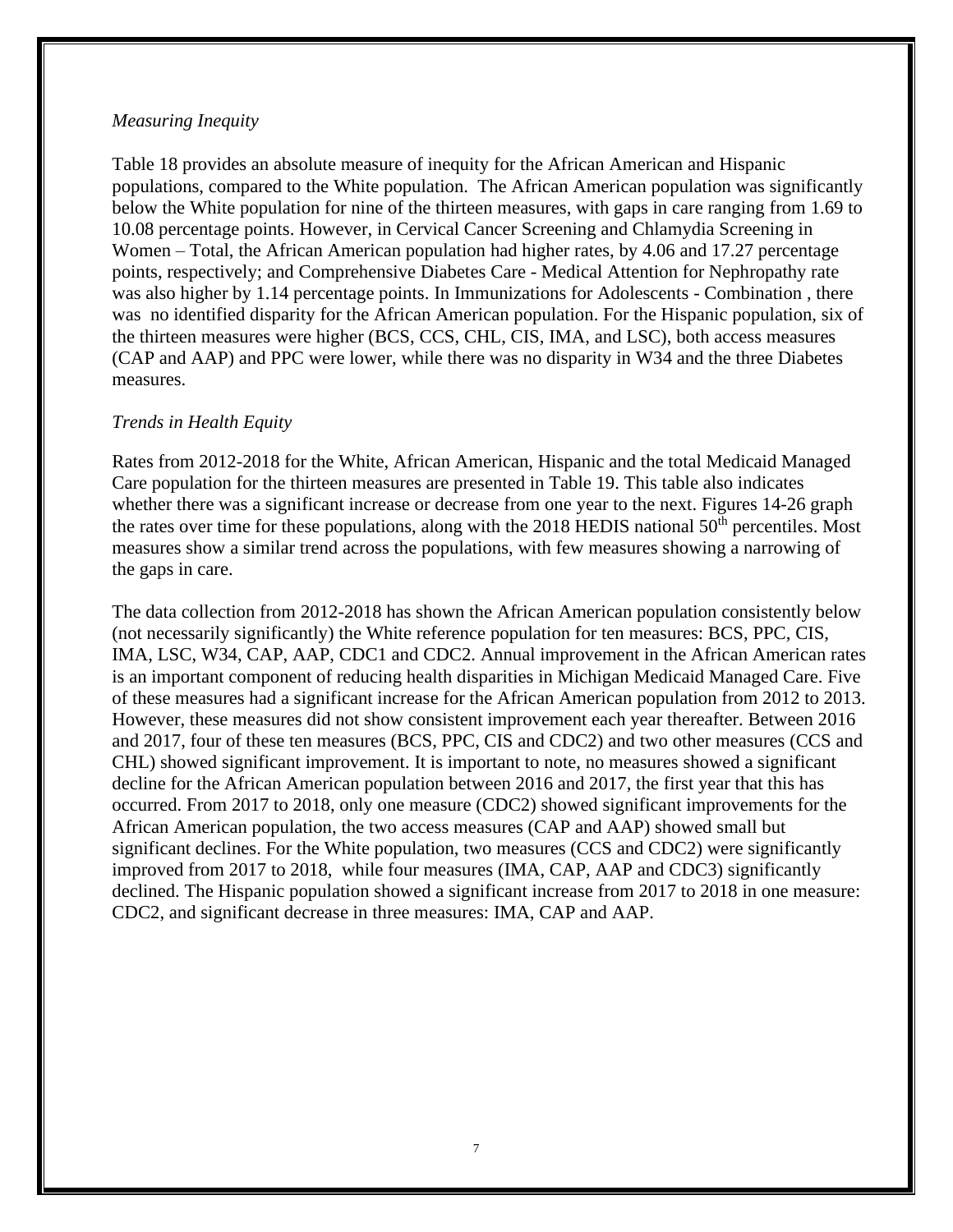### *Population Disparity*

The Index of Disparity (ID) (Table 20 and Figure 27) indicates that nine of the 13 measures achieved low level of disparity in 2018 (i.e. ID≤5%). Among the four measures with higher level of ID, the greatest disparity was in Postpartum Care (PPC, ID=8.76%), followed by Childhood Immunization Combination 3 (CIS, ID=8.53%), Chlamydia Screening in Women – Total (CHL, ID=6.13%), and Well Child Visits (3-6 Years) (W34, ID=5.64%), which mirrors the findings from the pairwise analysis (See Figures 3, 4, 5, and 8). Rates in these four measures did not change significantly from 2017 to 2018 across the White, African American, and Hispanic populations, and disparity for the African American in these measures remained high in 2018. The IDs went up from 2017 to 2018 for PPC (8.38% to 8.76%), CIS (7.27% to 8.53%), and W34 (3.99% to 5.64%). However, the ID for CHL was reduced (8.37% in 2017 to 6.13% in 2018), while both the African American and White rates went up, though not significantly. It is worth noting that, in addition to the African American rates being significantly lower than the White rate, another factor contributing to the increased high ID for PPC, CIS, and W34 is the Asian American/Native Hawaiian/ Other Pacific Islander rates being significantly higher than the White rates; in CHL, however, all the minority populations were either higher or significantly higher than the White population, with African American being 17.27% higher.

## **Discussion**

In 2018, although all the thirteen measures exhibited racial/ethnic disparities, rates for African American Medicaid beneficiaries fell significantly below that of White beneficiaries for nine measures, an improvement compared to 2017 when ten measures were significantly below the White rates. In IMA, the significant disparity for the African American population in 2017 had become non-significant in 2018. The largest negative health disparity continued to be in PPC, where the gap between African American and White women is 10.08 percentage points. It is followed by CAP ( 9.41 percentage points), CIS (9.31 percentage points), and AAP (8.37 percentage points). CHL remained to be higher for the African American (17.27 percentage points), similar to the 17.19 percentage points in 2017. These remain the five most disparate measures among those monitored for the African American population, and new strategies will be necessary to have an impact on these entrenched disparities.

The annual trending of rates allows us to monitor for increases and decreases for specific racial/ethnic populations. From 2017 to 2018, CDC2 was the only measure with significant increases for the African American and the Hispanic populations. However, the White population also had a significant increase in CDC2, and the African American population was still significantly lower in CDC2 in 2018. Both the access measures (CAP and AAP) were significantly decreased across the three trending populations, and the African American and Hispanic populations were significantly lower in CAP and AAP. Additionally, the White and Hispanic populations also saw significant decreases in IMA, and the White population alone saw significant decrease in CDC3.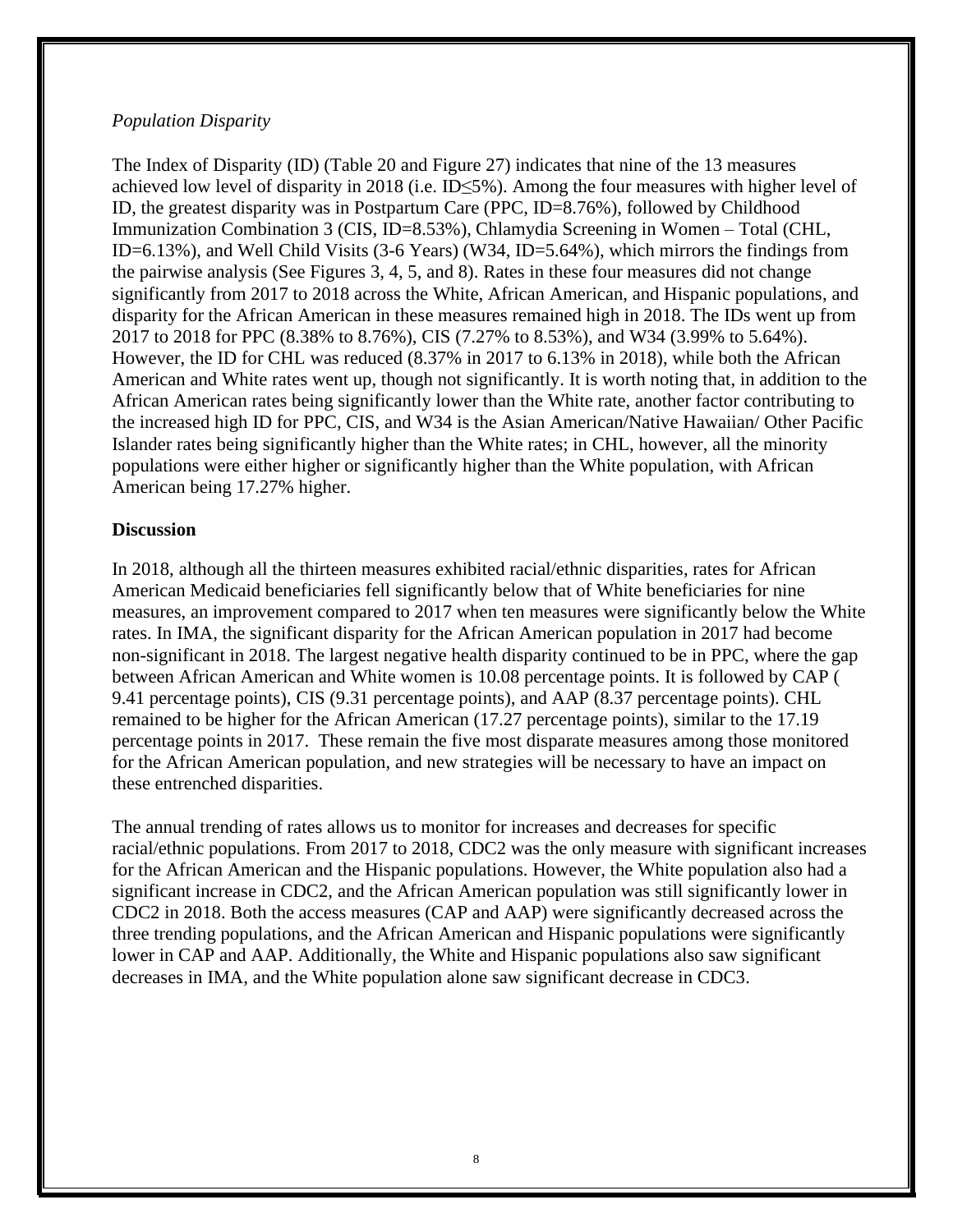#### *Limitations*

One important limitation to this analysis is that changes in the equity status of a measure do not always indicate an improvement in overall quality for a particular racial/ethnic category; it only means that the gap between the minority population and the White reference population is getting smaller. Another consideration is that the rates in this report may differ slightly from HEDIS rates published elsewhere in MDHHS documents. This report is based only on administrative data from MHPs. Other HEDIS rates published by MDHHS include rates derived using hybrid methodology that allows for sampling and medical record abstraction. Finally, due to refinements in the categorization of Asian American, Native Hawaiian/Other Pacific Islander, and Unknown/Declined racial/ethnic populations in 2014, it is not possible to compare the Index of Disparity results for 2014 and later with earlier years.

#### *Notes on Methodology*

This report used the method of comparing the 95% confidence intervals to determine whether there was significant disparity between two rates. This method is simple to use and easy to understand. It is also conservative in detecting significant disparity, that is, when the two confidence intervals of two rates overlap (considered no disparity in this report), there may still be statistically significant difference between the two rates, therefore the method advantages MHPs when being used to detect disparities between minority groups and the White group. However, it may fail to show statistically significant year to year improvements or declines for the same population. Another issue is that the same racial/ethnic population may be partially overlapped from year to year for some of the measures, for example, BCS, CCS, CHL, CAP, AAP, CDC1, CDC2, and CDC3. There are more rigorous methods for comparing rates between two partially overlapping populations. However, these methods are complicated and require beneficiary-level data.

#### **Future Directions**

The health disparity between White and African American Medicaid beneficiaries for ten of the thirteen measures across all four health dimensions corresponds to disparities found nationally in broader health measures such as infant mortality and life expectancy. Socio-economic domains such as education, employment and housing also exhibit similar disparities, which have been shown to contribute to the health disparities identified here. In Minnesota, recent analyses found that African American Medicaid beneficiaries disproportionately reside in high poverty concentrated communities compared to Medicaid beneficiaries of other racial/ethnic groups. This effected African American families' access to a wide range of community services necessary for successful health outcomes.<sup>10</sup> Further, studies of health disparities in Michigan have consistently determined that Social Determinants of Health (SDOH) alone cannot account for all racial/ethnic health disparities. The complete elimination of health disparities will also require a focus on the role of race, discrimination and structural racism.<sup>8</sup>

<sup>10</sup> Nelson, J. and J. Schiff. 2015. How prevalent are family risk factors among Minnesota children who receive Medical Assistance (MA) or MinnesotaCare? Office of the Medical Director, Minnesota Department of Health and Human Services.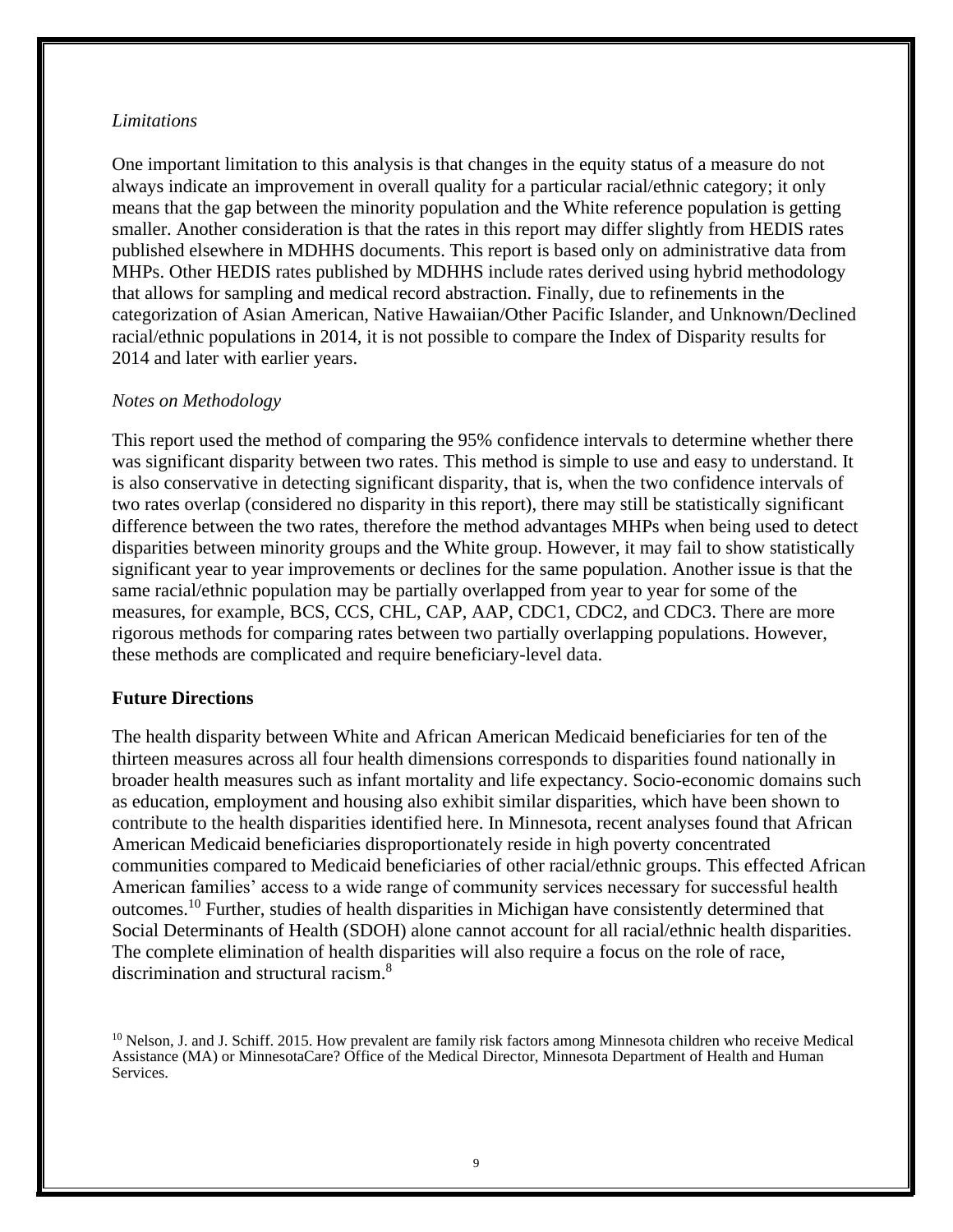### *Response to Documented Health Disparities in Michigan Medicaid Managed Care*

One of the largest health disparities can be found in the PPC measure, where the gap between African American and White women is 10.08 percentage points. PPC has been the center of many efforts to improve perinatal care quality in Medicaid, and a possible intervention point to address the racial/ethnic disparity in infant mortality. A postpartum care visit is an important check on the mother's recovery after childbirth. This appointment is also crucial for supporting breastfeeding, infant safety, childhood immunizations, reproductive life planning and pregnancy spacing, and transitioning to primary care for any pre-existing chronic conditions of the mother. The Managed Care Plan Division of MDHHS has placed emphasis on this measure for many years by incorporating it into multiple performance monitoring and incentive tools. However, performance on this measure and on narrowing the gap in care for postpartum women has been flat for many years, therefore new and innovative strategies are needed to address this disparity.

A three-year performance improvement project focused on reducing racial/ethnic health disparities in LBW started in 2018 for Medicaid Managed Care in Michigan. For FY 2018, the goal was to involve the MHPs, existing home visiting programs, and Community Health Worker (CHW) programs to address documented health disparities and health inequities. Future direction will include MHP collaborative performance on overall regional racial equity improvement in LBW outcomes for Medicaid beneficiaries.

MDHHS will continue to initiate additional health equity projects in the coming year. All MHPs were contractually required to develop a Health Equity Program with an annual work plan to narrow disparities. The 2019 contract included HbA1c testing, Cervical Cancer Screening, Well-Child Visits, Postpartum Care, and Chlamydia Screening as racial equity foci of the performance bonus for MHPs. Additionally, health equity measures increased in weight and priority in the performance bonus. Future years will continue to increase the prioritization of health equity measures in determining MHP incentives.

SDOH can play a key role in access to services. Starting in 2016, MHPs were also contractually required to implement a CHW program in collaboration with community-based organizations to reduce barriers to care and address member's needs. These CHW programs will continue into the future years with the intention of directing efforts to reduce health disparities and improve the health of all Michigan Medicaid beneficiaries through outreach, health promotion and promoting health literacy. CHW programs are also an excellent opportunity to connect individuals to community resources that help address SDOH.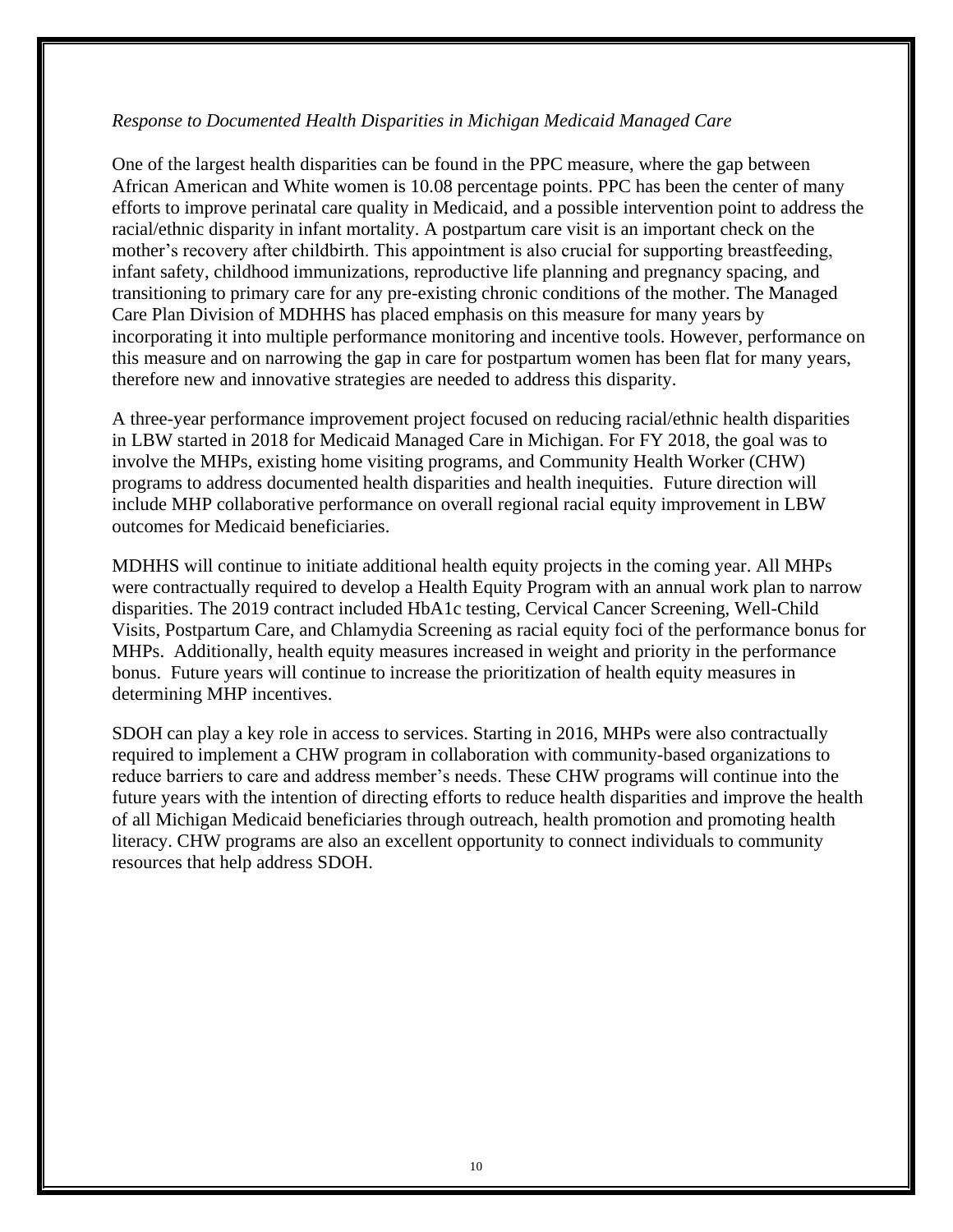## **Health Equity Summary Michigan Medicaid Managed Care All Plans**

| <b>Race/Ethnicity</b>          | <b>Breast</b><br>Cancer<br><b>Screening</b> | <b>Cervical</b><br>Cancer<br><b>Screening</b> | Chlamvdia<br>Screening in<br>Women - Total | Post-<br>partum<br>Care | <b>Childhood</b><br><b>Immunizations</b><br>Combo 3 | <b>Immunizations</b><br>for Adolescents<br>- Combination 1 | Lead<br>Screening<br>in<br><b>Children</b> | <b>Well Child</b><br>Visits $(3-6)$<br>Years) | <b>Children</b> and<br>Adolescents'<br><b>Access to PCP</b><br>$(25$ Months-6<br>Years) | Adults'<br><b>Access to</b><br>Preventive/<br>Ambulatory<br>Health<br><b>Services</b><br>$(20-44)$<br>Years) | $Com-$<br>prehensive<br><b>Diabetes</b><br>Care -<br>HbA1c<br>Testing | $Com-$<br>prehensive<br><b>Diabetes</b><br>Care - Eve<br>Exams | $Com-$<br>prehensive<br><b>Diabetes</b><br>Care -<br><b>Medical</b><br><b>Attention for</b><br><b>Nephropathy</b> |
|--------------------------------|---------------------------------------------|-----------------------------------------------|--------------------------------------------|-------------------------|-----------------------------------------------------|------------------------------------------------------------|--------------------------------------------|-----------------------------------------------|-----------------------------------------------------------------------------------------|--------------------------------------------------------------------------------------------------------------|-----------------------------------------------------------------------|----------------------------------------------------------------|-------------------------------------------------------------------------------------------------------------------|
| American Indian/ Alaska Native | <b>NS</b>                                   | <b>NS</b>                                     | <b>Above</b>                               | <b>NS</b>               | <b>NS</b>                                           | <b>NS</b>                                                  | <b>NS</b>                                  | <b>NS</b>                                     | <b>NS</b>                                                                               | $_{\rm NS}$                                                                                                  | <b>Below</b>                                                          | <b>NS</b>                                                      | <b>NS</b>                                                                                                         |
| <b>Asian American</b>          | <b>NS</b>                                   | <b>Above</b>                                  | <b>NS</b>                                  | <b>Above</b>            | <b>Above</b>                                        | <b>NS</b>                                                  | <b>Above</b>                               | <b>Above</b>                                  | <b>Above</b>                                                                            | $_{\rm NS}$                                                                                                  | <b>Above</b>                                                          | <b>NS</b>                                                      | <b>NS</b>                                                                                                         |
| <b>African American</b>        | <b>Below</b>                                | <b>Above</b>                                  | <b>Above</b>                               | <b>Below</b>            | <b>Below</b>                                        | <b>NS</b>                                                  | <b>Below</b>                               | <b>Below</b>                                  | <b>Below</b>                                                                            | <b>Below</b>                                                                                                 | <b>Below</b>                                                          | <b>Below</b>                                                   | <b>Above</b>                                                                                                      |
| <b>Hispanic</b>                | <b>Above</b>                                | <b>Above</b>                                  | <b>Above</b>                               | <b>Below</b>            | <b>Above</b>                                        | <b>Above</b>                                               | <b>Above</b>                               | <b>NS</b>                                     | <b>Below</b>                                                                            | <b>Below</b>                                                                                                 | <b>NS</b>                                                             | <b>NS</b>                                                      | <b>NS</b>                                                                                                         |
| White                          | Reference                                   | Reference                                     | Reference                                  | Reference               | Reference                                           | Reference                                                  | Reference                                  | Reference                                     | Reference                                                                               | Reference                                                                                                    | Reference                                                             | Reference                                                      | Reference                                                                                                         |
| All Plan                       | <b>NS</b>                                   | <b>Above</b>                                  | <b>Above</b>                               | <b>Below</b>            | <b>Below</b>                                        | <b>NS</b>                                                  | <b>NS</b>                                  | <b>Below</b>                                  | <b>Below</b>                                                                            | <b>Below</b>                                                                                                 | <b>Below</b>                                                          | <b>Below</b>                                                   | <b>NS</b>                                                                                                         |

## **Table 3. Summary Table - Difference from Reference (White)**

#### **Table 4. Summary Table - Difference from 2018 HEDIS National Medicaid 50th Percentile**

| <b>Race/Ethnicity</b>          | <b>Breast</b><br>Cancer<br>Screening | Cervical<br>Cancer<br>Screening | Chlamvdia<br><b>Screening in</b><br>Women - Total | Post-<br>partum<br>Care | <b>Childhood</b><br><b>Immunizations</b><br>Combo 3 | <b>Immunizations</b><br>for Adolescents<br>- Combination 1 | Lead<br>Screening<br>in<br><b>Children</b> | <b>Well Child</b><br>Visits 3-6<br>Years | <b>Children</b> and<br>Adolescents'<br><b>Access to PCP</b><br>$(25$ Months- $6$<br><b>Years</b> ) | Adults'<br><b>Access to</b><br>Preventive/<br>Ambulatory<br>Health<br><b>Services</b><br>$(20-44)$<br>Years) | Com-<br>prehensive<br><b>Diabetes</b><br>Care -<br>HbA1c<br><b>Testing</b> | Com-<br>prehensive<br><b>Diabetes</b><br>Care - Eve<br><b>Exams</b> | $Com-$<br>prehensive<br><b>Diabetes</b><br>Care -<br>Medical<br><b>Attention for</b><br>Nephropathy |
|--------------------------------|--------------------------------------|---------------------------------|---------------------------------------------------|-------------------------|-----------------------------------------------------|------------------------------------------------------------|--------------------------------------------|------------------------------------------|----------------------------------------------------------------------------------------------------|--------------------------------------------------------------------------------------------------------------|----------------------------------------------------------------------------|---------------------------------------------------------------------|-----------------------------------------------------------------------------------------------------|
| American Indian/ Alaska Native | <b>NS</b>                            | NS                              | <b>Above</b>                                      | <b>NS</b>               | <b>NS</b>                                           | $_{\rm NS}$                                                | <b>NS</b>                                  | <b>NS</b>                                | <b>Above</b>                                                                                       | <b>Above</b>                                                                                                 | <b>Below</b>                                                               | <b>NS</b>                                                           | <b>NS</b>                                                                                           |
| <b>Asian American</b>          | <b>NS</b>                            | <b>Above</b>                    | <b>Above</b>                                      | <b>Above</b>            | <b>Above</b>                                        | <b>NS</b>                                                  | <b>Above</b>                               | <b>Above</b>                             | <b>Above</b>                                                                                       | <b>Above</b>                                                                                                 | <b>Above</b>                                                               | <b>Above</b>                                                        | <b>NS</b>                                                                                           |
| <b>African American</b>        | <b>Above</b>                         | <b>Above</b>                    | <b>Above</b>                                      | <b>Below</b>            | <b>Below</b>                                        | <b>Above</b>                                               | <b>Above</b>                               | <b>Below</b>                             | <b>Below</b>                                                                                       | <b>Below</b>                                                                                                 | <b>Below</b>                                                               | <b>Below</b>                                                        | <b>NS</b>                                                                                           |
| <b>Hispanic</b>                | <b>Above</b>                         | <b>Above</b>                    | <b>Above</b>                                      | <b>Below</b>            | <b>Above</b>                                        | <b>Above</b>                                               | <b>Above</b>                               | <b>Above</b>                             | <b>Above</b>                                                                                       | <b>NS</b>                                                                                                    | <b>Below</b>                                                               | <b>NS</b>                                                           | <b>Below</b>                                                                                        |
| White                          | <b>Above</b>                         | <b>Below</b>                    | <b>Above</b>                                      | <b>Below</b>            | <b>Above</b>                                        | <b>Above</b>                                               | <b>Above</b>                               | <b>Above</b>                             | <b>Above</b>                                                                                       | <b>Above</b>                                                                                                 | <b>Below</b>                                                               | <b>Above</b>                                                        | <b>Below</b>                                                                                        |
| All Plan                       | <b>Above</b>                         | <b>NS</b>                       | <b>Above</b>                                      | <b>Below</b>            | NS                                                  | <b>Above</b>                                               | <b>Above</b>                               | <b>Below</b>                             | <b>Above</b>                                                                                       | <b>Above</b>                                                                                                 | <b>Below</b>                                                               | <b>NS</b>                                                           | <b>Below</b>                                                                                        |

#### **Key**

 $\Box$  Above: Rate is significantly higher than the Reference (Table 3) or the HEDIS National Medicaid 50th percentile (Table 4)

 $\Box$  Below: Rate is significantly lower than the Reference (Table 3) or the HEDIS National Medicaid 50th percentile (Table 4) NS: Not significantly different from the Reference (Table 3) or the HEDIS National Medicaid 50th percentile (Table 4)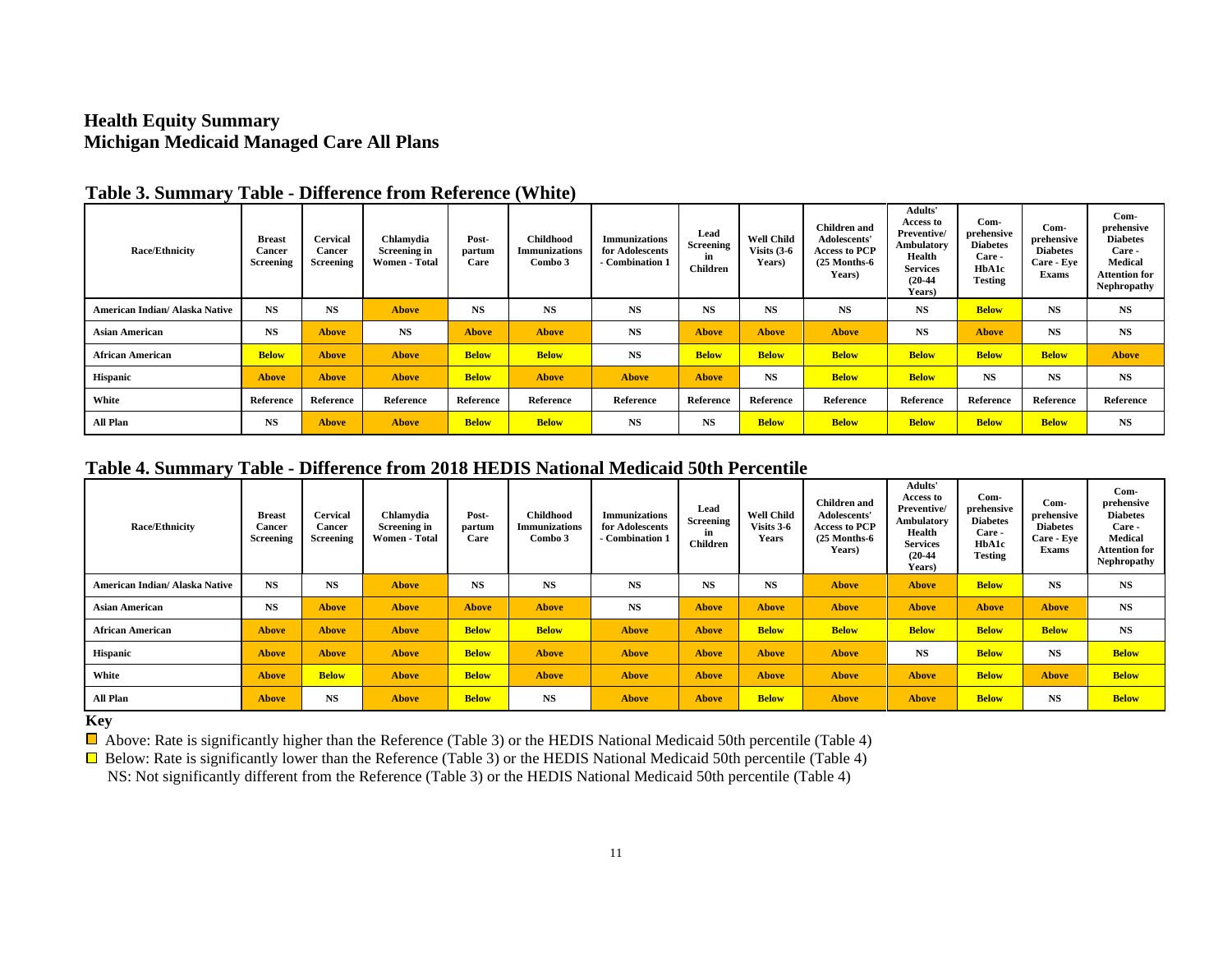## **Breast Cancer Screening (BCS) Michigan Medicaid Managed Care All Plans**

| Race                                                                              |            | <b>Michigan Medicaid Managed Care</b><br><b>All Plans</b> |               |                   | <b>Ref=White</b> | <b>Statistically Significant</b><br><b>Difference</b> |                                |
|-----------------------------------------------------------------------------------|------------|-----------------------------------------------------------|---------------|-------------------|------------------|-------------------------------------------------------|--------------------------------|
|                                                                                   | <b>Num</b> | Den                                                       | $\frac{0}{0}$ | <b>Difference</b> | Ratio            | From<br>White                                         | From 50th<br><b>Percentile</b> |
| <b>Asian American/Native</b><br><b>Hawaiian/ Other Pacific</b><br><b>Islander</b> | 373        | 613                                                       | 60.85%        | $-1.92\%$         | 0.97             | <b>NS</b>                                             | <b>NS</b>                      |
| African American                                                                  | 9.119      | 15,093                                                    | 60.42%        | $-2.35%$          | 0.96             | <b>Below</b>                                          | Above                          |
| White                                                                             | 20.317     | 32,366                                                    | 62.77%        | Reference         | Reference        | Reference                                             | Above                          |
| <b>Hispanic</b>                                                                   | 763        | 1.125                                                     | 67.82%        | 5.05%             | 1.08             | Above                                                 | Above                          |
| American Indian/<br><b>Alaska Native</b>                                          | 137        | 231                                                       | 59.31%        | $-3.47\%$         | 0.94             | <b>NS</b>                                             | <b>NS</b>                      |
| <b>All Plan</b>                                                                   | 34,190     | 55,030                                                    | 62.13%        | $-0.64%$          | 0.99             | <b>NS</b>                                             | Above                          |

## **Table 5. Breast Cancer Screening by Race/Ethnicity**

## **Figure 1. Breast Cancer Screening by Race/Ethnicity**

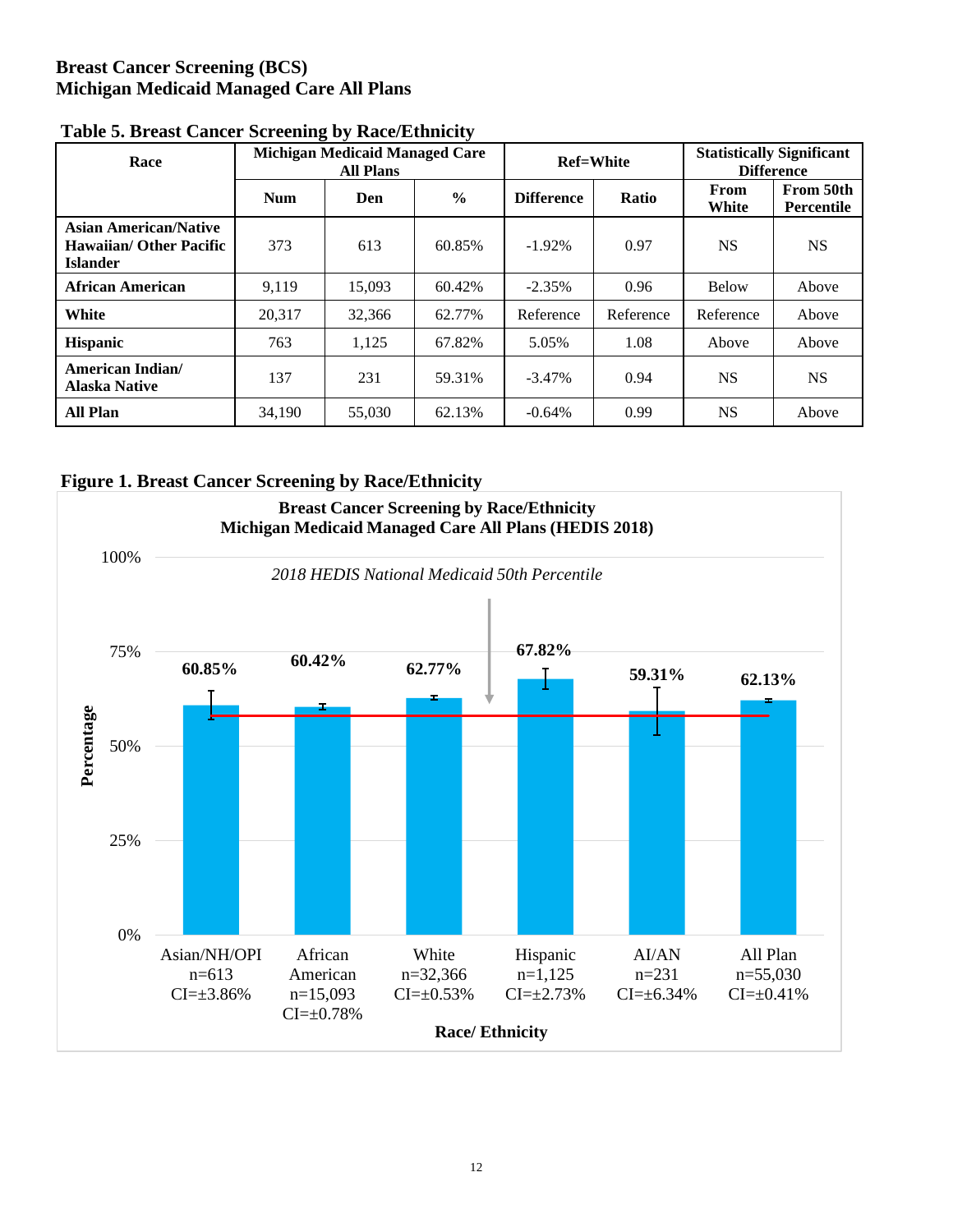## **Cervical Cancer Screening (CCS) Michigan Medicaid Managed Care All Plans**

| Race                                                                              |            | <b>Michigan Medicaid Managed Care</b><br><b>All Plans</b> |               |                            | <b>Ref=White</b> | <b>Statistically Significant</b><br><b>Difference</b> |                                |
|-----------------------------------------------------------------------------------|------------|-----------------------------------------------------------|---------------|----------------------------|------------------|-------------------------------------------------------|--------------------------------|
|                                                                                   | <b>Num</b> | Den                                                       | $\frac{6}{9}$ | <b>Difference</b><br>Ratio |                  | From<br>White                                         | From 50th<br><b>Percentile</b> |
| <b>Asian American/Native</b><br><b>Hawaiian/ Other Pacific</b><br><b>Islander</b> | 1.994      | 3,124                                                     | 63.83%        | 4.77%                      | 1.08             | Above                                                 | Above                          |
| African American                                                                  | 59,384     | 94,079                                                    | 63.12%        | 4.06%                      | 1.07             | Above                                                 | Above                          |
| White                                                                             | 116.928    | 197.977                                                   | 59.06%        | Reference                  | Reference        | Reference                                             | <b>Below</b>                   |
| <b>Hispanic</b>                                                                   | 7.517      | 12,002                                                    | 62.63%        | 3.57%                      | 1.06             | Above                                                 | Above                          |
| American Indian/<br><b>Alaska Native</b>                                          | 907        | 1,515                                                     | 59.87%        | 0.81%                      | 1.01             | <b>NS</b>                                             | <b>NS</b>                      |
| <b>All Plan</b>                                                                   | 201,518    | 336,038                                                   | 59.97%        | 0.91%                      | 1.02             | Above                                                 | <b>NS</b>                      |

## **Table 6. Cervical Cancer Screening by Race/Ethnicity**

#### **Figure 2. Cervical Cancer Screening by Race/Ethnicity**

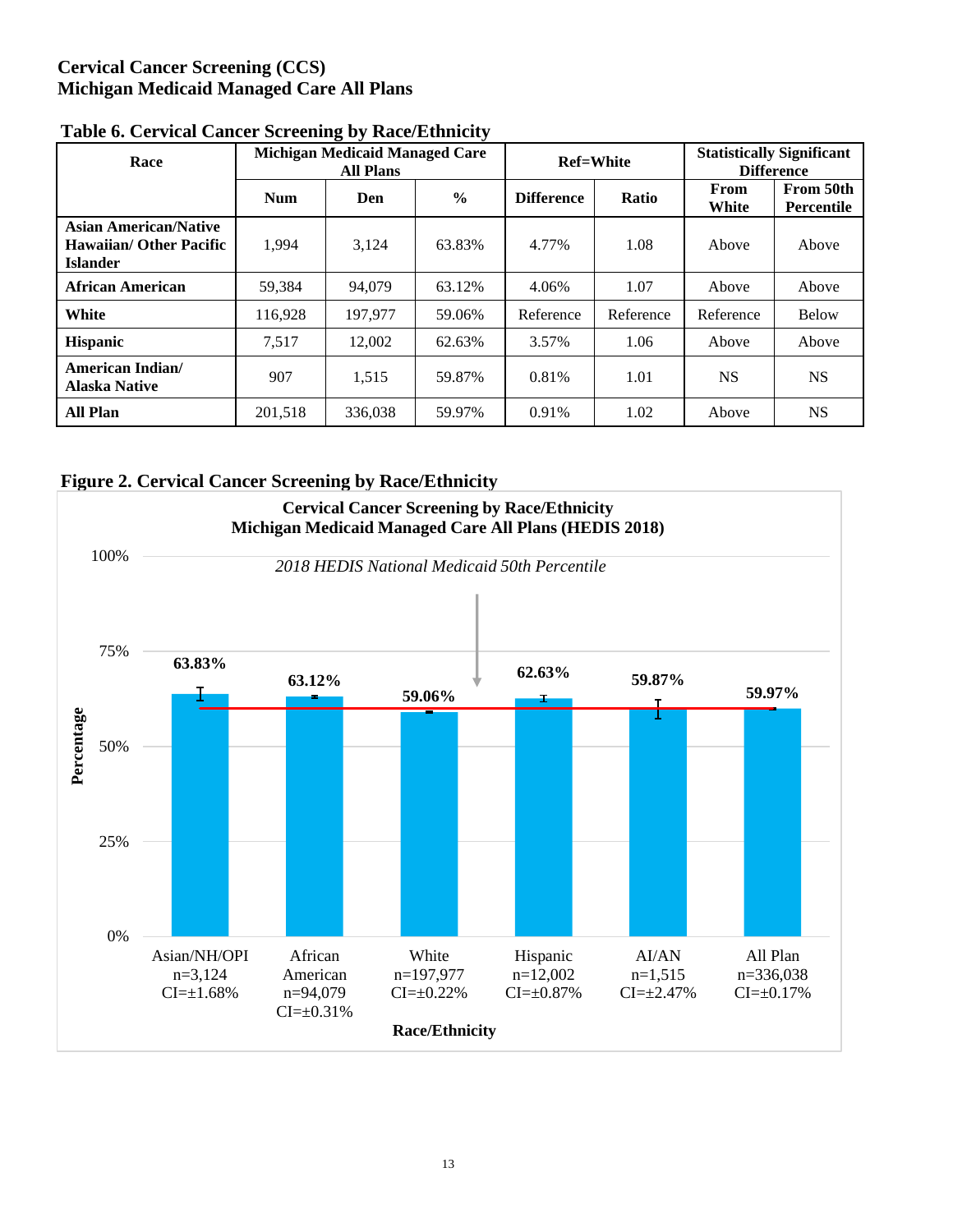## **Chlamydia Screening in Women – Total (CHL) Michigan Medicaid Managed Care All Plans**

| Race                                                                              |            | <b>Michigan Medicaid Managed Care</b><br><b>All Plans</b> |               |                   | <b>Ref=White</b> | <b>Statistically Significant</b><br><b>Difference</b> |                                |
|-----------------------------------------------------------------------------------|------------|-----------------------------------------------------------|---------------|-------------------|------------------|-------------------------------------------------------|--------------------------------|
|                                                                                   | <b>Num</b> | Den                                                       | $\frac{6}{9}$ | <b>Difference</b> | Ratio            | From<br>White                                         | From 50th<br><b>Percentile</b> |
| <b>Asian American/Native</b><br><b>Hawaiian/ Other Pacific</b><br><b>Islander</b> | 312        | 489                                                       | 63.80%        | 4.77%             | 1.08             | <b>NS</b>                                             | Above                          |
| African American                                                                  | 16,484     | 21,601                                                    | 76.31%        | 17.27%            | 1.29             | Above                                                 | Above                          |
| White                                                                             | 19.840     | 33,606                                                    | 59.04%        | Reference         | Reference        | Reference                                             | Above                          |
| <b>Hispanic</b>                                                                   | 2,541      | 3,899                                                     | 65.17%        | 6.13%             | 1.10             | Above                                                 | Above                          |
| American Indian/<br><b>Alaska Native</b>                                          | 182        | 275                                                       | 66.18%        | 7.14%             | 0.87             | Above                                                 | Above                          |
| <b>All Plan</b>                                                                   | 42,056     | 64,063                                                    | 65.65%        | 6.61%             | 1.11             | Above                                                 | Above                          |

### **Table 7. Chlamydia Screening in Women – Total by Race/Ethnicity**

## **Figure 3. Chlamydia Screening by Race/Ethnicity**

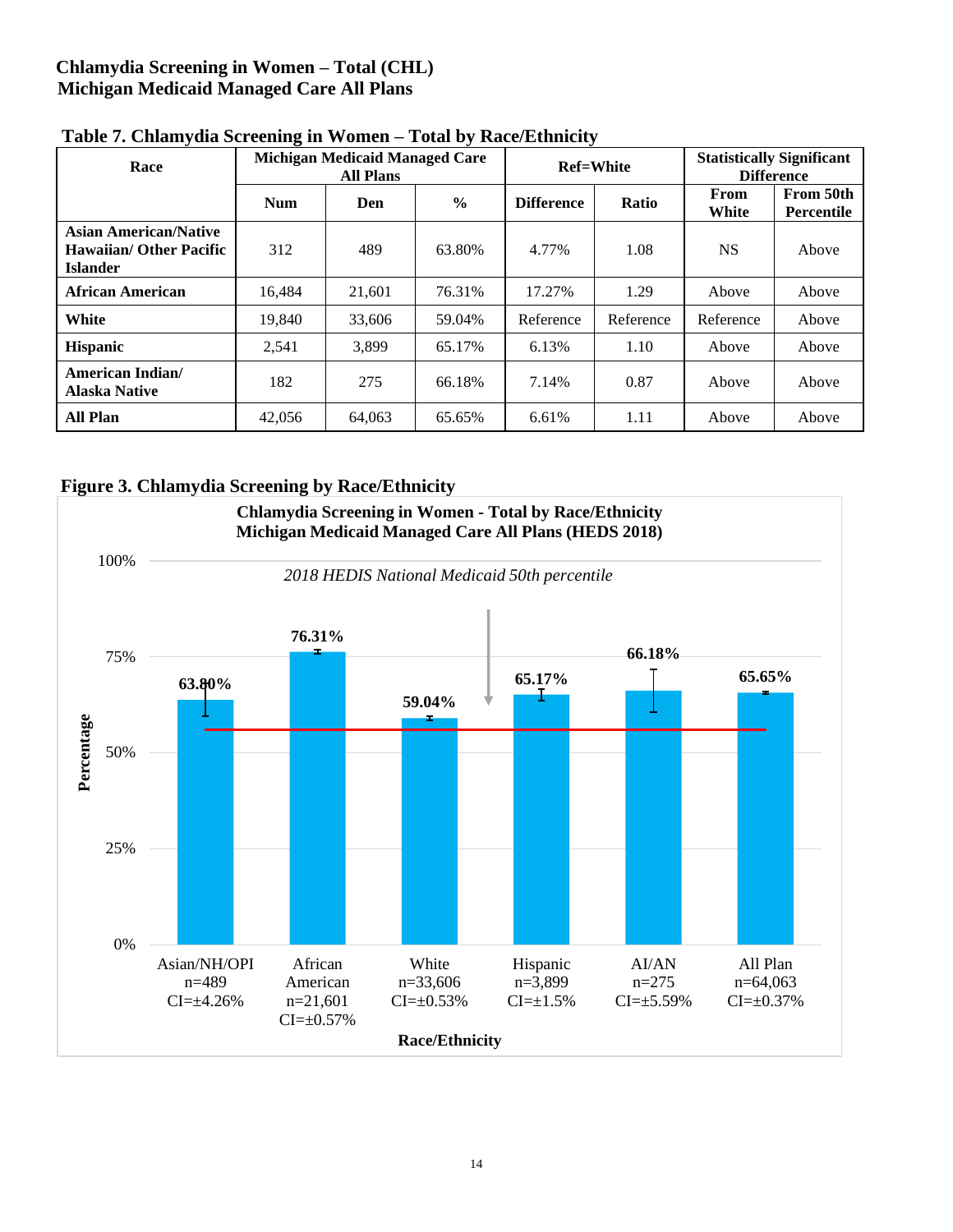## **Postpartum Care (PPC) Michigan Medicaid Managed Care All Plans**

| Race                                                                              |            | Michigan Medicaid Managed Care<br><b>All Plans</b> |               | <b>Ref=White</b>  |           | <b>Statistically Significant</b><br><b>Difference</b> |                                |  |  |
|-----------------------------------------------------------------------------------|------------|----------------------------------------------------|---------------|-------------------|-----------|-------------------------------------------------------|--------------------------------|--|--|
|                                                                                   | <b>Num</b> | Den                                                | $\frac{0}{0}$ | <b>Difference</b> | Ratio     | From<br>White                                         | From 50th<br><b>Percentile</b> |  |  |
| <b>Asian American/Native</b><br><b>Hawaiian/ Other Pacific</b><br><b>Islander</b> | 197        | 11.34%<br>261<br>75.48%                            |               | 1.18              | Above     | Above                                                 |                                |  |  |
| African American                                                                  | 5,997      | 11.093                                             | 54.06%        | $-10.08\%$        | 0.84      | <b>Below</b>                                          | <b>Below</b>                   |  |  |
| White                                                                             | 11.648     | 18,161                                             | 64.14%        | Reference         | Reference | Reference                                             | <b>Below</b>                   |  |  |
| <b>Hispanic</b>                                                                   | 1,238      | 2.030                                              | 60.99%        | $-3.15%$          | 0.95      | Below                                                 | <b>Below</b>                   |  |  |
| <b>American Indian/</b><br><b>Alaska Native</b>                                   | 95         | 161                                                | 59.01%        | $-5.13%$          | 0.92      | <b>NS</b>                                             | <b>NS</b>                      |  |  |
| <b>All Plan</b>                                                                   | 20.639     | 33,906                                             | 60.87%        | $-3.27\%$         | 0.95      | Below                                                 | <b>Below</b>                   |  |  |

### **Table 8. Postpartum Care by Race/Ethnicity**

## **Figure 4. Postpartum Care by Race/Ethnicity**

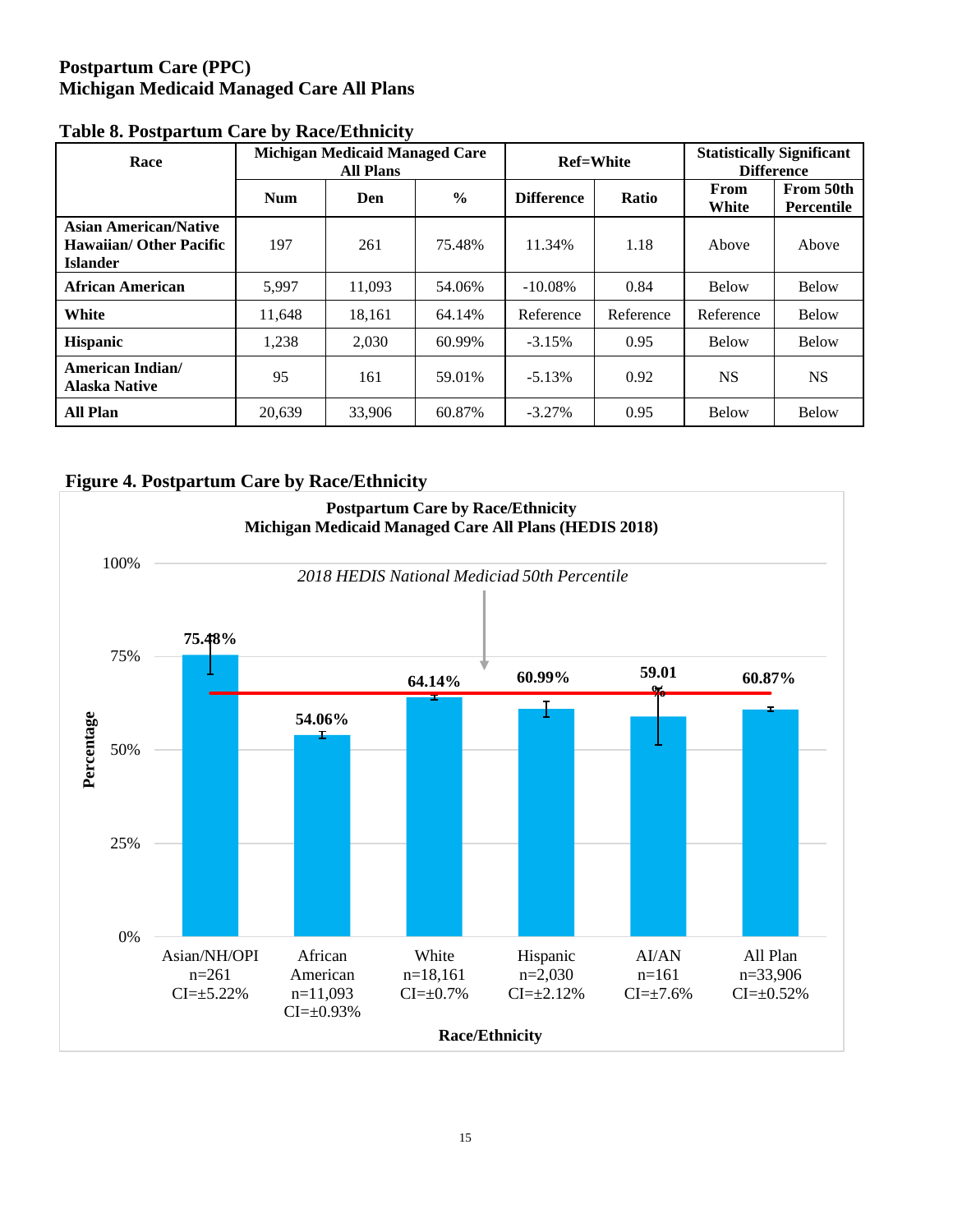## **Childhood Immunization Status-Combo 3 (CIS) Michigan Medicaid Managed Care All Plans**

| Race                                                                              |            | <b>Michigan Medicaid Managed Care</b><br><b>All Plans</b> |               | <b>Ref=White</b>  |           | <b>Statistically Significant</b><br><b>Difference</b> |                                |  |  |
|-----------------------------------------------------------------------------------|------------|-----------------------------------------------------------|---------------|-------------------|-----------|-------------------------------------------------------|--------------------------------|--|--|
|                                                                                   | <b>Num</b> | Den                                                       | $\frac{0}{0}$ | <b>Difference</b> | Ratio     | From<br>White                                         | From 50th<br><b>Percentile</b> |  |  |
| <b>Asian American/Native</b><br><b>Hawaiian/ Other Pacific</b><br><b>Islander</b> | 243        | 289                                                       | 84.08%        | 11.56%            | 1.16      | Above                                                 | Above                          |  |  |
| <b>African American</b>                                                           | 5.629      | 8,879                                                     | 63.40%        | $-9.13%$          | 0.87      | <b>Below</b>                                          | <b>Below</b>                   |  |  |
| White                                                                             | 12,162     | 16,770                                                    | 72.52%        | Reference         | Reference | Reference                                             | Above                          |  |  |
| <b>Hispanic</b>                                                                   | 2,063      | 2,637                                                     | 78.23%        | 5.71%             | 1.08      | Above                                                 | Above                          |  |  |
| <b>American Indian/</b><br>Alaska Native                                          | 72         | 102                                                       | 70.59%        | $-1.93\%$         | 0.97      | <b>NS</b>                                             | <b>NS</b>                      |  |  |
| <b>All Plan</b>                                                                   | 22,854     | 32,322                                                    | 70.71%        | $-1.82%$          | 0.97      | Below                                                 | <b>NS</b>                      |  |  |

### **Table 9: Childhood Immunizations Combo 3 by Race/Ethnicity**



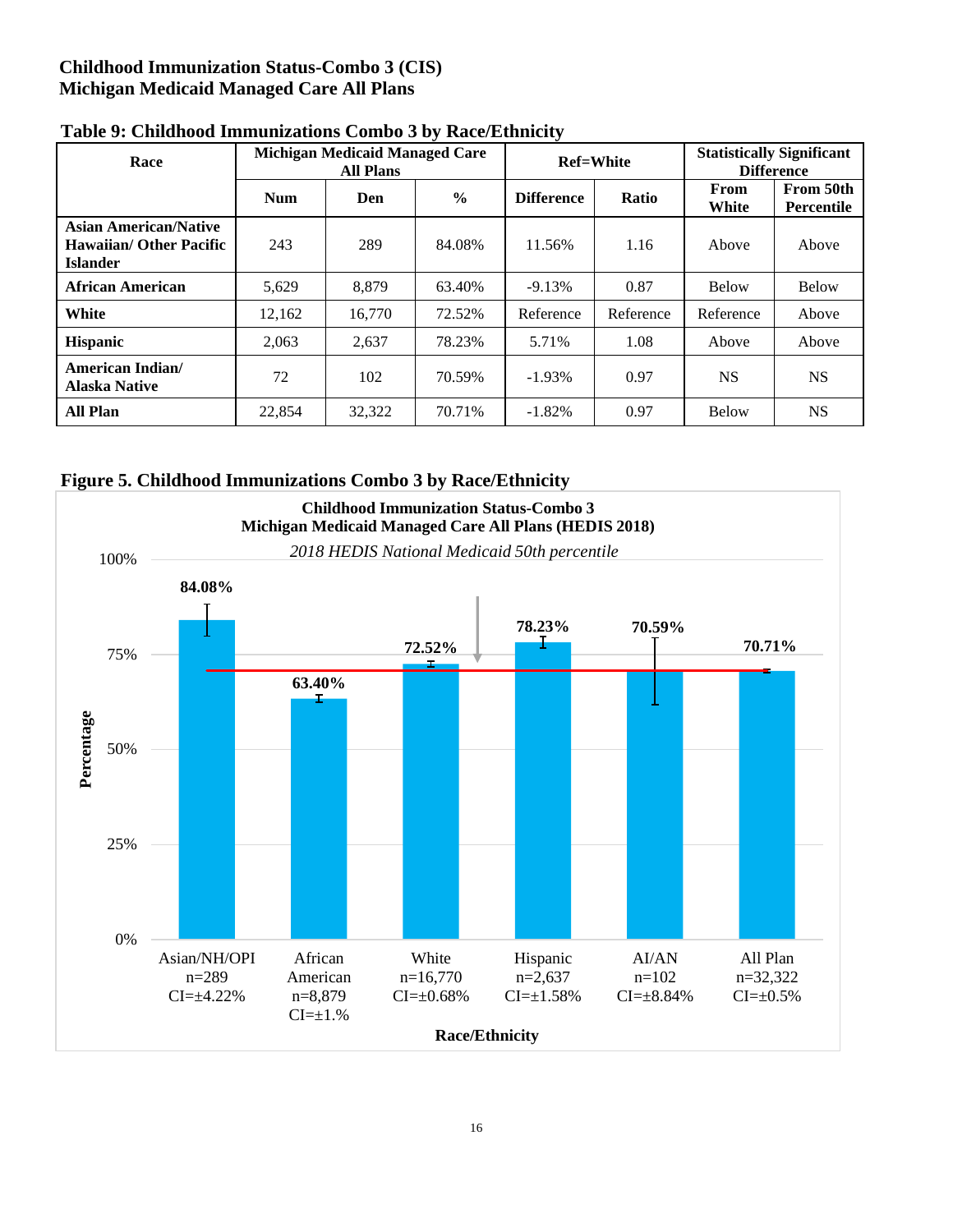## **Immunizations for Adolescents - Combination 1 (IMA) Michigan Medicaid Managed Care All Plans**

| Race                                                                              |            | <b>Michigan Medicaid Managed Care</b><br><b>All Plans</b> |               |                   | <b>Ref=White</b> | <b>Statistically Significant</b><br><b>Difference</b> |                                |  |  |
|-----------------------------------------------------------------------------------|------------|-----------------------------------------------------------|---------------|-------------------|------------------|-------------------------------------------------------|--------------------------------|--|--|
|                                                                                   | <b>Num</b> | Den                                                       | $\frac{0}{0}$ | <b>Difference</b> | <b>Ratio</b>     | From<br>White                                         | From 50th<br><b>Percentile</b> |  |  |
| <b>Asian American/Native</b><br><b>Hawaiian/ Other Pacific</b><br><b>Islander</b> | 334        | 405                                                       | 82.47%        | $-1.06\%$         | 0.99             | <b>NS</b>                                             | <b>NS</b>                      |  |  |
| African American                                                                  | 7,435      | 8.993                                                     | 82.68%        | $-0.85%$          | 0.99             | <b>NS</b>                                             | Above                          |  |  |
| White                                                                             | 13.980     | 16,737                                                    | 83.53%        | Reference         | Reference        | Reference                                             | Above                          |  |  |
| <b>Hispanic</b>                                                                   | 2.402      | 2.714                                                     | 88.50%        | 4.98%             | 1.06             | Above                                                 | Above                          |  |  |
| American Indian/<br><b>Alaska Native</b>                                          | 88         | 110                                                       | 80.00%        | $-3.53%$          | 0.96             | <b>NS</b>                                             | <b>NS</b>                      |  |  |
| <b>All Plan</b>                                                                   | 25,791     | 30,896                                                    | 83.48%        | $-0.05%$          | 1.00             | <b>NS</b>                                             | Above                          |  |  |

## **Table 10. Immunizations for Adolescents - Combination 1 by Race/Ethnicity**

## **Figure 6. Adolescent Immunizations by Race/Ethnicity**

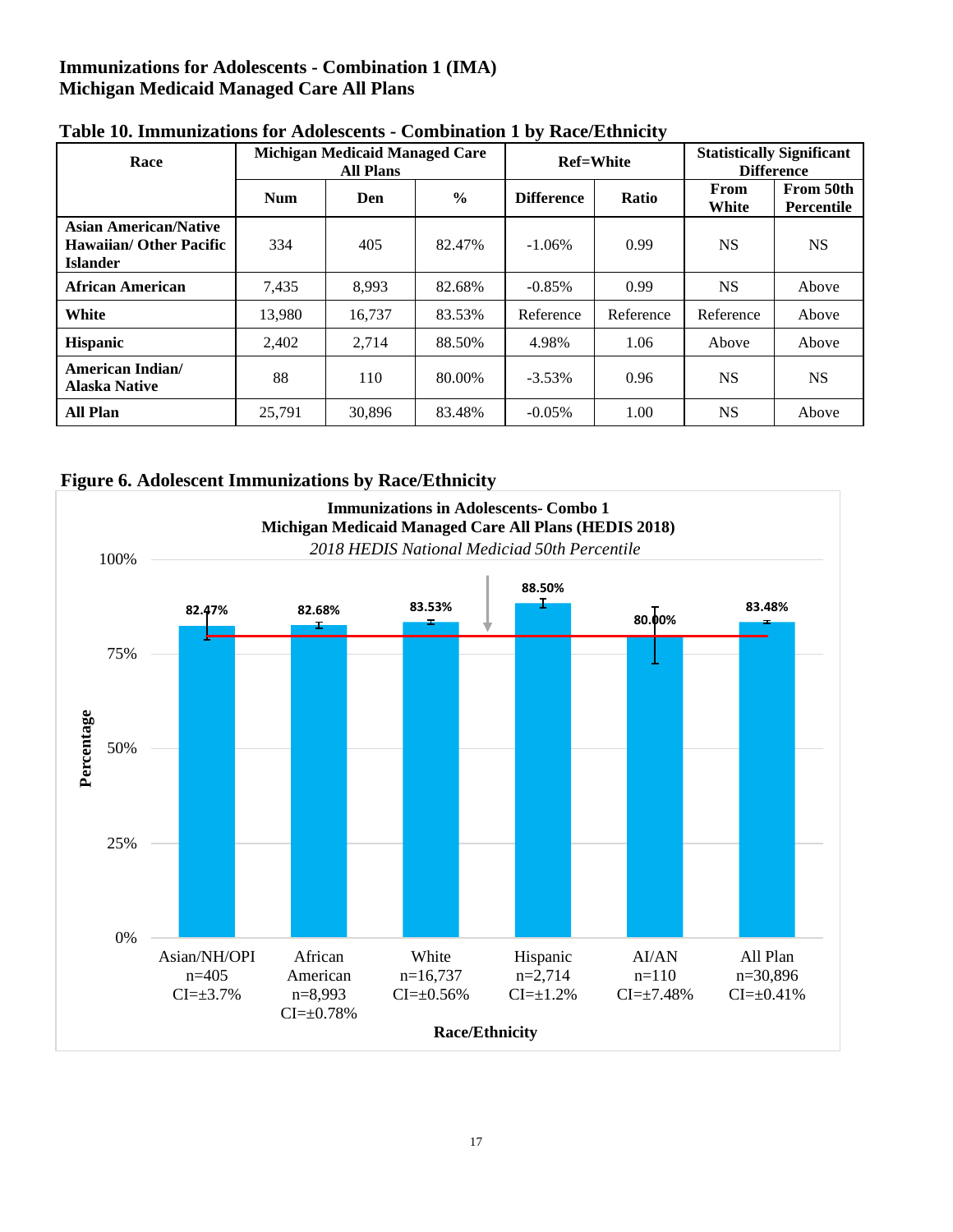## **Lead Screening in Children (LSC) Michigan Medicaid Managed Care All Plans**

| Race                                                                              |            | <b>Michigan Medicaid Managed Care</b><br><b>All Plans</b> |               |                   | <b>Ref=White</b> | <b>Statistically Significant</b><br><b>Difference</b> |                         |  |  |  |
|-----------------------------------------------------------------------------------|------------|-----------------------------------------------------------|---------------|-------------------|------------------|-------------------------------------------------------|-------------------------|--|--|--|
|                                                                                   | <b>Num</b> | Den                                                       | $\frac{6}{9}$ | <b>Difference</b> | Ratio            |                                                       | From 50th<br>Percentile |  |  |  |
| <b>Asian American/Native</b><br><b>Hawaiian/ Other Pacific</b><br><b>Islander</b> | 256        | 289                                                       | 88.58%        | 8.80%             | 1.11             | Above                                                 | Above                   |  |  |  |
| African American                                                                  | 6.939      | 8,885                                                     | 78.10%        | $-1.69\%$         | 0.98             | <b>Below</b>                                          | Above                   |  |  |  |
| White                                                                             | 13,388     | 16.780                                                    | 79.79%        | Reference         | Reference        | Reference                                             | Above                   |  |  |  |
| <b>Hispanic</b>                                                                   | 2.248      | 2,639                                                     | 85.18%        | 5.40%             | 1.07             | Above                                                 | Above                   |  |  |  |
| American Indian/<br><b>Alaska Native</b>                                          | 81         | 102                                                       | 79.41%        | $-0.37\%$         | 1.00             | NS.                                                   | <b>NS</b>               |  |  |  |
| <b>All Plan</b>                                                                   | 25,774     | 32,345                                                    | 79.68%        | $-0.10%$          | 1.00             | <b>NS</b>                                             | Above                   |  |  |  |

### **Table 11. Blood Lead Screening in Children by Race/Ethnicity**

## **Figure 7. Blood Lead Screening by Race/Ethnicity**

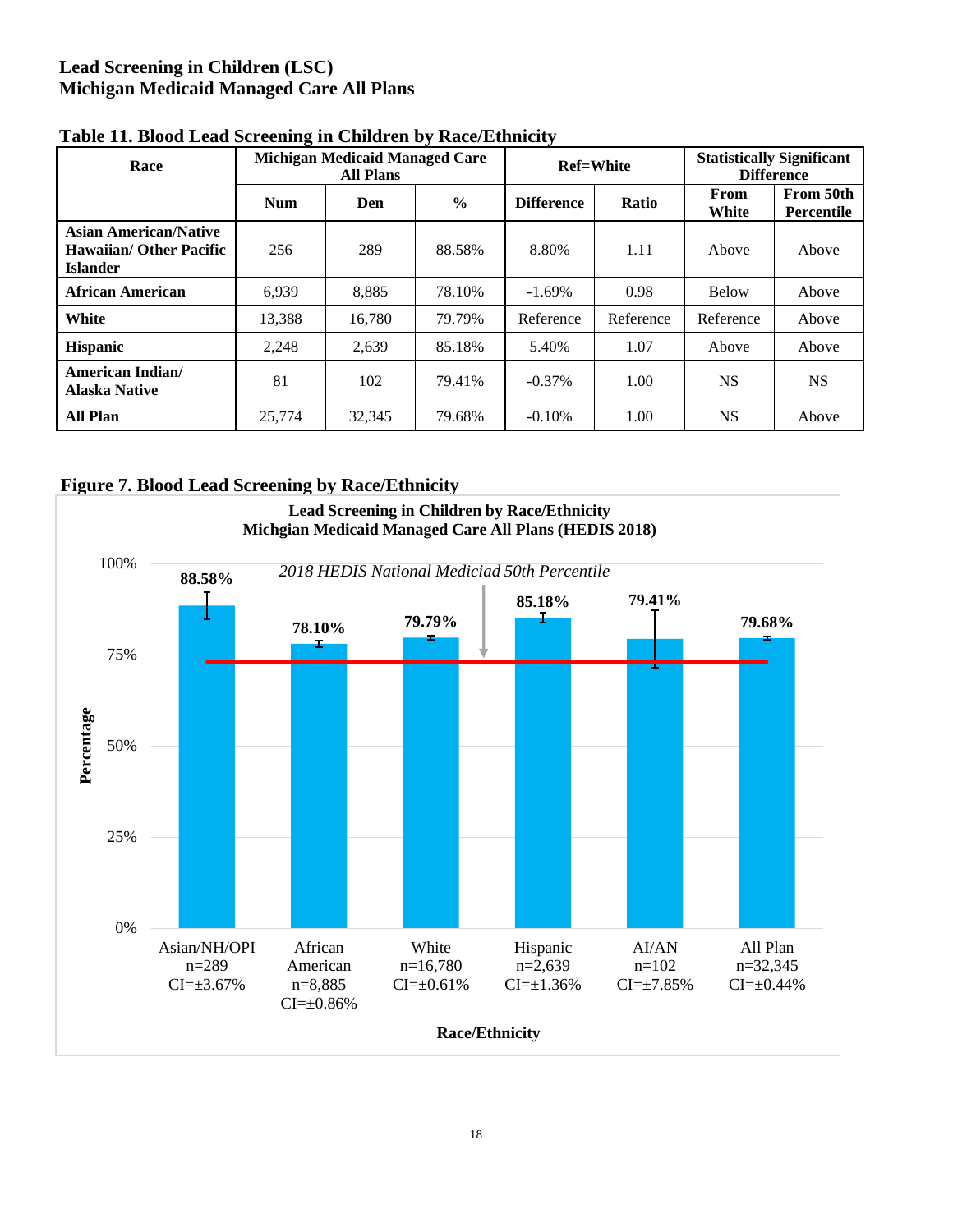## **Well Child Visits (3-6 Years) (W34) Michigan Medicaid Managed Care All Plans**

| which is a complete the set of $\mathcal{L}$ of $\mathcal{L}$ and $\mathcal{L}$ and $\mathcal{L}$ is a complete that $\mathcal{L}$<br>Race |            | <b>Michigan Medicaid Managed Care</b><br><b>All Plans</b> |               |                   | <b>Ref=White</b> | <b>Statistically Significant</b><br><b>Difference</b> |                                |  |  |
|--------------------------------------------------------------------------------------------------------------------------------------------|------------|-----------------------------------------------------------|---------------|-------------------|------------------|-------------------------------------------------------|--------------------------------|--|--|
|                                                                                                                                            | <b>Num</b> | Den                                                       | $\frac{0}{0}$ | <b>Difference</b> | Ratio            | From<br>White                                         | From 50th<br><b>Percentile</b> |  |  |
| <b>Asian American/Native</b><br><b>Hawaiian/Other</b><br><b>Pacific Islander</b>                                                           | 1.119      | 1,391                                                     | 80.45%        | 5.71%             | 1.08             | Above                                                 | Above                          |  |  |
| <b>African American</b>                                                                                                                    | 28.791     | 42,140                                                    | 68.32%        | $-6.41%$          | 0.91             | <b>Below</b>                                          | <b>Below</b>                   |  |  |
| White                                                                                                                                      | 52,480     | 70.221                                                    | 74.74%        | Reference         | Reference        | Reference                                             | Above                          |  |  |
| <b>Hispanic</b>                                                                                                                            | 9,331      | 12.356                                                    | 75.52%        | 0.78%             | 1.01             | <b>NS</b>                                             | Above                          |  |  |
| <b>American Indian/</b><br><b>Alaska Native</b>                                                                                            | 415        | 539                                                       | 76.99%        | 2.26%             | 1.03             | <b>NS</b>                                             | <b>NS</b>                      |  |  |
| <b>All Plan</b>                                                                                                                            | 102.467    | 140,491                                                   | 72.93%        | $-1.80%$          | 0.98             | <b>Below</b>                                          | <b>Below</b>                   |  |  |

## **Table 12. Well Child Visits (3-6 Years) by Race/Ethnicity**



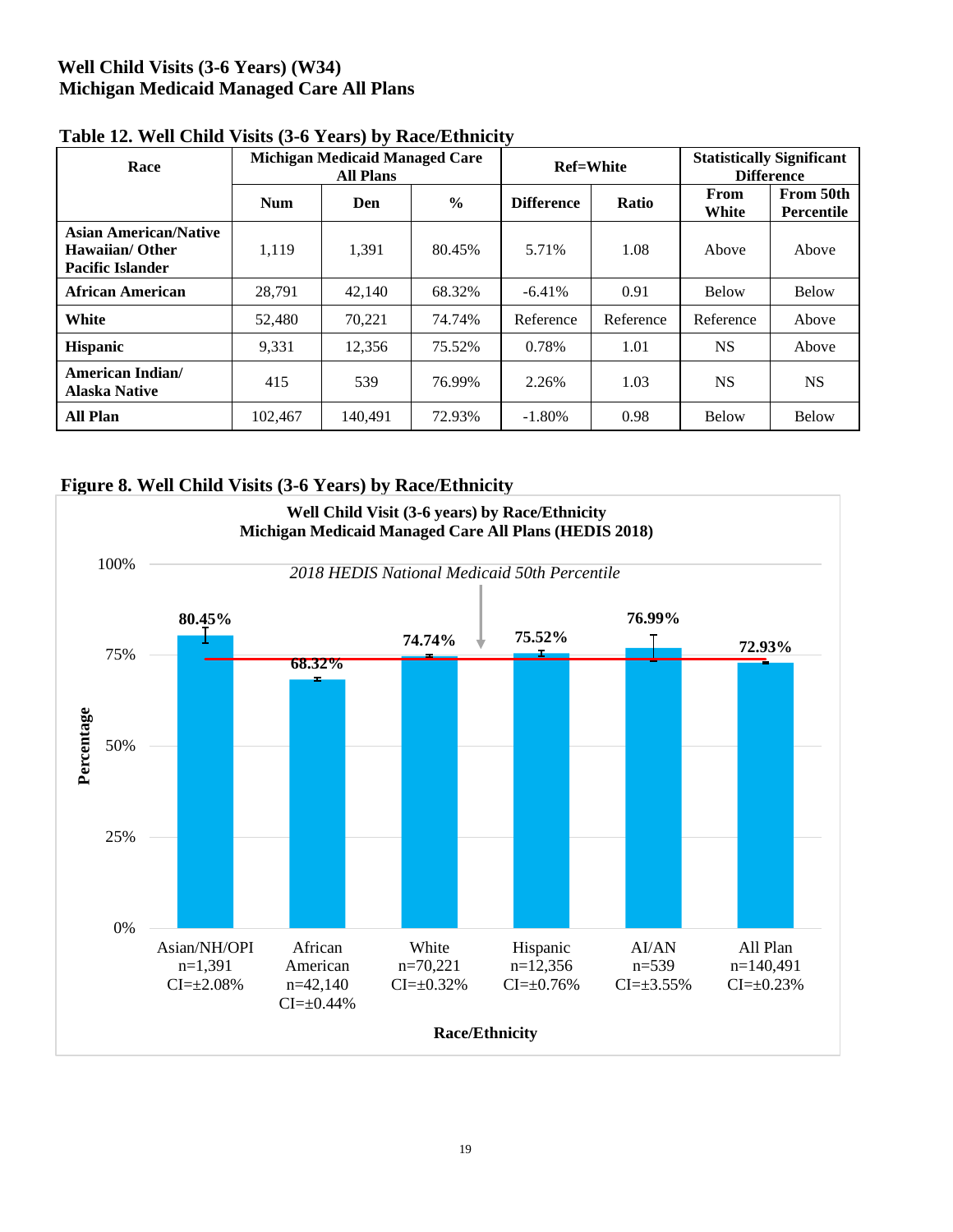## **Children and Adolescents' Access to PCP (25 Months-6 Years) (CAP) Michigan Medicaid Managed Care All Plans**

| Race                                                                              |            | <b>Michigan Medicaid Managed Care</b><br><b>All Plans</b> |               |                   | <b>Ref=White</b> | <b>Statistically Significant</b><br><b>Difference</b> |                                |  |  |
|-----------------------------------------------------------------------------------|------------|-----------------------------------------------------------|---------------|-------------------|------------------|-------------------------------------------------------|--------------------------------|--|--|
|                                                                                   | <b>Num</b> | Den                                                       | $\frac{6}{9}$ | <b>Difference</b> | Ratio            | From<br>White                                         | From 50th<br><b>Percentile</b> |  |  |
| <b>Asian American/Native</b><br><b>Hawaiian/ Other Pacific</b><br><b>Islander</b> | 1,565      | 1,673                                                     | 93.54%        | 2.57%             | 1.03             | Above                                                 | Above                          |  |  |
| <b>African American</b>                                                           | 42,145     | 51,671                                                    | 81.56%        | $-9.41\%$         | 0.90             | <b>Below</b>                                          | <b>Below</b>                   |  |  |
| White                                                                             | 79.020     | 86,860                                                    | 90.97%        | Reference         | Reference        | Reference                                             | Above                          |  |  |
| <b>Hispanic</b>                                                                   | 13,484     | 15,015                                                    | 89.80%        | $-1.17\%$         | 0.99             | <b>Below</b>                                          | Above                          |  |  |
| American Indian/<br>Alaska Native                                                 | 582        | 632                                                       | 92.09%        | 1.11%             | 1.01             | <b>NS</b>                                             | Above                          |  |  |
| <b>All Plan</b>                                                                   | 152.144    | 173.112                                                   | 87.89%        | $-3.09\%$         | 0.97             | <b>Below</b>                                          | Above                          |  |  |

**Table 13. Children and Adolescents' Access to PCP (25 Months to 6 Years) by Race/Ethnicity**

## **Figure 9. Child Access to Care (25 Months to 6 Years) by Race/Ethnicity**

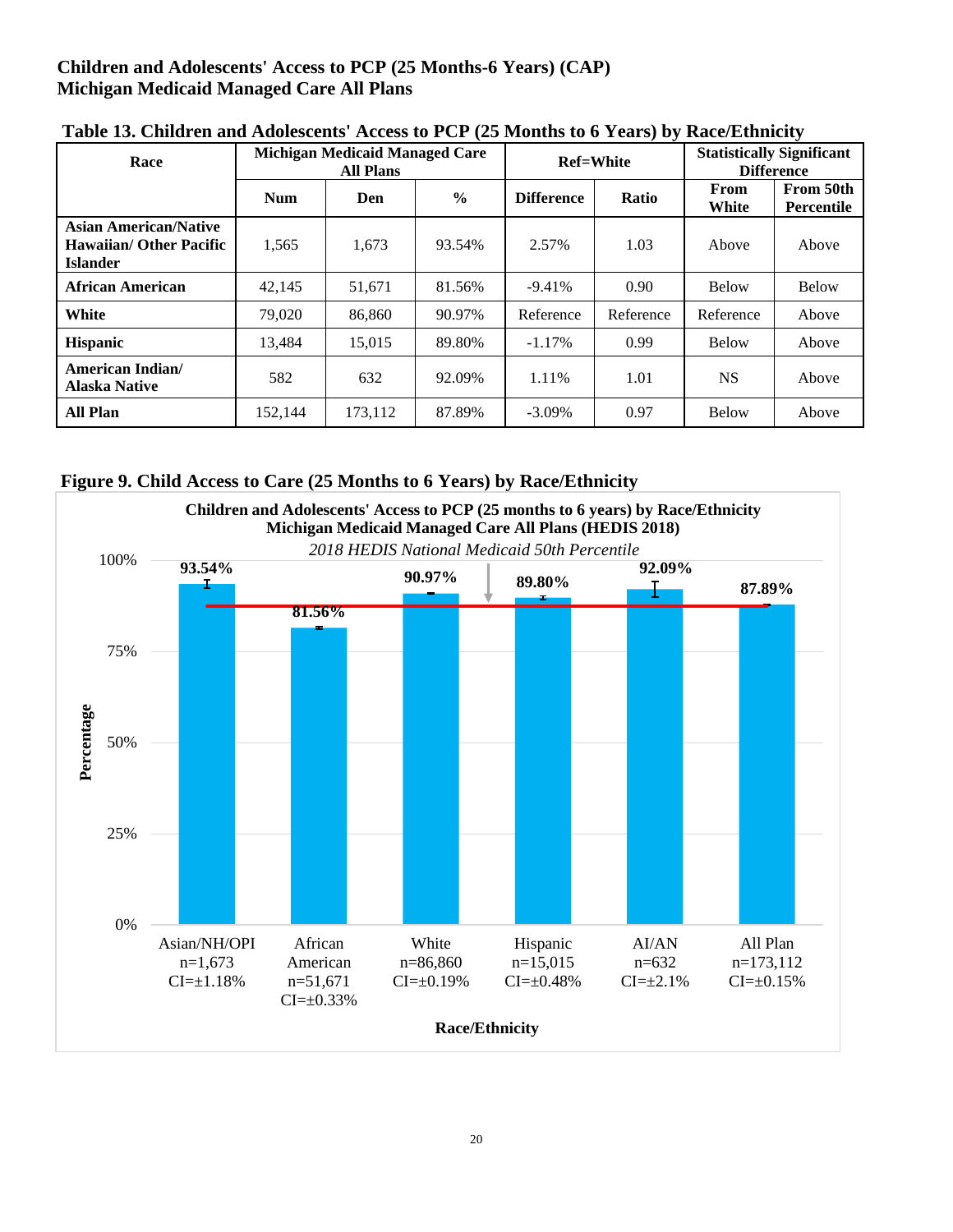## **Adults' Access to Preventive/Ambulatory Health Services (20-44 Years) (AAP) Michigan Medicaid Managed Care All Plans**

| Race                                                                              |            | <b>Michigan Medicaid Managed Care</b><br><b>All Plans</b> |               |                   | <b>Ref=White</b> | <b>Statistically Significant</b><br><b>Difference</b> |                         |  |  |
|-----------------------------------------------------------------------------------|------------|-----------------------------------------------------------|---------------|-------------------|------------------|-------------------------------------------------------|-------------------------|--|--|
|                                                                                   | <b>Num</b> | Den                                                       | $\frac{0}{0}$ | <b>Difference</b> | Ratio            | From<br>White                                         | From 50th<br>Percentile |  |  |
| <b>Asian American/Native</b><br><b>Hawaiian/ Other Pacific</b><br><b>Islander</b> | 2,945      | 3,622                                                     | 81.31%        | $-0.57\%$         | 0.99             | NS.                                                   | Above                   |  |  |
| African American                                                                  | 84,806     | 115.378                                                   | 73.50%        | $-8.37\%$         | 0.90             | <b>Below</b>                                          | <b>Below</b>            |  |  |
| White                                                                             | 183.244    | 223,807                                                   | 81.88%        | Reference         | Reference        | Reference                                             | Above                   |  |  |
| <b>Hispanic</b>                                                                   | 12.550     | 16,112                                                    | 77.89%        | $-3.98\%$         | 0.95             | <b>Below</b>                                          | <b>NS</b>               |  |  |
| <b>American Indian/</b><br><b>Alaska Native</b>                                   | 1,421      | 1,720                                                     | 82.62%        | 0.74%             | 1.01             | <b>NS</b>                                             | Above                   |  |  |
| <b>All Plan</b>                                                                   | 310.743    | 395,131                                                   | 78.64%        | $-3.23%$          | 0.96             | <b>Below</b>                                          | Above                   |  |  |

**Table 14. Adults' Access to Preventive/Ambulatory Health Services (20-44 Yrs) by Race/Ethnicity**

## **Figure 10. Adult Access to Care (20-44 Years) by Race/Ethnicity**

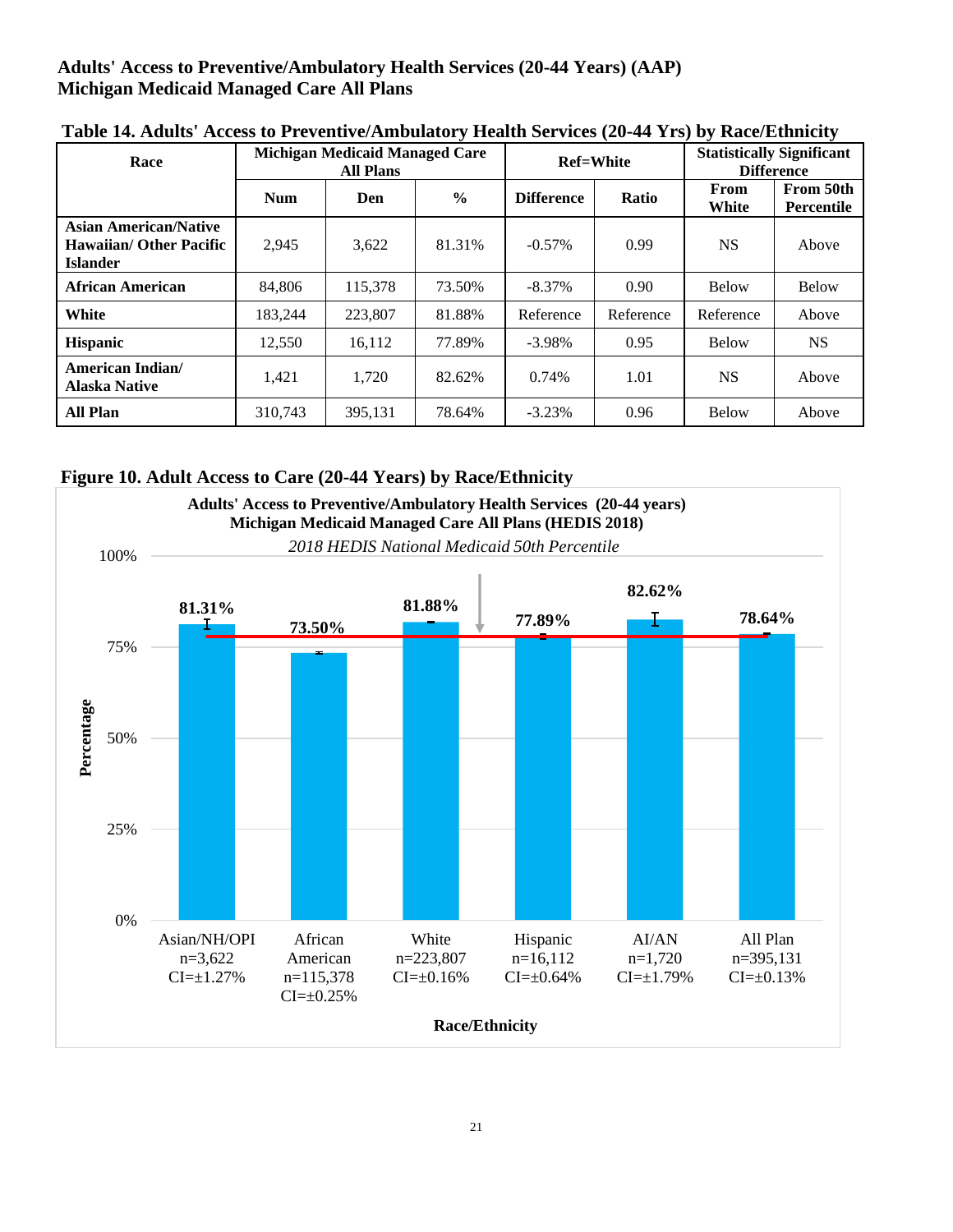## **Comprehensive Diabetes Care - HbA1c Testing (CDC1) Michigan Medicaid Managed Care All Plans**

| Race                                                                              |            | <b>Michigan Medicaid Managed Care</b><br><b>All Plans</b> |        |                   | <b>Ref=White</b> | <b>Statistically Significant</b><br><b>Difference</b> |                                |  |  |
|-----------------------------------------------------------------------------------|------------|-----------------------------------------------------------|--------|-------------------|------------------|-------------------------------------------------------|--------------------------------|--|--|
|                                                                                   | <b>Num</b> | $\frac{6}{9}$<br>Den                                      |        | <b>Difference</b> | Ratio            | From<br>White                                         | From 50th<br><b>Percentile</b> |  |  |
| <b>Asian American/Native</b><br><b>Hawaiian/ Other Pacific</b><br><b>Islander</b> | 1,150      | 1,264                                                     | 90.98% | 4.29%             | 1.05             | Above                                                 | Above                          |  |  |
| African American                                                                  | 18,956     | 23,466                                                    | 80.78% | $-5.91\%$         | 0.93             | <b>Below</b>                                          | <b>Below</b>                   |  |  |
| White                                                                             | 33,740     | 38,922                                                    | 86.69% | Reference         | Reference        | Reference                                             | <b>Below</b>                   |  |  |
| <b>Hispanic</b>                                                                   | 2,416      | 2,820                                                     | 85.67% | $-1.01\%$         | 0.99             | <b>NS</b>                                             | <b>Below</b>                   |  |  |
| American Indian/<br><b>Alaska Native</b>                                          | 285        | 347                                                       | 82.13% | $-4.55\%$         | 0.95             | <b>Below</b>                                          | <b>Below</b>                   |  |  |
| <b>All Plan</b>                                                                   | 63.710     | 75,166                                                    | 84.76% | $-1.93\%$         | 0.98             | <b>Below</b>                                          | <b>Below</b>                   |  |  |

## **Table 15. Comprehensive Diabetes Care - HbA1c Testing by Race/Ethnicity**

## **Figure 11. Diabetes HbA1C Testing by Race/Ethnicity**

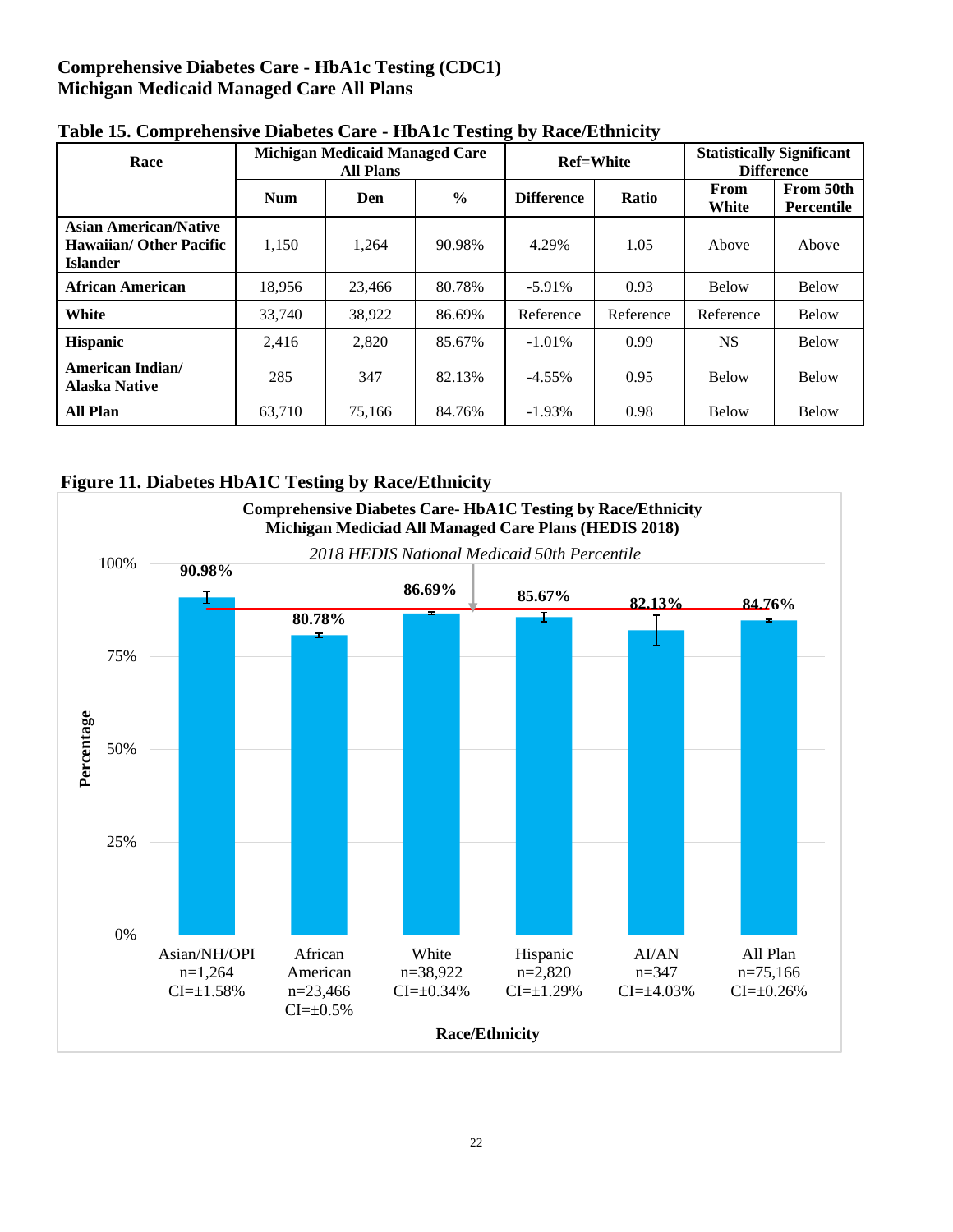## **Comprehensive Diabetes Care - Eye Exams (CDC2) Michigan Medicaid Managed Care All Plans**

| Race                                                                              |            | <b>Michigan Medicaid Managed Care</b><br><b>All Plans</b> |        | <b>Ref=White</b>  |           | <b>Statistically Significant</b><br><b>Difference</b> |                         |  |  |
|-----------------------------------------------------------------------------------|------------|-----------------------------------------------------------|--------|-------------------|-----------|-------------------------------------------------------|-------------------------|--|--|
|                                                                                   | <b>Num</b> | Den                                                       | $\%$   | <b>Difference</b> | Ratio     | From<br>White                                         | From 50th<br>Percentile |  |  |
| <b>Asian American/Native</b><br><b>Hawaiian/ Other Pacific</b><br><b>Islander</b> | 778        | 1,264                                                     | 61.55% | 1.56%             | 1.03      | NS.                                                   | Above                   |  |  |
| African American                                                                  | 12.612     | 23,466                                                    | 53.75% | $-6.25%$          | 0.90      | <b>Below</b>                                          | <b>Below</b>            |  |  |
| White                                                                             | 23,350     | 38,922                                                    | 59.99% | Reference         | Reference | Reference                                             | Above                   |  |  |
| <b>Hispanic</b>                                                                   | 1,661      | 2,820                                                     | 58.90% | $-1.09\%$         | 0.98      | <b>NS</b>                                             | <b>NS</b>               |  |  |
| American Indian/<br><b>Alaska Native</b>                                          | 196        | 347                                                       | 56.48% | $-3.51%$          | 0.94      | <b>NS</b>                                             | <b>NS</b>               |  |  |
| <b>All Plan</b>                                                                   | 43.621     | 75.166                                                    | 58.03% | $-1.96%$          | 0.97      | Below                                                 | <b>NS</b>               |  |  |

## **Table 16. Comprehensive Diabetes Care - Eye Exams by Race/Ethnicity**

## **Figure 12. Diabetic Eye Exam by Race/Ethnicity**

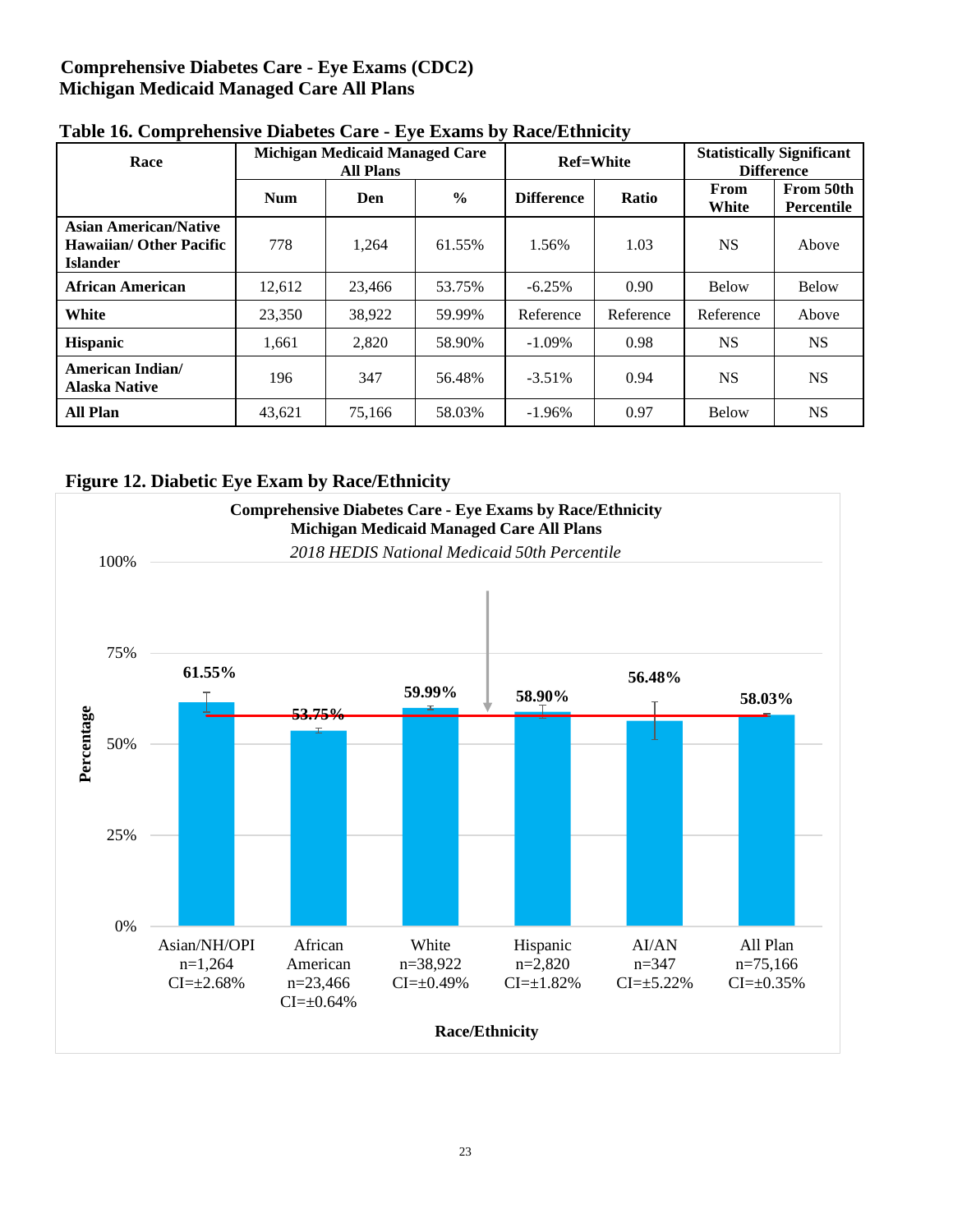## **Comprehensive Diabetes Care - Medical Attention for Nephropathy (CDC3) Michigan Medicaid Managed Care All Plans**

| Race                                                                              |            | <b>Michigan Medicaid Managed Care</b><br><b>All Plans</b> |               |                   | <b>Ref=White</b> | <b>Statistically Significant</b><br><b>Difference</b> |                         |  |  |  |  |
|-----------------------------------------------------------------------------------|------------|-----------------------------------------------------------|---------------|-------------------|------------------|-------------------------------------------------------|-------------------------|--|--|--|--|
|                                                                                   | <b>Num</b> | Den                                                       | $\frac{0}{0}$ | <b>Difference</b> | Ratio            | From<br>White                                         | From 50th<br>Percentile |  |  |  |  |
| <b>Asian American/Native</b><br><b>Hawaiian/ Other Pacific</b><br><b>Islander</b> | 1,138      | 1,264                                                     | 90.03%        | 0.92%             | 1.01             | NS.                                                   | <b>NS</b>               |  |  |  |  |
| <b>African American</b>                                                           | 21.179     | 23,466                                                    | 90.25%        | 1.14%             | 1.01             | Above                                                 | <b>NS</b>               |  |  |  |  |
| White                                                                             | 34,683     | 38,922                                                    | 89.11%        | Reference         | Reference        | Reference                                             | <b>Below</b>            |  |  |  |  |
| <b>Hispanic</b>                                                                   | 2,483      | 2.820                                                     | 88.05%        | $-1.06\%$         | 0.99             | <b>NS</b>                                             | <b>Below</b>            |  |  |  |  |
| <b>American Indian/</b><br><b>Alaska Native</b>                                   | 311        | 347                                                       | 89.63%        | 0.52%             | 1.01             | <b>NS</b>                                             | <b>NS</b>               |  |  |  |  |
| <b>All Plan</b>                                                                   | 67,285     | 75,166                                                    | 89.52%        | 0.41%             | 1.00             | <b>NS</b>                                             | <b>Below</b>            |  |  |  |  |

**Table 17. Comprehensive Diabetes Care - Medical Attention for Nephropathy by Race/Ethnicity**

## **Figure 13. Diabetic Nephropathy by Race/Ethnicity**

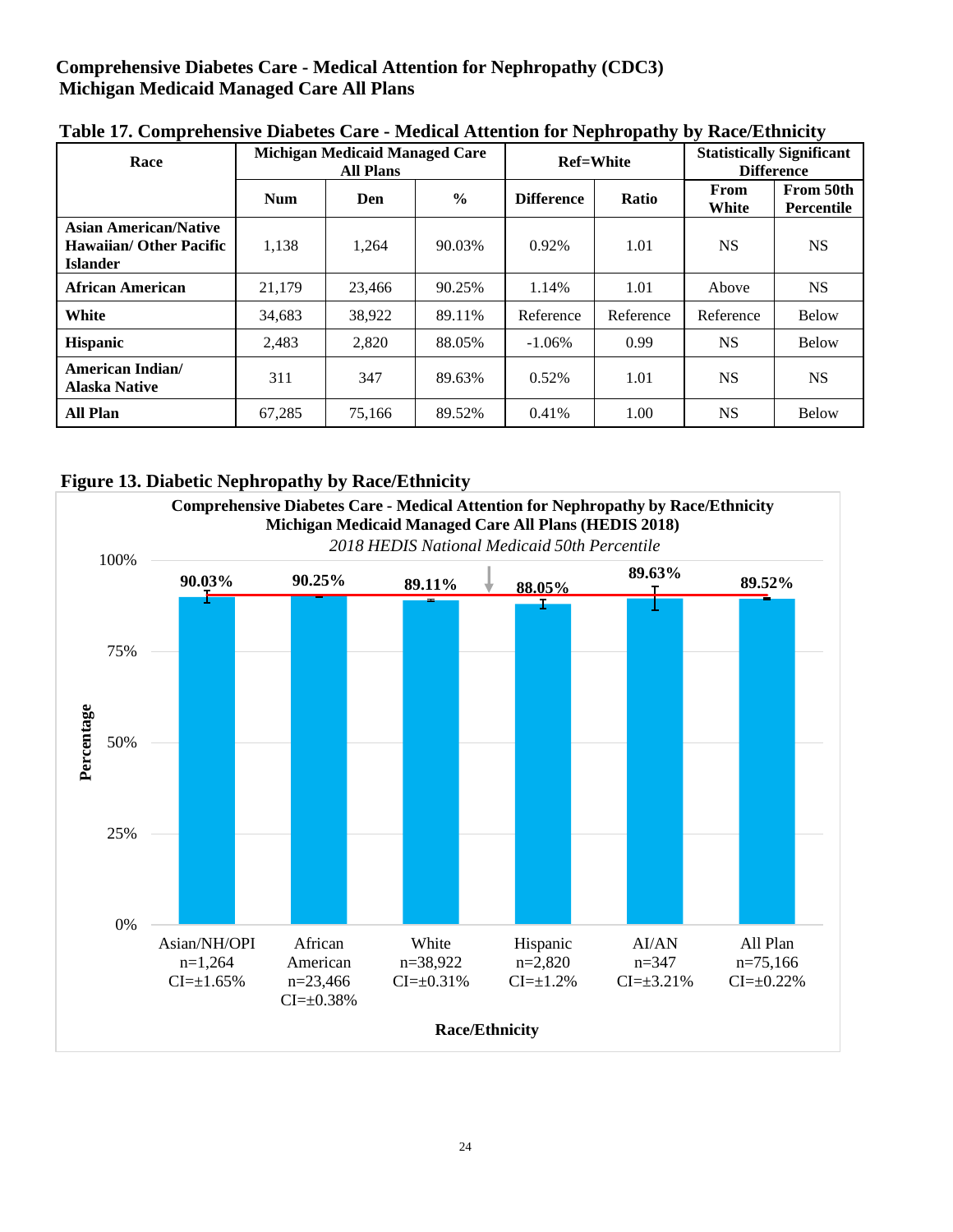## **Table 18. Rate Differences between White and African American, Hispanic Populations**

| <b>Measure</b>                                                              | 2018<br><b>White</b><br>Rate | 2018<br><b>African</b><br>American<br>Rate | Rate<br><b>Difference</b> | 2018<br><b>Hispanic</b><br>Rate | Rate<br><b>Difference</b> |
|-----------------------------------------------------------------------------|------------------------------|--------------------------------------------|---------------------------|---------------------------------|---------------------------|
| <b>Breast Cancer Screening</b>                                              | 62.77%                       | 60.42%                                     | $-2.35%$                  | 67.82%                          | 5.05%                     |
| <b>Cervical Cancer Screening</b>                                            | 59.06%                       | 63.12%                                     | 4.06%                     | 62.63%                          | 3.57%                     |
| Chlamydia Screening in Women -<br>Total                                     | 59.04%                       | 76.31%                                     | 17.27%                    | 65.17%                          | 6.13%                     |
| Postpartum Care                                                             | 64.14%                       | 54.06%                                     | $-10.08%$                 | 60.99%                          | $-3.15%$                  |
| Childhood Immunizations -<br>Combo 3                                        | 72.52%                       | 63.40%                                     | $-9.13%$                  | 78.23%                          | 5.71%                     |
| Immunizations for Adolescents -<br>Combination 1                            | 83.53%                       | 82.68%                                     | $-0.85%$                  | 88.50%                          | 4.98%                     |
| Lead Screening in Children                                                  | 79.79%                       | 78.10%                                     | $-1.69%$                  | 85.18%                          | 5.40%                     |
| Well Child Visits (3-6 Years)                                               | 74.74%                       | 68.32%                                     | $-6.41%$                  | 75.52%                          | 0.78%                     |
| <b>Children and Adolescents' Access</b><br>to PCP (25 Months-6 Years)       | 90.97%                       | 81.56%                                     | $-9.41%$                  | 89.80%                          | $-1.17%$                  |
| Adults' Access to<br>Preventive/Ambulatory Health<br>Services (20-44 Years) | 81.88%                       | 73.50%                                     | $-8.37%$                  | 77.89%                          | $-3.98%$                  |
| Comprehensive Diabetes Care -<br><b>HbA1c</b> Testing                       | 86.69%                       | 80.78%                                     | $-5.91%$                  | 85.67%                          | $-1.01%$                  |
| Comprehensive Diabetes Care -<br>Eye Exams                                  | 59.99%                       | 53.75%                                     | $-6.25%$                  | 58.90%                          | $-1.09%$                  |
| Comprehensive Diabetes Care -<br>Medical Attention for Nephropathy          | 89.11%                       | 90.25%                                     | 1.14%                     | 88.05%                          | $-1.06%$                  |

#### **Key**

Orange: Rate is significantly above White population (95% CI is above 95% CI for White population)

Yellow: Rate is significantly below White population (95% CI is below 95% CI for White population)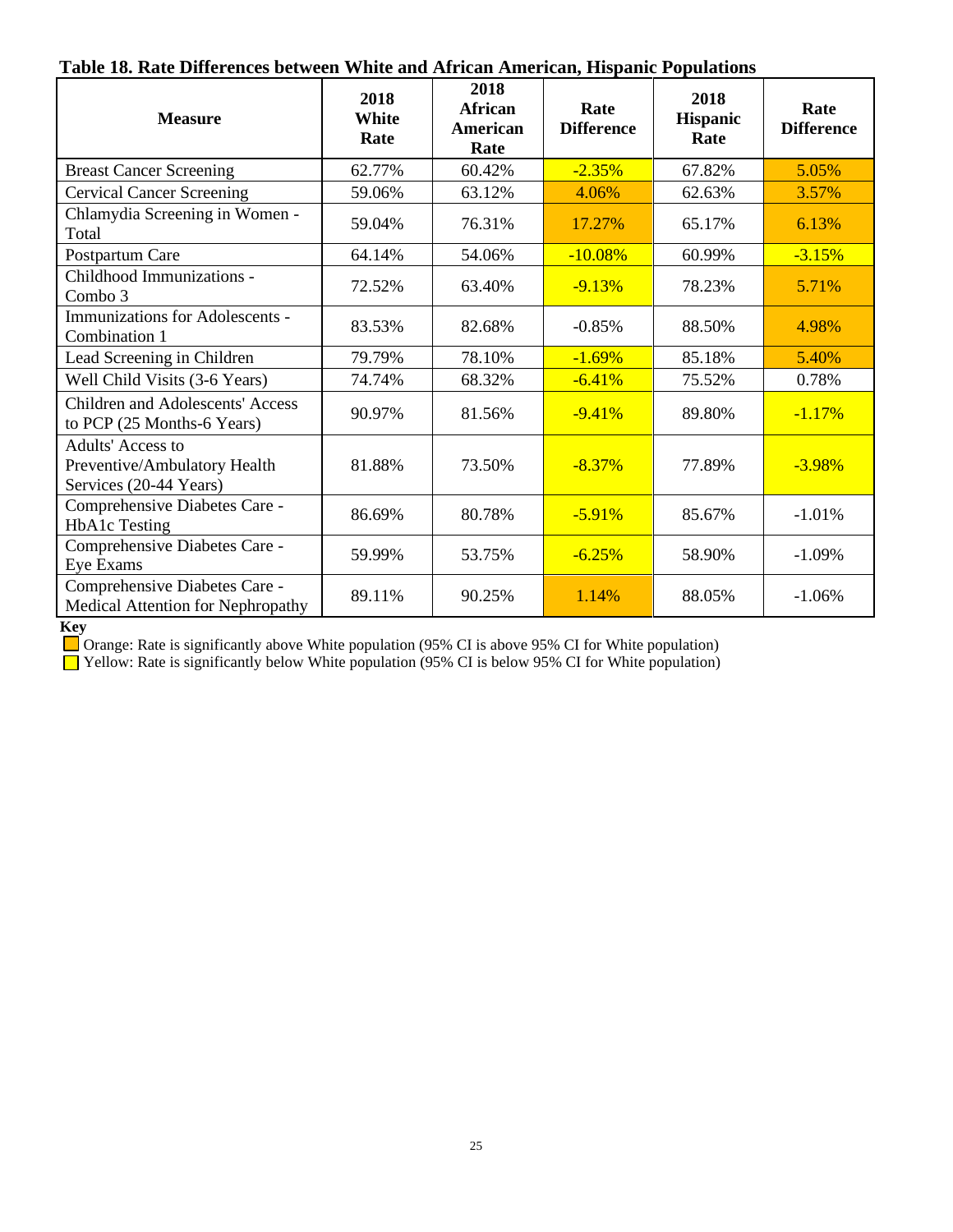| Meas-<br>ure     |       |       |       | White Rate % |       |       |       | <b>African American Rate %</b><br><b>Hispanic Rate %</b> |       |       |       |       |       |       |       | <b>Michigan Medicaid Managed Care</b><br>All Plans Rate % |       |       |       |       |       |       |       |       |       |       |       |       |
|------------------|-------|-------|-------|--------------|-------|-------|-------|----------------------------------------------------------|-------|-------|-------|-------|-------|-------|-------|-----------------------------------------------------------|-------|-------|-------|-------|-------|-------|-------|-------|-------|-------|-------|-------|
| Abbr.            | 2012  | 2013  | 2014  | 2015         | 2016  | 2017  | 2018  | 2012                                                     | 2013  | 2014  | 2015  | 2016  | 2017  | 2018  | 2012  | 2013                                                      | 2014  | 2015  | 2016  | 2017  | 2018  | 2012  | 2013  | 2014  | 2015  | 2016  | 2017  | 2018  |
| <b>BCS</b>       | 58.00 | 57.80 |       | 64.00        | 58.91 | 63.23 | 62.77 | 55.70                                                    | 56.39 |       | 61.20 | 58.54 | 60.68 | 60.42 | 58.10 | 58.79                                                     |       | 61.30 | 63.84 | 65.79 | 67.82 | 57.00 | 57.41 |       | 63.00 | 59.30 | 62.60 | 62.13 |
| <b>CCS</b>       | 66.40 | 66.22 |       | 62.00        | 56.42 | 58.60 | 59.06 | 67.30                                                    | 68.14 |       | 65.60 | 60.84 | 63.07 | 63.12 | 69.80 | 66.55                                                     |       | 64.90 | 60.20 | 62.27 | 62.63 | 66.50 | 66.06 |       | 62.90 | 57.48 | 59.64 | 59.97 |
| <b>CHL</b>       | 56.10 | 57.98 | 55.60 | 54.19        | 56.83 | 58.54 | 59.04 | 73.60                                                    | 75.15 | 73.30 | 73.08 | 70.50 | 75.73 | 76.31 | 64.60 | 63.94                                                     | 62.60 | 58.96 | 62.48 | 65.37 | 65.17 | 64.50 | 65.83 | 63.40 | 62.39 | 62.50 | 65.36 | 65.65 |
| <b>PPC</b>       | 62.60 | 61.75 | 64.80 | 61.57        | 61.73 | 63.31 | 64.14 | 46.30                                                    | 48.74 | 53.40 | 48.17 | 48.55 | 54.14 | 54.06 | 58.80 | 62.11                                                     | 63.50 | 63.23 | 60.41 | 62.76 | 60.99 | 58.10 | 58.41 | 60.30 | 57.38 | 57.22 | 60.62 | 60.87 |
| <b>CIS</b>       | 74.00 | 74.88 | 72.10 | 72.99        | 70.57 | 73.26 | 72.52 | 63.00                                                    | 64.70 | 62.90 | 64.24 | 58.28 | 64.60 | 63.40 | 78.40 | 75.09                                                     | 77.40 | 78.58 | 76.57 | 79.35 | 78.23 | 70.70 | 72.24 | 70.70 | 71.03 | 66.82 | 71.43 | 70.71 |
| <b>IMA</b>       | 74.60 | 86.77 | 84.60 | 87.65        | 84.74 | 85.64 | 83.53 | 72.40                                                    | 83.85 | 81.40 | 86.02 | 80.74 | 83.86 | 82.68 | 80.70 | 89.32                                                     | 88.50 | 90.49 | 91.17 | 91.15 | 88.50 | 74.10 | 85.95 | 83.40 | 87.31 | 83.90 | 85.60 | 83.48 |
| <b>LSC</b>       | 73.10 | 78.53 | 77.80 | 78.71        | 78.91 | 80.69 | 79.79 | 75.20                                                    | 77.77 | 77.30 | 77.49 | 76.33 | 77.92 | 78.10 | 81.80 | 82.49                                                     | 83.10 | 84.60 | 83.17 | 87.66 | 85.18 | 74.60 | 78.90 | 78.40 | 78.93 | 78.57 | 80.74 | 79.68 |
| W34              | 73.80 | 73.49 | 73.60 | 73.81        | 74.38 | 74.35 | 74.74 | 72.20                                                    | 72.14 | 69.90 | 69.66 | 69.65 | 69.23 | 68.32 | 76.30 | 76.12                                                     | 77.00 | 77.02 | 77.47 | 76.07 | 75.52 | 73.60 | 73.50 | 72.70 | 72.92 | 73.26 | 73.39 | 72.93 |
| <b>CAP</b>       | 92.70 | 92.35 | 92.10 | 91.05        | 91.48 | 91.77 | 90.97 | 85.90                                                    | 84.99 | 85.40 | 83.03 | 82.80 | 83.30 | 81.56 | 92.20 | 91.63                                                     | 92.10 | 91.26 | 91.49 | 90.88 | 89.80 | 90.40 | 90.14 | 90.00 | 88.70 | 88.79 | 89.03 | 87.89 |
| <b>AAP</b>       | 86.20 | 87.02 | 87.80 | 86.19        | 85.92 | 84.58 | 81.88 | 80.20                                                    | 80.97 | 81.60 | 78.49 | 77.17 | 76.69 | 73.50 | 82.20 | 81.98                                                     | 83.80 | 81.92 | 81.94 | 81.73 | 77.89 | 83.60 | 84.53 | 85.30 | 83.21 | 82.76 | 81.64 | 78.64 |
| CDC1             | 80.20 | 81.14 | 80.90 | 81.30        | 86.39 | 86.92 | 86.69 | 73.50                                                    | 75.71 | 76.50 | 77.66 | 79.84 | 80.93 | 80.78 | 74.70 | 76.02                                                     | 80.20 | 84.39 | 85.64 | 86.20 | 85.67 | 77.20 | 79.00 | 79.30 | 80.53 | 84.03 | 85.21 | 84.76 |
| CDC <sub>2</sub> | 47.20 | 50.43 | 51.50 | 45.73        | 51.78 | 55.56 | 59.99 | 41.00                                                    | 45.91 | 47.30 | 41.60 | 46.19 | 49.17 | 53.75 | 42.00 | 45.47                                                     | 50.30 | 45.47 | 51.36 | 53.73 | 58.90 | 44.60 | 48.95 | 49.90 | 44.88 | 50.21 | 53.26 | 58.03 |
| CDC3             | 74.50 | 75.72 | 75.40 | 75.93        | 89.86 | 89.94 | 89.11 | 75.80                                                    | 78.24 | 78.10 | 79.68 | 90.79 | 90.26 | 90.25 | 71.30 | 73.09                                                     | 73.40 | 76.01 | 90.78 | 89.20 | 88.05 | 75.10 | 77.38 | 77.00 | 78.12 | 90.21 | 90.03 | 89.52 |

#### **Table 19: Rates 2012-2018 for the White, African American, Hispanic and Michigan Medicaid Managed Care Populations**

■ : There was a significant increase in the rate from previous year (95% CI in current year is above 95% CI in previous year)

■ : There was a statistically significant decrease in the rate from previous year (95% CI in current year is below 95% CI in previous year)

 $\Box$ : There was no significant change in the rate from previous year (95% CI in current year and 95% CI in previous year overlap)

Note: In 2014, MHPs did not submit Breast Cancer Screening (BCS) and Cervical Cancer Screening (CCS) measure rates due to the revisions to the specifications of these two

measures by National Committee for Quality Assurance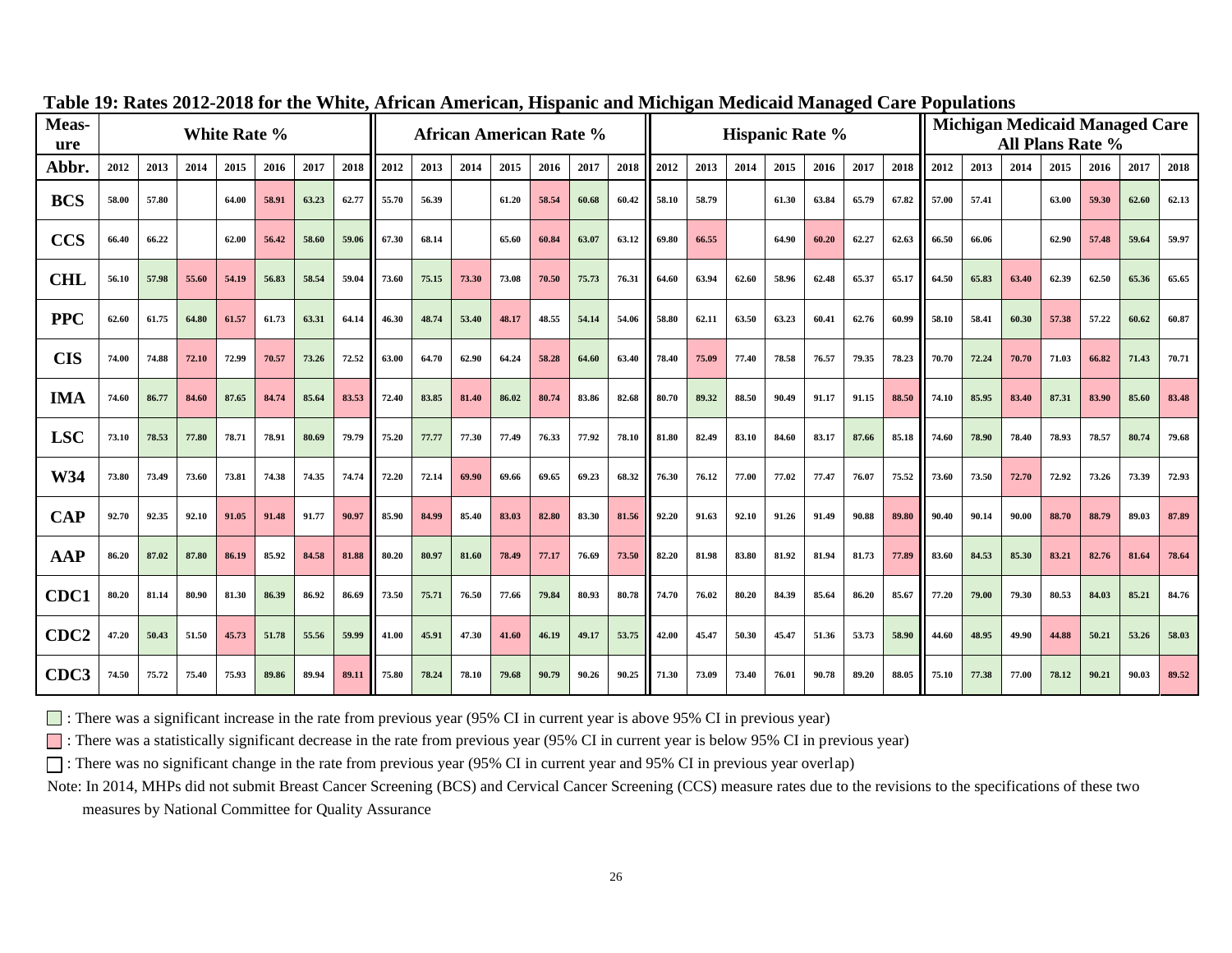

#### **Rates from 2012 to 2018 for Measures in Women - Adult Care and Pregnancy Care Health Domain**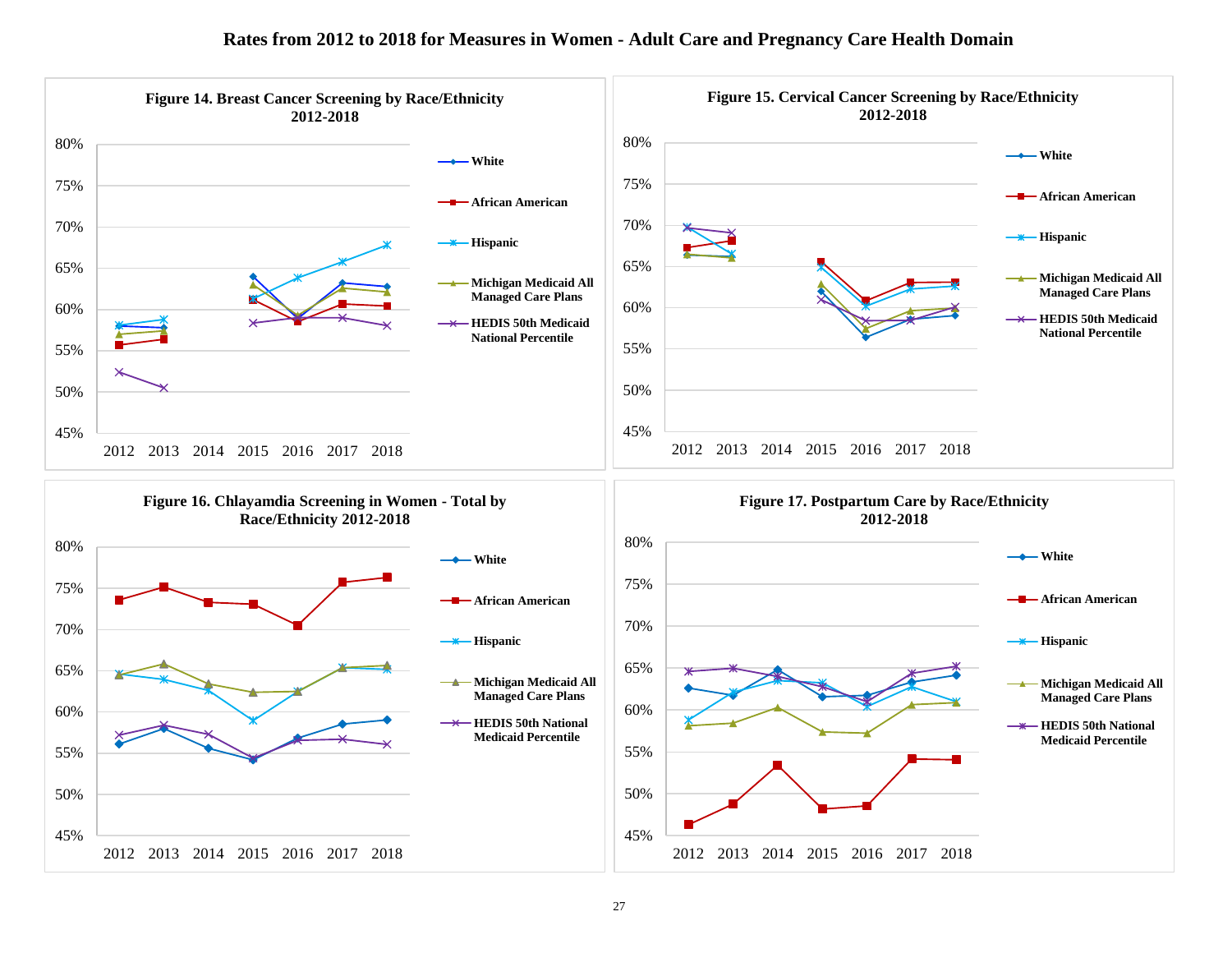#### **Rates from 2012 to 2018 for Measures in Child and Adolescent Care Health Domain**

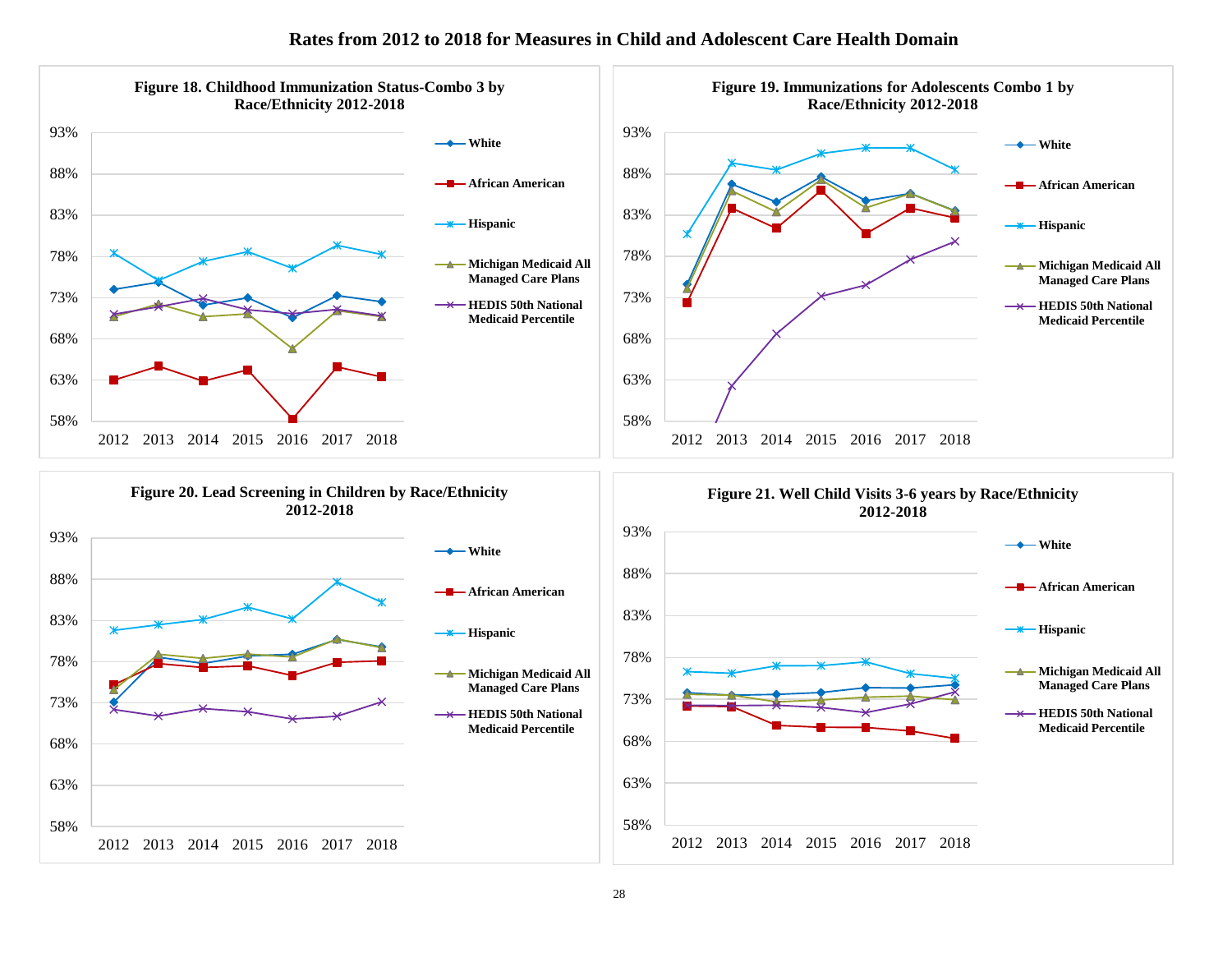

#### **Rates from 2012 to 2018 for Measures in Access to Care Health Domain**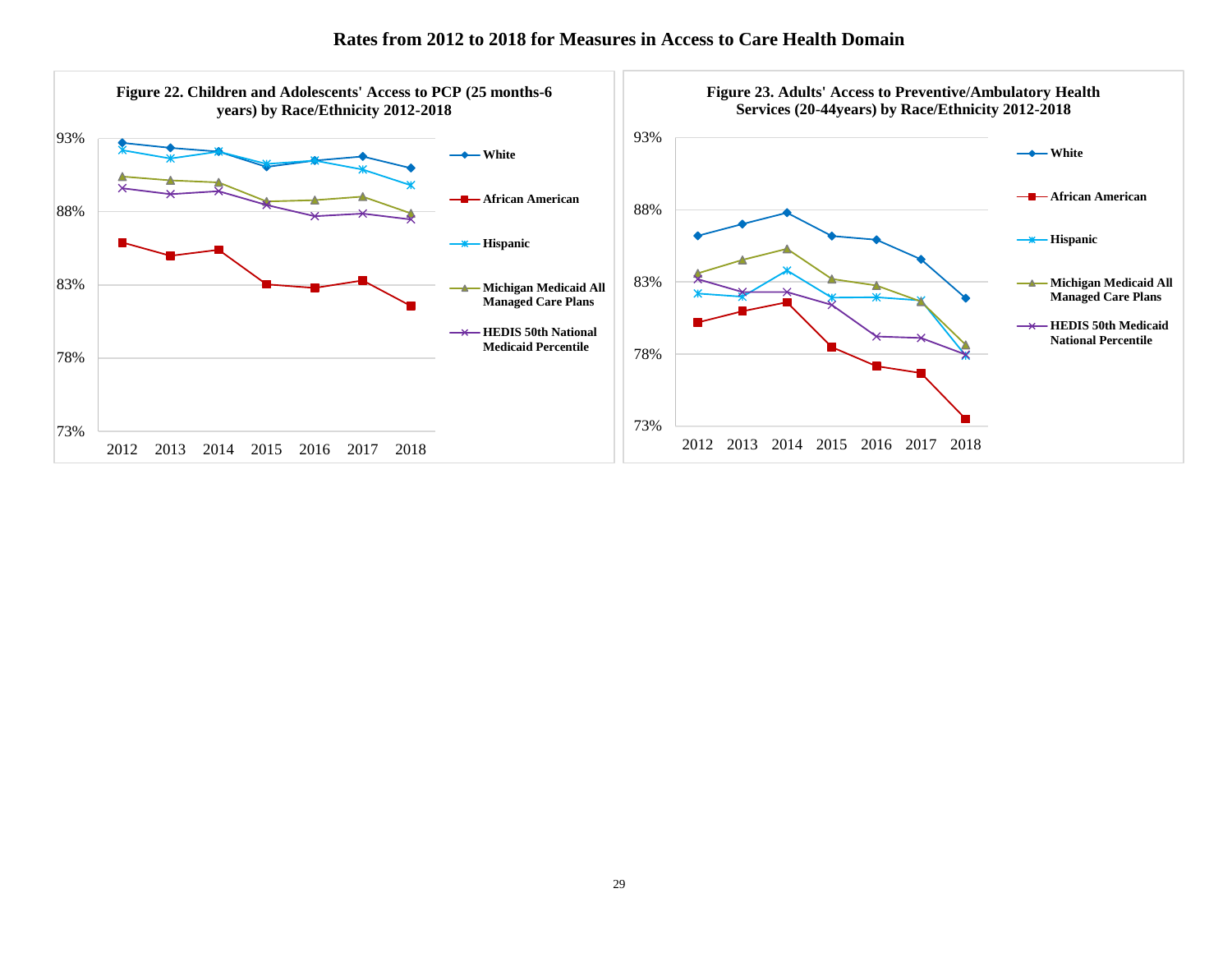

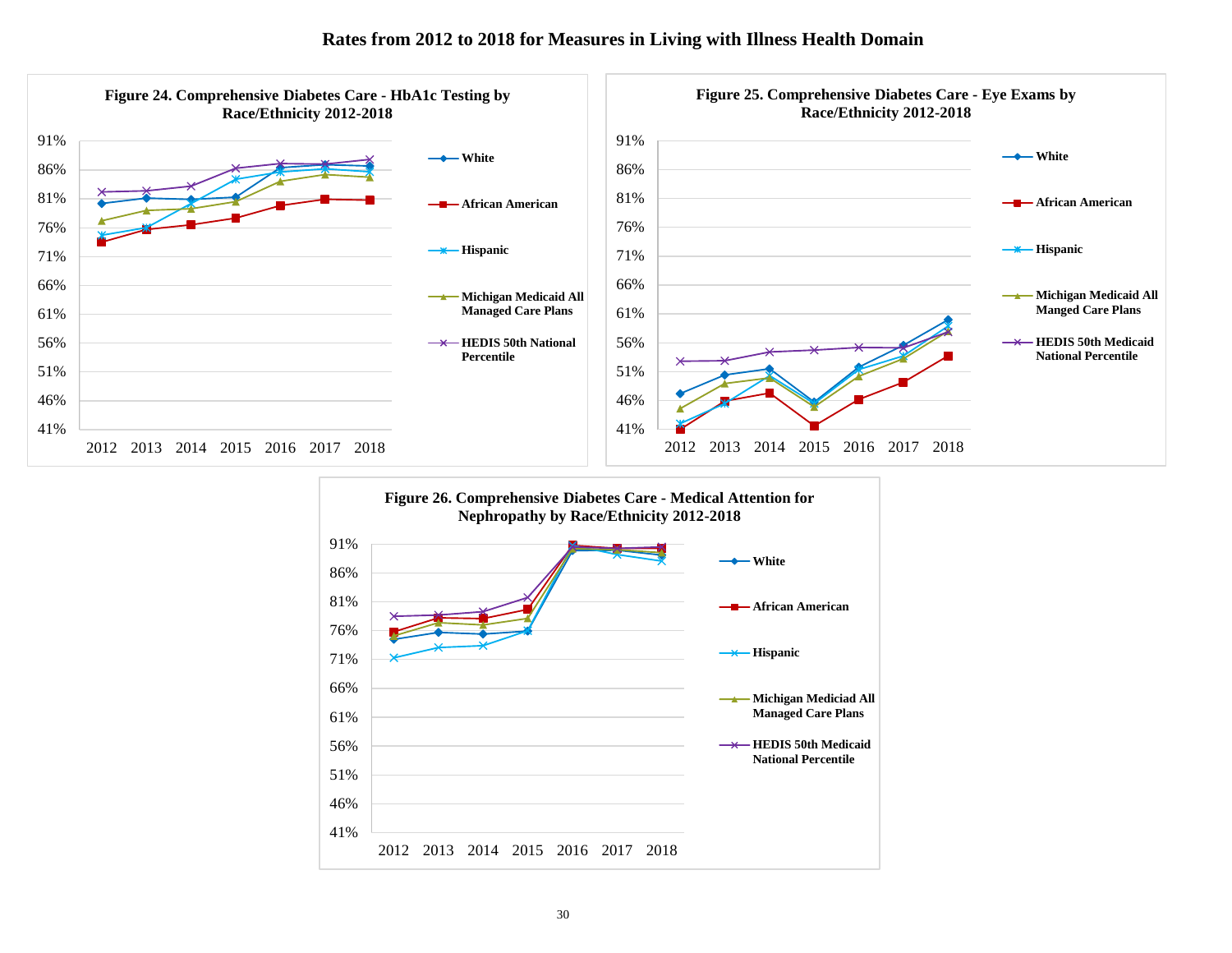## **Index of Disparity Summary Michigan Medicaid Managed Care All Plans**

| <b>Indicator</b>                                                                          | Abbr.            | $2011*$ | 2012*  | 2013* | 2014   | 2015   | 2016   | 2017  | 2018     |
|-------------------------------------------------------------------------------------------|------------------|---------|--------|-------|--------|--------|--------|-------|----------|
| <b>Breast Cancer Screening</b>                                                            | <b>BCS</b>       | 4.85%   | 5.36%  | 4.79% | $---$  | 4.30%  | 6.06%  | 4.05% | 3.91%    |
| <b>Cervical Cancer Screening</b>                                                          | <b>CCS</b>       | 10.04%  | 6.38%  | 4.55% | $---$  | 7.88%  | 4.27%  | 3.77% | $3.56\%$ |
| <b>Chlamydia Screening in Women -</b><br>Total                                            | <b>CHL</b>       | 15.57%  | 10.20% | 8.00% | 9.37%  | 14.75% | 6.86%  | 8.37% | 6.13%    |
| <b>Postpartum Care</b>                                                                    | <b>PPC</b>       | $---$   | 8.22%  | 8.32% | 10.10% | 9.99%  | 11.65% | 8.38% | 8.76%    |
| <b>Childhood Immunizations Combo 3</b>                                                    | <b>CIS</b>       | 8.95%   | 8.24%  | 8.38% | 11.70% | 5.87%  | 10.19% | 7.27% | 8.53%    |
| <b>Immunizations for Adolescents -</b><br><b>Combination 1</b>                            | <b>IMA</b>       | $---$   | 4.17%  | 2.86% | 5.18%  | 4.86%  | 3.24%  | 3.04% | 2.48%    |
| <b>Lead Screening in Children</b>                                                         | <b>LSC</b>       | $---$   | 5.36%  | 3.11% | 4.50%  | 5.58%  | 5.65%  | 4.11% | 4.11%    |
| <b>Well Child Visits (3-6 Years)</b>                                                      | W34              | $---$   | 5.00%  | 4.83% | 4.76%  | 4.15%  | 4.41%  | 3.99% | 5.64%    |
| <b>Children and Adolescents' Access to</b><br>PCP (25 Months-6 years)                     | <b>CAP</b>       | 3.59%   | 2.65%  | 3.25% | 3.05%  | 3.92%  | 4.29%  | 3.61% | 4.82%    |
| <b>Adults' Access to</b><br><b>Preventive/Ambulatory Health</b><br>Services (20-44 years) | AAP              | 4.86%   | 2.73%  | 3.10% | 3.66%  | 3.40%  | 3.37%  | 2.82% | 4.01%    |
| <b>Comprehensive Diabetes Care -</b><br><b>HbA1c Testing</b>                              | CDC1             | 4.50%   | 3.65%  | 4.07% | 3.18%  | 3.44%  | 3.62%  | 3.91% | 3.70%    |
| <b>Comprehensive Diabetes Care - Eve</b><br><b>Exams</b>                                  | CDC <sub>2</sub> | $---$   | 10.52% | 7.33% | 4.70%  | 5.19%  | 4.78%  | 4.04% | 4.20%    |
| <b>Comprehensive Diabetes Care -</b><br><b>Medical Attention for Nephropathy</b>          | CDC3             | $---$   | 4.33%  | 4.03% | 4.70%  | 2.33%  | 0.83%  | 1.29% | 0.72%    |

## **Table 20. Index of Disparity for Michigan Medicaid Managed Care All Plans 2011-2018**

\* Note for Table 20 and Figure 27: Due to methodology changes that took place in 2014, caution should be taken with comparing the Index of Disparity results from 2014 and forward with results from 2013 and earlier.

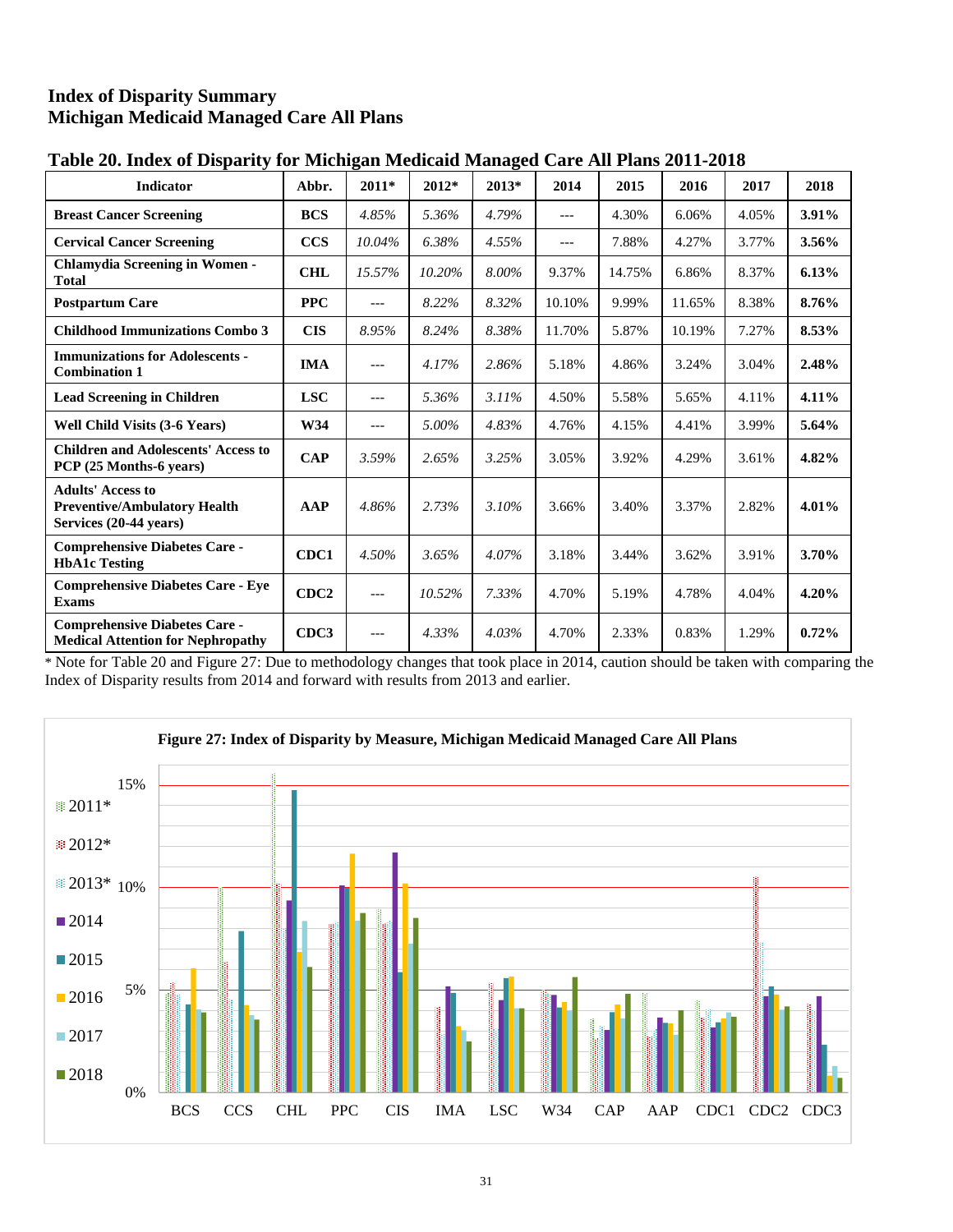| <b>Race/Ethnicity</b>                                       | Rate   | 95% Confidence Interval |                    |  |  |  |  |  |  |
|-------------------------------------------------------------|--------|-------------------------|--------------------|--|--|--|--|--|--|
| <b>Breast Cancer Screening (BCS)</b>                        |        | <b>Lower Limit</b>      | <b>Upper Limit</b> |  |  |  |  |  |  |
| Asian American/Native Hawaiian/OPI                          | 60.85% | 56.98%                  | 64.71%             |  |  |  |  |  |  |
| African American                                            | 60.42% | 59.64%                  | 61.20%             |  |  |  |  |  |  |
| White                                                       | 62.77% | 62.25%                  | 63.30%             |  |  |  |  |  |  |
| Hispanic                                                    | 67.82% | 65.09%                  | 70.55%             |  |  |  |  |  |  |
| American Indian/Alaskan Native                              | 59.31% | 52.97%                  | 65.64%             |  |  |  |  |  |  |
| All Plan                                                    | 62.13% | 61.72%                  | 62.54%             |  |  |  |  |  |  |
| <b>Cervical Cancer Screening (CCS)</b>                      |        |                         |                    |  |  |  |  |  |  |
| Asian American/Native Hawaiian/OPI                          | 63.83% | 62.14%                  | 65.51%             |  |  |  |  |  |  |
| African American                                            | 63.12% | 62.81%                  | 63.43%             |  |  |  |  |  |  |
| White                                                       | 59.06% | 58.84%                  | 59.28%             |  |  |  |  |  |  |
| Hispanic                                                    | 62.63% | 61.77%                  | 63.50%             |  |  |  |  |  |  |
| American Indian/Alaskan Native                              | 59.87% | 57.40%                  | 62.34%             |  |  |  |  |  |  |
| All Plan                                                    | 59.97% | 59.80%                  | 60.13%             |  |  |  |  |  |  |
| <b>Chlamydia Screening in Women - Total (CHL)</b>           |        |                         |                    |  |  |  |  |  |  |
| Asian American/Native Hawaiian/OPI                          | 63.80% | 59.54%                  | 68.06%             |  |  |  |  |  |  |
| African American                                            | 76.31% | 75.74%                  | 76.88%             |  |  |  |  |  |  |
| White                                                       | 59.04% | 58.51%                  | 59.56%             |  |  |  |  |  |  |
| Hispanic                                                    | 65.17% | 63.68%                  | 66.67%             |  |  |  |  |  |  |
| American Indian/Alaskan Native                              | 66.18% | 60.59%                  | 71.77%             |  |  |  |  |  |  |
| All Plan                                                    | 65.65% | 65.28%                  | 66.02%             |  |  |  |  |  |  |
| <b>Postpartum Care (PPC)</b>                                |        |                         |                    |  |  |  |  |  |  |
| Asian American/Native Hawaiian/OPI                          | 75.48% | 70.26%                  | 80.70%             |  |  |  |  |  |  |
| African American                                            | 54.06% | 53.13%                  | 54.99%             |  |  |  |  |  |  |
| White                                                       | 64.14% | 63.44%                  | 64.83%             |  |  |  |  |  |  |
| Hispanic                                                    | 60.99% | 58.86%                  | 63.11%             |  |  |  |  |  |  |
| American Indian/Alaskan Native                              | 59.01% | 51.41%                  | 66.60%             |  |  |  |  |  |  |
| All Plan                                                    | 60.87% | 60.35%                  | 61.39%             |  |  |  |  |  |  |
| <b>Childhood Immunizations Status - Combination 3 (CIS)</b> |        |                         |                    |  |  |  |  |  |  |
| Asian American/Native Hawaiian/OPI                          | 84.08% | 79.87%                  | 88.30%             |  |  |  |  |  |  |
| African American                                            | 63.40% | 62.39%                  | 64.40%             |  |  |  |  |  |  |
| White                                                       | 72.52% | 71.85%                  | 73.20%             |  |  |  |  |  |  |
| Hispanic                                                    | 78.23% | 76.66%                  | 79.81%             |  |  |  |  |  |  |
| American Indian/Alaskan Native                              | 70.59% | 61.75%                  | 79.43%             |  |  |  |  |  |  |
| All Plan                                                    | 70.71% | 70.21%                  | 71.20%             |  |  |  |  |  |  |
| <b>Immunizations for Adolescents - Combination 1 (IMA)</b>  |        |                         |                    |  |  |  |  |  |  |
| Asian American/Native Hawaiian/OPI                          | 82.47% | 78.77%                  | 86.17%             |  |  |  |  |  |  |
| African American                                            | 82.68% | 81.89%                  | 83.46%             |  |  |  |  |  |  |
| White                                                       | 83.53% | 82.97%                  | 84.09%             |  |  |  |  |  |  |
| Hispanic                                                    | 88.50% | 87.30%                  | 89.70%             |  |  |  |  |  |  |
| American Indian/Alaskan Native                              | 80.00% | 72.52%                  | 87.48%             |  |  |  |  |  |  |
| All Plan                                                    | 83.48% | 83.06%                  | 83.89%             |  |  |  |  |  |  |

| Table 21. Rates and Confidence Intervals by Race/Ethnicity |
|------------------------------------------------------------|
|------------------------------------------------------------|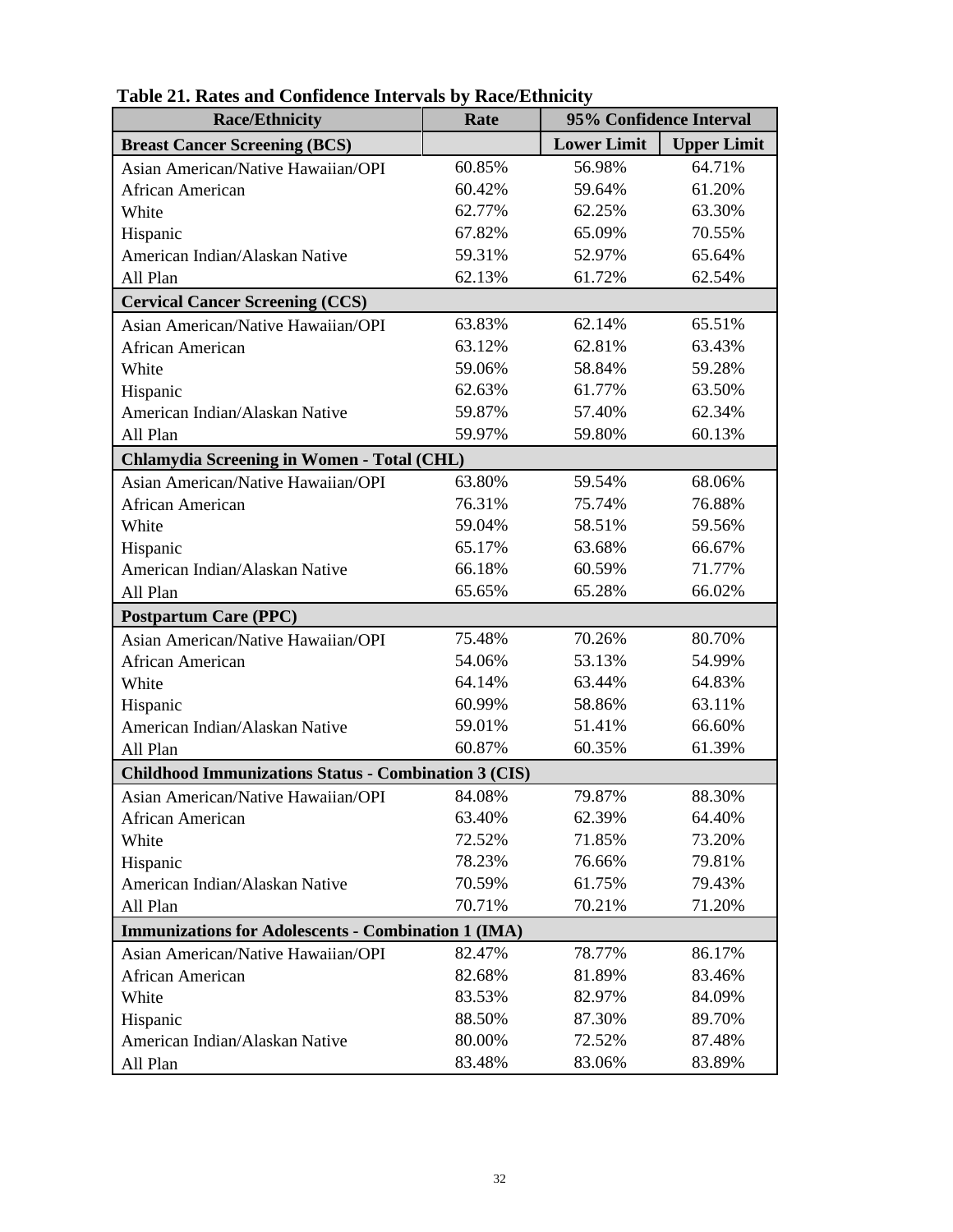| <b>Lead Screening in Children (LSC)</b>                                           | Rate   | <b>Lower Limit</b> | <b>Upper Limit</b> |
|-----------------------------------------------------------------------------------|--------|--------------------|--------------------|
| Asian American/Native Hawaiian/OPI                                                | 88.58% | 84.91%             | 92.25%             |
| African American                                                                  | 78.10% | 77.24%             | 78.96%             |
| White                                                                             | 79.79% | 79.18%             | 80.39%             |
| Hispanic                                                                          | 85.18% | 83.83%             | 86.54%             |
| American Indian/Alaskan Native                                                    | 79.41% | 71.56%             | 87.26%             |
| All Plan                                                                          | 79.68% | 79.25%             | 80.12%             |
| Well Child Visits 3-6 years (W34)                                                 |        |                    |                    |
| Asian American/Native Hawaiian/OPI                                                | 80.45% | 78.36%             | 82.53%             |
| African American                                                                  | 68.32% | 67.88%             | 68.77%             |
| White                                                                             | 74.74% | 74.41%             | 75.06%             |
| Hispanic                                                                          | 75.52% | 74.76%             | 76.28%             |
| American Indian/Alaskan Native                                                    | 76.99% | 73.44%             | 80.55%             |
| All Plan                                                                          | 72.93% | 72.70%             | 73.17%             |
| Children and Adolescents' Access to PCP 25 months-6 years (CAP)                   |        |                    |                    |
| Asian American/Native Hawaiian/OPI                                                | 93.54% | 92.37%             | 94.72%             |
| African American                                                                  | 81.56% | 81.23%             | 81.90%             |
| White                                                                             | 90.97% | 90.78%             | 91.16%             |
| Hispanic                                                                          | 89.80% | 89.32%             | 90.29%             |
| American Indian/Alaskan Native                                                    | 92.09% | 89.98%             | 94.19%             |
| All Plan                                                                          | 87.89% | 87.73%             | 88.04%             |
| <b>Adults' Access to Preventive /Ambulatory Health Services 20-44 Years (AAP)</b> |        |                    |                    |
| Asian American/Native Hawaiian/OPI                                                | 81.31% | 80.04%             | 82.58%             |
| African American                                                                  | 73.50% | 73.25%             | 73.76%             |
| White                                                                             | 81.88% | 81.72%             | 82.04%             |
| Hispanic                                                                          | 77.89% | 77.25%             | 78.53%             |
| American Indian/Alaskan Native                                                    | 82.62% | 80.83%             | 84.41%             |
| All Plan                                                                          | 78.64% | 78.52%             | 78.77%             |
| <b>Comprehensive Diabetes Care - HbA1c Testing (CDC1)</b>                         |        |                    |                    |
| Asian American/Native Hawaiian/OPI                                                | 90.98% | 89.40%             | 92.56%             |
| African American                                                                  | 80.78% | 80.28%             | 81.28%             |
| White                                                                             | 86.69% | 86.35%             | 87.02%             |
| Hispanic                                                                          | 85.67% | 84.38%             | 86.97%             |
| American Indian/Alaskan Native                                                    | 82.13% | 78.10%             | 86.16%             |
| All Plan                                                                          | 84.76% | 84.50%             | 85.02%             |
| <b>Comprehensive Diabetes Care - Eye Exams (CDC2)</b>                             |        |                    |                    |
| Asian American/Native Hawaiian/OPI                                                | 61.55% | 58.87%             | 64.23%             |
| African American                                                                  | 53.75% | 53.11%             | 54.38%             |
| White                                                                             | 59.99% | 59.51%             | 60.48%             |
| Hispanic                                                                          | 58.90% | 57.08%             | 60.72%             |
| American Indian/Alaskan Native                                                    | 56.48% | 51.27%             | 61.70%             |
| All Plan                                                                          | 58.03% | 57.68%             | 58.39%             |
| <b>Comprehensive Diabetes Care - Medical Attention for Nephropathy (CDC3)</b>     |        |                    |                    |
| Asian American/Native Hawaiian/OPI                                                | 90.03% | 88.38%             | 91.68%             |
| African American                                                                  | 90.25% | 89.87%             | 90.63%             |
| White                                                                             | 89.11% | 88.80%             | 89.42%             |
| Hispanic                                                                          | 88.05% | 86.85%             | 89.25%             |
| American Indian/Alaskan Native                                                    | 89.63% | 86.42%             | 92.83%             |
| All Plan                                                                          | 89.52% | 89.30%             | 89.73%             |
|                                                                                   |        |                    |                    |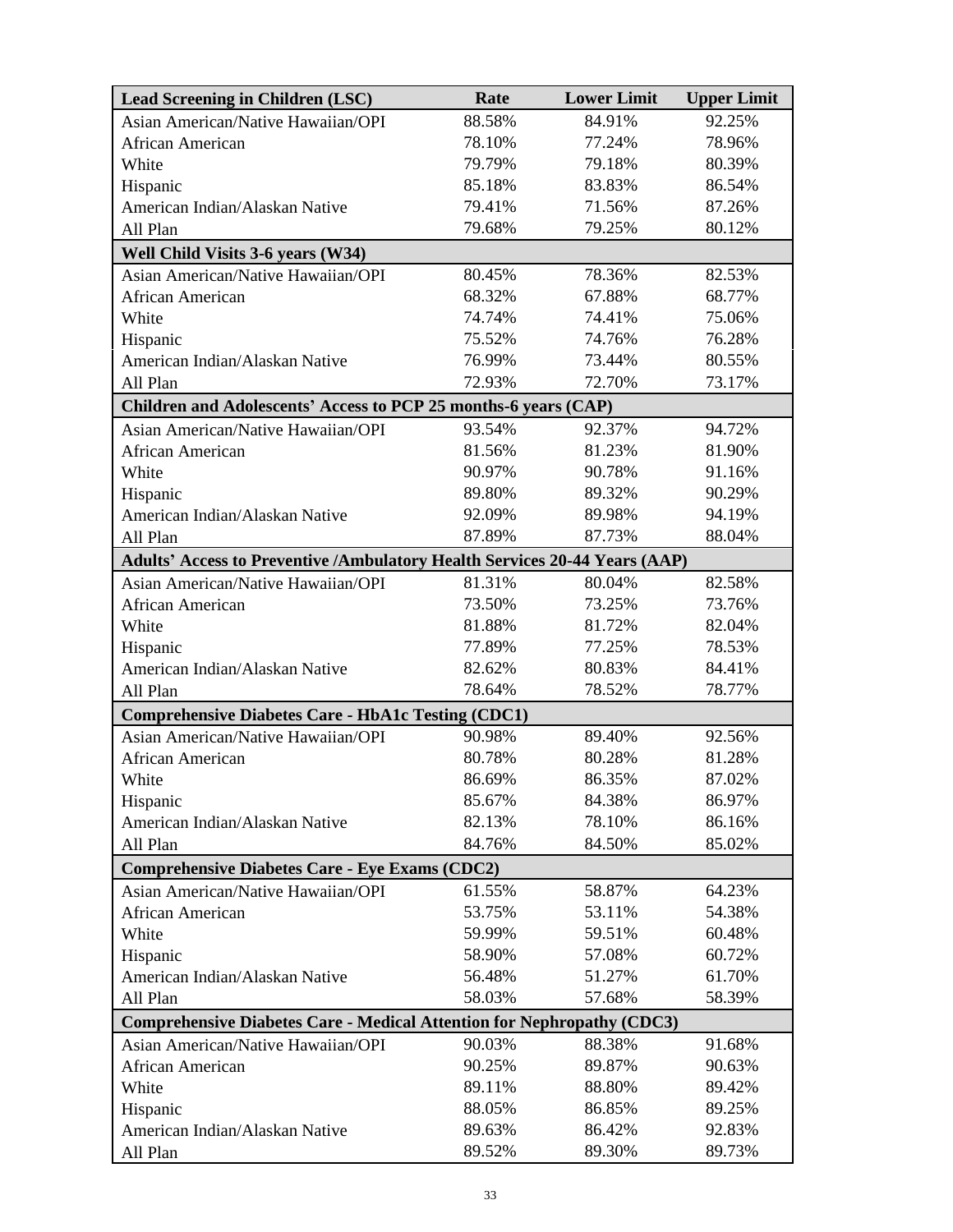## **Appendix A: Glossary of Acronyms**

| <b>MHP</b>       | Medicaid Health Plan                                                   |
|------------------|------------------------------------------------------------------------|
| ACA              | Affordable Care Act                                                    |
|                  | MDHHS Michigan Department of Health and Human Services                 |
| LBW              | Low Birthweight                                                        |
| <b>HEDIS</b>     | Healthcare Effectiveness Data and Information Set                      |
| PIP              | Performance Improvement Project                                        |
| NCQA             | National Committee for Quality Assurance                               |
| CI               | Confidence Interval                                                    |
| ID               | Index of Disparity                                                     |
| <b>BCS</b>       | <b>Breast Cancer Screening</b>                                         |
| CCS              | <b>Cervical Cancer Screening</b>                                       |
| CHL              | Chlamydia Screening in Women - Total                                   |
| <b>PPC</b>       | Postpartum Care                                                        |
| <b>CIS</b>       | Childhood Immunization Status - Combination 3                          |
| IMA.             | <b>Adolescent Immunizations - Combination 1</b>                        |
| LSC              | Lead Screening in Children                                             |
| W34              | Well Child Visits 3-6 years                                            |
| <b>CAP</b>       | Children and Adolescents' Access to PCP (25 months to 6 years)         |
| AAP              | Adults Access to Preventive / Ambulatory Health Services (20-44 years) |
| CDC1             | Comprehensive Diabetes Care - HbA1c Testing                            |
| CDC <sub>2</sub> | Comprehensive Diabetes Care - Eye Exams                                |
| CDC <sub>3</sub> | Comprehensive Diabetes Care - Medical Attention for Nephropathy        |
| <b>SDOH</b>      | Social Determinants of Health                                          |
| <b>CHW</b>       | <b>Community Health Worker</b>                                         |